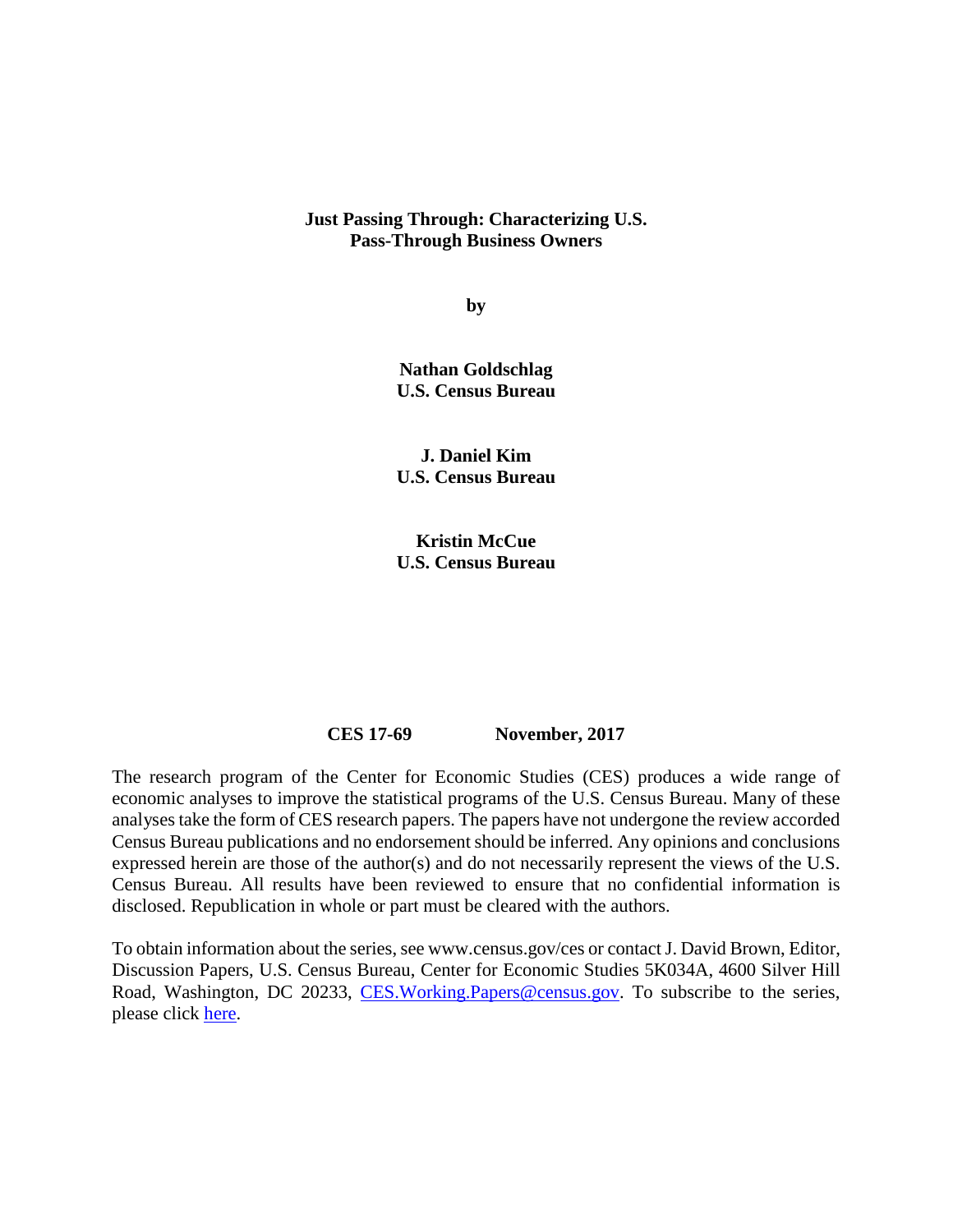#### **Abstract**

We investigate the use of administrative data on the owners of partnerships and S-corporations to develop new statistics that characterize business owners. Income from these types of entities is "passed through" to owners to be taxed on the owners' tax returns. The information returns associated with such pass-through entities (Form K1 records) make it possible to link individual owners to the businesses they own. These linkages can be leveraged to associate measures of the demographic and human capital characteristics of business owners with the characteristics of the businesses they own. This paper describes measurement issues associated with administrative records on these pass-through entities and their integration with other Census data products. In addition, we document a number of interesting trends in business ownership among pass-through entities. We show a substantial decline in both entry and exit with less churn among both owners and owned businesses. We also show that the owners of pass-through entities are older, more likely to be male, and more likely to be white compared to the working population.

**Keyword***:* business owner, form K1, administrative data

<span id="page-1-0"></span><sup>\*</sup> All opinions and views expressed are those of the authors and do not represent those of the U.S. Census Bureau. All results have been reviewed to ensure that no con dential information is disclosed. This work has benefitted from discussions with John Haltiwanger, Henry Hyatt, Javier Miranda, and Kristin Sandusky. Email: nathan.goldschlag@census.gov; jisoo.daniel.kim@census.gov; kristin.mccue@census.gov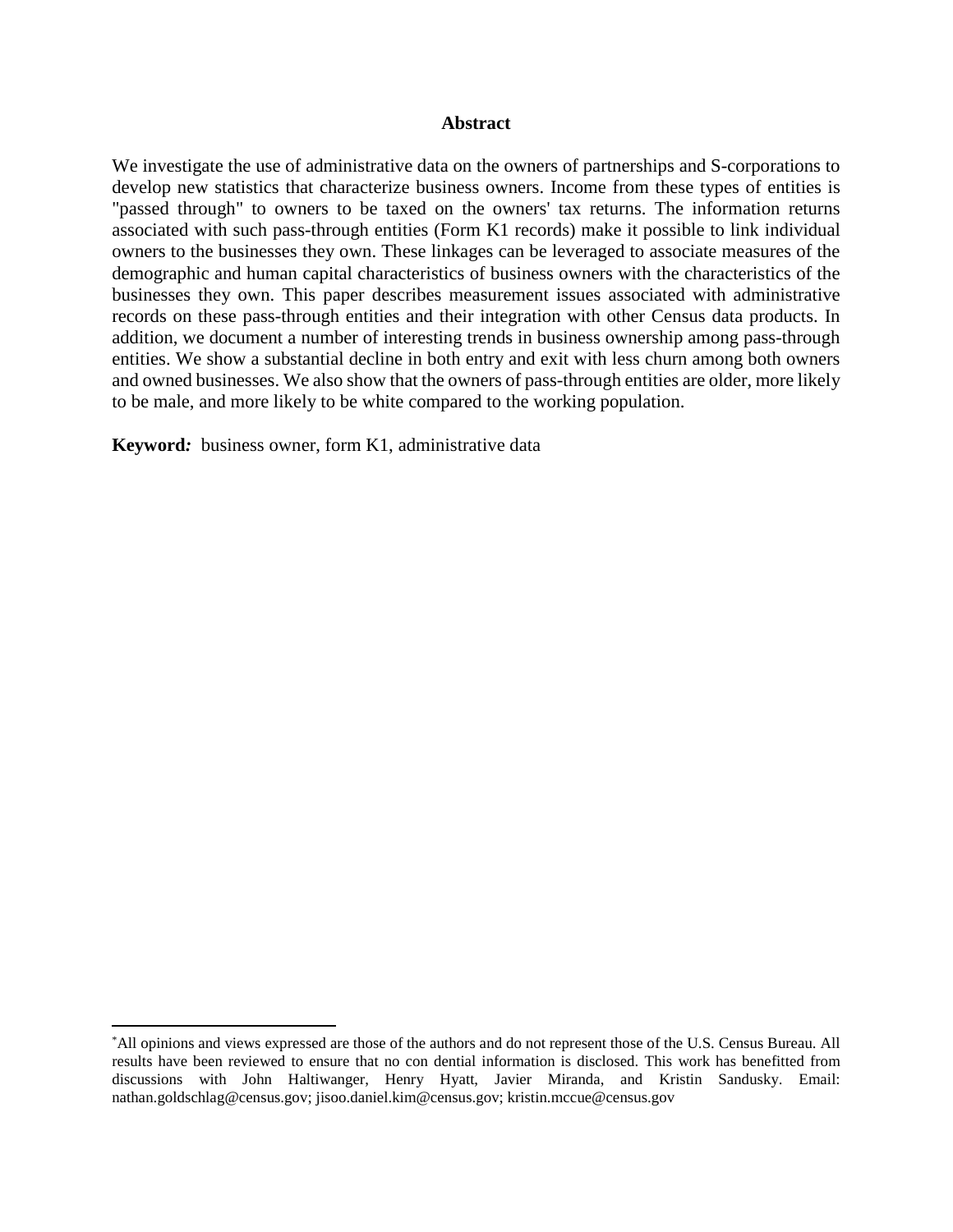## 1 Introduction

In recent decades the U.S. economy has experienced lackluster productivity growth and a declining rate of new business formation. Understanding the causes of these trends, in particular the decline in start-ups and its effects on economic growth, requires a better understanding of the supply of potential entrepreneurs and the career paths that lead to founding a new business. This paper documents work at Census combining administrative records from the Internal Revenue Service's (IRS) Form K-1 with a number of Census data sources to address this need. Leveraging existing administrative records can provide new information resources at low cost that complement information collected in Census surveys such as the quinquenial Survey of Business Owners (SBO) and Census's recently launched Annual Survey of Entrepreneurs (ASE).

Our investigation of the K1 data for years 2007 to 2015 reveals a number of interesting patterns. First, the coverage of the K1 data is substantial, with about 7.4 million businesses and 13 million owners each year. Second, there is a substantial amount of churn in both the set of owners and businesses observed each year, but entry and exit of owners and businesses falls substantially between 2008 and 2015. After linking to Census data on individuals and businesses we are able to characterize attributes of business owners and the types of businesses they own. Relative to the population of employees, K1 business owners are older, are more likely to be male, and more likely to be white. K1 business owners are less likely to be foreign born, which is surprising given a growing literature describing immigrants as highly entrepreneurial, but not necessarily inconsistent.  $1$  Finally, the K1 data files at Census themselves show significant heterogeneity across years–the types of entities and attributes available change over time. In addition, we find that for a significant share of businesses the shares reported for individual owners do not sum to 100%, which raises to concerns about using these data to identify primary business owners.

<span id="page-2-0"></span><sup>1</sup>See [Fairlie and Lofstrom](#page-18-0) [\(2015\)](#page-18-0) for a recent survey of this literature. The under-representation we find here could simply reflect that, while immigrants may be more likely to own businesses, the businesses they own may be less likely to be organized as partnerships and S-corps covered in the K1 data.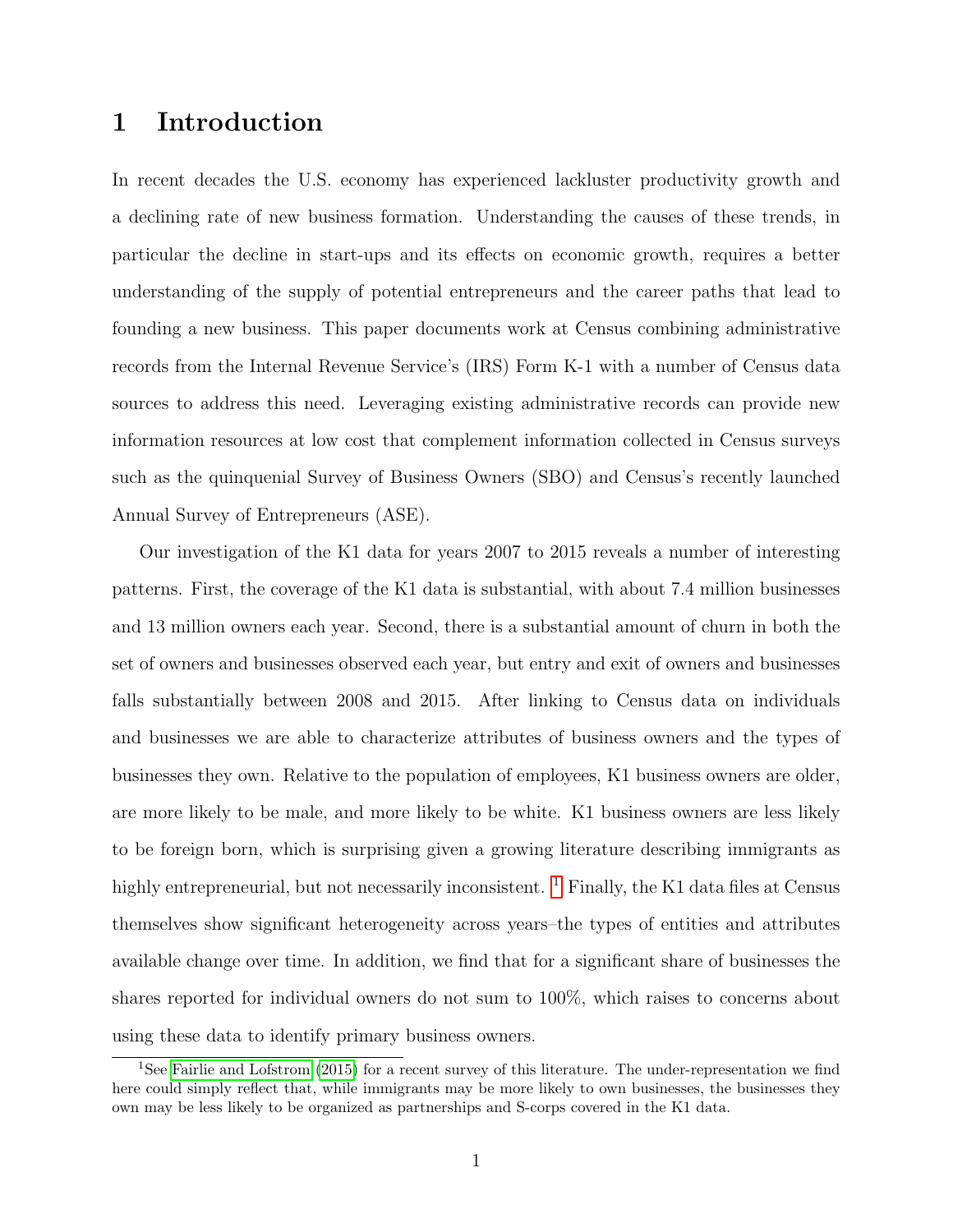The paper is organized as follows: In section 2 we describe the properties of the K1 data we are using and issues involved in linking them to Census sources. In section 3, we describe methods and results of linkages to our primary Census sources: the Business Register, the Longitudinal Business Database, and the Census Numident. Section 4 presents some descriptive statistics on characteristics of K1 owners and owned businesses that illustrate the kinds of statistics that are made possible by those linkages. Section 5 concludes.

## 2 Pass-Through Entities and K1 Filings

A firm's legal form of organization determines whether taxes on the income it generates are levied directly on the business or through taxes assessed on the income of the owners of the business. Partnerships and S corporations (henceforth S-corps) are considered "pass-through entities," meaning that income and losses flow through the business and become taxable income for the firm's partners or shareholders. The information returns resulting from this tax treatment are of potential use for creating statistics on business owners because they provide an administrative record link between characteristics of businesses and characteristics of their owners. Partnerships and S-corps report income paid to (or losses realized by) each owner on Form K-1. In addition, the business reports its overall profits or losses on income on Form 1065 (partnerships) or Form 1120S (S-corps).[2](#page-3-0)

The K1 return includes information on both the filer (the partnership or S-corp) and the recipient(s) of pass through income, which can be either an individual or another business. As filed, the identifying information on each K1 record includes the federal Employer Identification Number (EIN), name and address of the business, along with the social security

<span id="page-3-0"></span><sup>2</sup>Form K1 is also used for other kinds of transactions, but the work described here uses only filings by partnerships and S-corps. Appendix A contains copies of the 2016 versions of Schedule K1 associated with income returns 1065 and 1120. Form 1065 is used to report the income, gains, losses, deductions, credits, and other information from the operation of a partnership. A partnership does not pay tax on its income but instead passes through any profits or losses to its partners. Partners must include partnership items on their individual tax or information returns. Similarly, Form 1120S is used to report the income, gains, losses, deductions, credits, and other information of a domestic corporation or other entity for any tax year covered by an election to be an S corporation.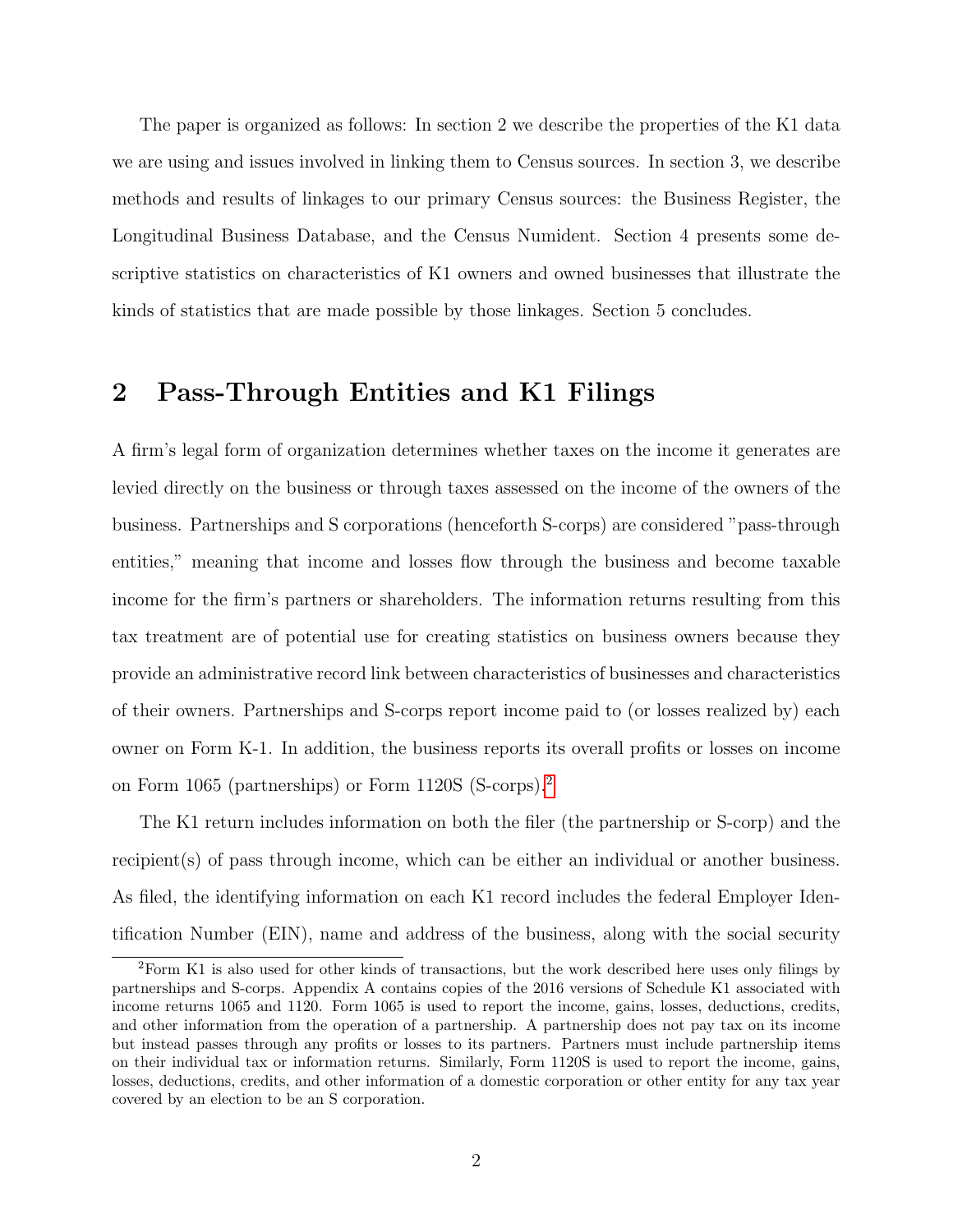number (SSN), name and address of the recipient owner. Thus each K1 record pairs a business with one of its recipient owners, either an individual or another businesses. Because partnerships and S-corps can have multiple owners, businesses typically file multiple K1s. On arrival at Census, the K1 records are anonymized by removing the personal identification information in the files and assigning internal unique person identifiers, known as protected identification keys (PIKs). Similar processing of other Census person-level files makes it possible to link together information on the same person from different Census sources, while safeguarding the identities of individual owners.

Each record in these files represents an owner/owned-entity pair, and our goal is to use the link between the two parties to associate human capital and demographic characteristics of business owners with their business. Doing so is complicated by the fact that some partnerships own interest in–and receive pass-through income from–other partnerships. In these cases, the K1 record links to another partnership rather than a person. Some of these "tiered entities" may be linkable to person characteristics by recursively following links in the K1 files. However, the ownership structure and tax incidence of these cases can be quite complex [\(May, 2012;](#page-18-1) [Cooper, McClelland, Pearce, Prisinzano, Sullivan, Yagan, Zidar,](#page-18-2) [and Zwick, 2016\)](#page-18-2). In this initial work, we focus on the records for partnerships with only individual owners and on S-corps (which cannot be owned by other businesses).

The analyses described in this paper use K1 data from tax years 2007 to 2015. The data for 2007 to 2012 exclude K1 records for which the owner is another business (tiered entities), while data for 2013 to 2015 include them. This means that in years 2007-2012 the total counts of K1 businesses (as well as the total counts of owners) are understated because some K1 partnerships have only business owners, in which case none of their K1 filings are included in the data we are using.

Table [1](#page-19-0) gives a sense of the scope of these data by providing record counts. The first pair of columns gives the total number of K1 business/owner combinations, along with the share of records associated with tiered entitities for the years in which they are included.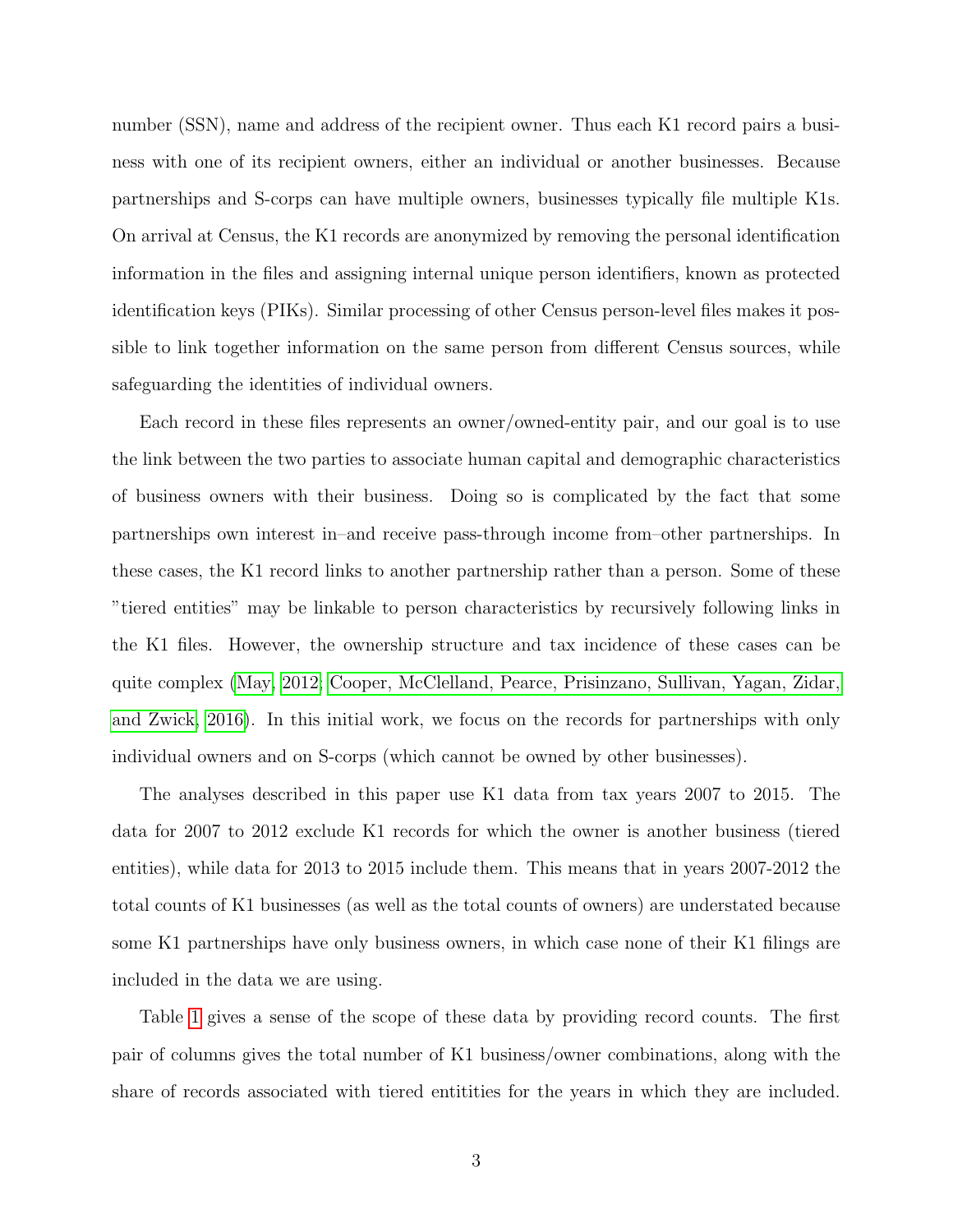The second pair of columns gives the number of K1 businesses (i.e. unique EINs) and then a separate count of those with at least one owner who is a person rather than another business. The final pair gives counts of unique owners–either persons (i.e. unique PIKs), or businesses (unique EINs among owners). The total number of business/owner combinations ranges from 20 to 32 million across these years. The substantial increase in the first column record count between 2012 and 2013 is driven by the addition of tiered entity records beginning in 2013. Tiered entities account for about 15% of records and 12% of owners in years when they are present in the files.

Each year about 7 to 8 million businesses file K1 returns. The number of K1 businesses grew over this period: excluding tiered entities for the sake of longitudinal consistency, the count of businesses rose by almost 20% between 2007 and 2015. In the years when tiered entities are included, there are several hundred thousand K1 businesses that have only business owners. These types of cases are not observed prior to 2013 and therefore we largely exclude them from the analyses that follow. Finally, on average there are about 13 million individual business owners receiving pass-through income or losses each year. As with the number of K1 businesses, the number of individuals observed in the data is growing over time, increasing 22% over this period, or on average about 2.5% per year. There is substantial variation in year-to-year growth rates, with a 0.4% increase between 2009 and 2010 followed by an increase of 6% between 2010 and 2011. This pattern also appears for K1 businesses (0% followed by 5%) and business/owner pairs (1% followed by 11%).

Using the K1 data we can characterize whether business ownership tends to be relatively concentrated or diffuse. That is, among those with some stake in K1 businesses, how many businesses does the typical individual (or business in the case of tiered entities) own and conversely how many individuals own the typical business. Table [2](#page-19-1) shows the mean number of K1 businesses that each individual owner has an interest in. Roughly 70% of individuals have interest in only one K1 business, with the average number of K1 businesses per person growing from 1.71 to 1.92 over the period. But a substantial number of individuals receive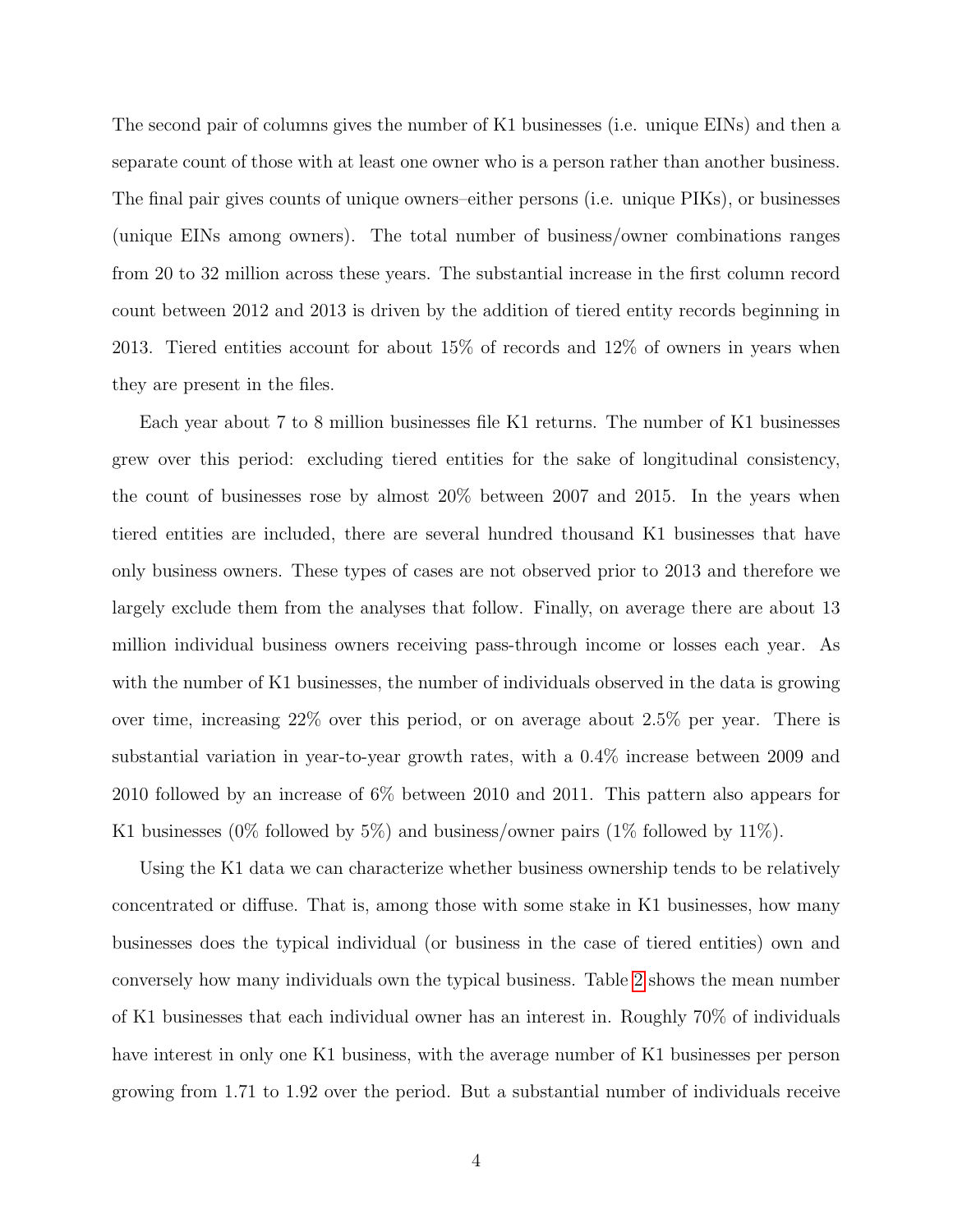gains or losses from multiple K1 businesses, with roughly 775,000 individuals per year owning stake in 5 or more K1 businesses. Table [3](#page-20-0) shows similar statistics for tiered entities, which are more likely than individuals to have an ownership stake in mulitple K1 businesses: 67% of tiered entities own only 1 K1 business and 9% own stakes in 5 or more.

Table [4](#page-20-1) and [5](#page-21-0) show the owner size distribution of K1 partnerships and S-corps. Here we examine partnerships and S-corps separately because the number of owners and the trends over time differ substantially for the two groups. From table [4](#page-20-1) we can see that on average partnerships have about 5 owners and this number grows slightly over time. The growth in size seems to be driven primarily by an increasing share of K1 partnerships with 2 to 4 owners–the share of partnerships with 5 or more owners actually declined over the period. On average, S-corps have fewer owners (1.6) than partnerships. In contrast to the trend among partnerships, the average number of owners for K1 S-corps is declining. The share of K1 S-corps with a single owner increased from 61% to over 65% while the share with more than two owners declined.

The differences we observe between partnerships and S-corps indicate that that shifts in the composition of K1 records by legal form of organization can affect the average characteristics of K1 owners and businesses. Table [6](#page-21-1) shows that the share of K1 businesses that were organized as partnerships increased over this period from about 41% of all K1 businesses in 2007 to 4[3](#page-6-0)% in 2015, while the S-corp share fell from 59% to 55%.<sup>3</sup> This table explicitly excludes tiered entities. Since tiered entities are comprised exclusively of partnerships and in our data tiered entities are only observed starting in 2013, if they were included the share of partnerships in the K1 data would rise much more dramatically in 2013.

K1 records also include information on the ownership shares of partners at the beginning and end of the tax year. This information is of interest for our work because it potentially provides additional information on the relative importance of individual owners where firms

<span id="page-6-0"></span><sup>3</sup>For comparison, in 2008 10% of all employer establishments were owned by businesses organized as partnerships and 37% were owned by businesses organized as S-corps. For 2015 those shares were 11% and 41%. See 2008 and 2015 County Business Patterns by Legal Form of Organization for more information.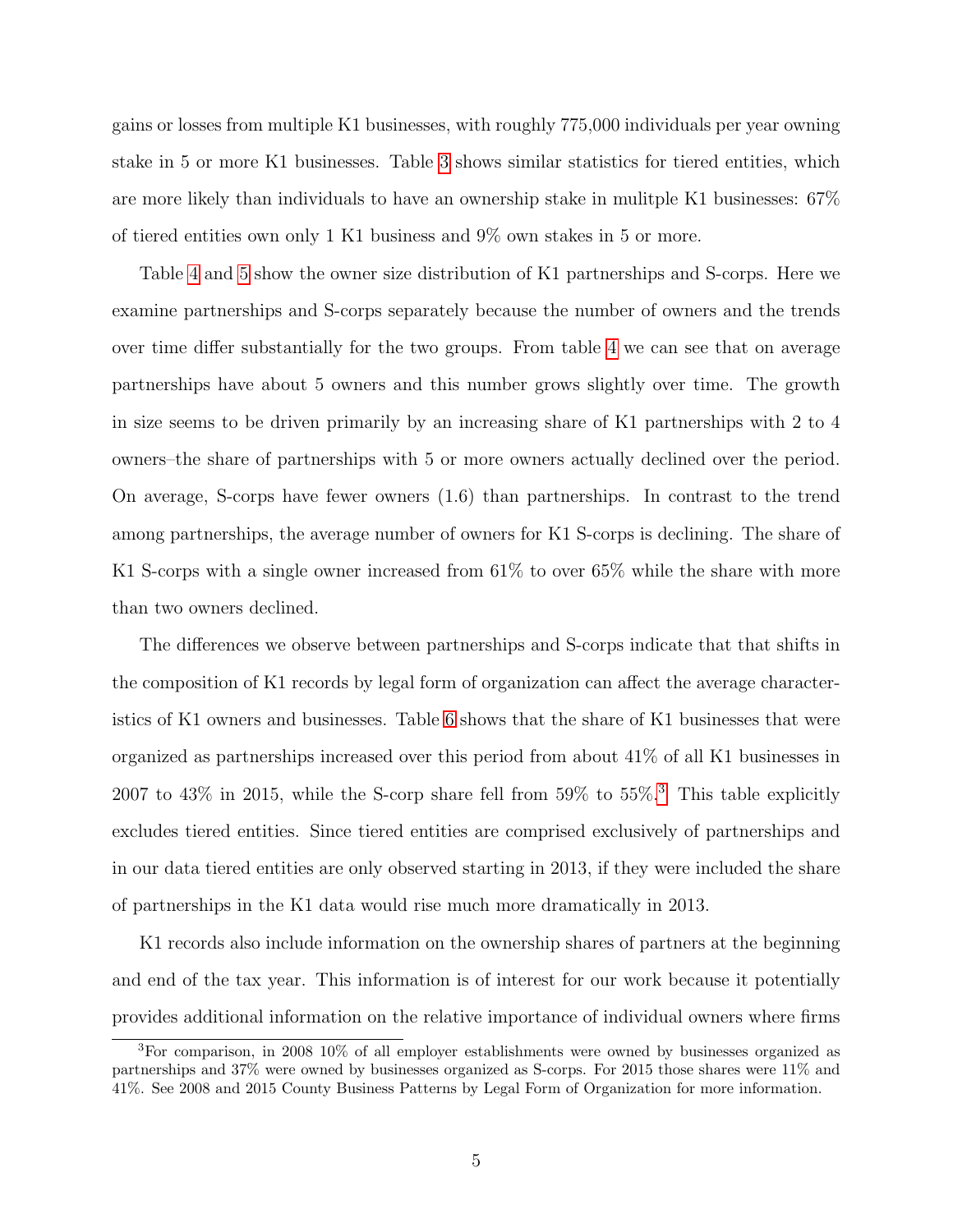have multiple owners with different characteristics and some choice must be made about how to characterize the ownership of the firm. It is also important to note that ownership shares do not necessarily determine reported passed-through income for each owner. In table [7](#page-22-0) we present mean ownership shares by whether the owner is an individual or a business (tiered entity) and break out individuals into those working for S-corps and those working for partnerships. Individuals on average have larger ownership shares than do businesses, holding close to one-quarter share in the businesses in which they are partners. The ownerships shares of individuals part of S-corps tend to be much higher than individuals in partnerships (62% vs 8%). This is at least partly mechanical since the mean number of owners in Scorps is much less than partnerships  $(1.6 \text{ vs } 5.5)$ . By comparison, businesses hold about  $7\%$ ownership on average. It may be that the tiered entities (i.e. partnerships that include other businesses among their partners) are larger than the businesses with only person owners, but the K1 records on their own do not provide us with a measure of size. For both tiered and non-tiered entities, the median ownership share is quite small–50% of individual owners have an ownership share of about a half a percent.

One of the most notable deficits of the ownership share data is that for many K1 businesses these shares sum to less than 100%.[4](#page-7-0) Table [8](#page-22-1) documents this pattern. Here, rather than average shares across owners, we total ownership shares within a K1 business. On average, beginning-of-year ownership shares for K1 businesses sum to 78% in 2013, but the average declines slightly in 2014 and 2015. Overall, about 72% of K1 businesses have beginning-of-year ownership shares that sum to 100%. For cases with only one owner record with missing share information, we could potentially impute the missing share based on the difference between the summed shares and 100%. Table [8](#page-22-1) shows that across the years about 2.8% of K1 business overall (and 10% of businesses with more than one owner) are missing a single ownership share. So such a strategy would not be applicable to many businesses, and would need to consider the fact that the ownership shares for about 28% of K1 businesses

<span id="page-7-0"></span><sup>&</sup>lt;sup>4</sup>[May](#page-18-1) [\(2012\)](#page-18-1) notes this issue as well, and reports that it results because some filers do not provide a numeric response to the ownership share questions.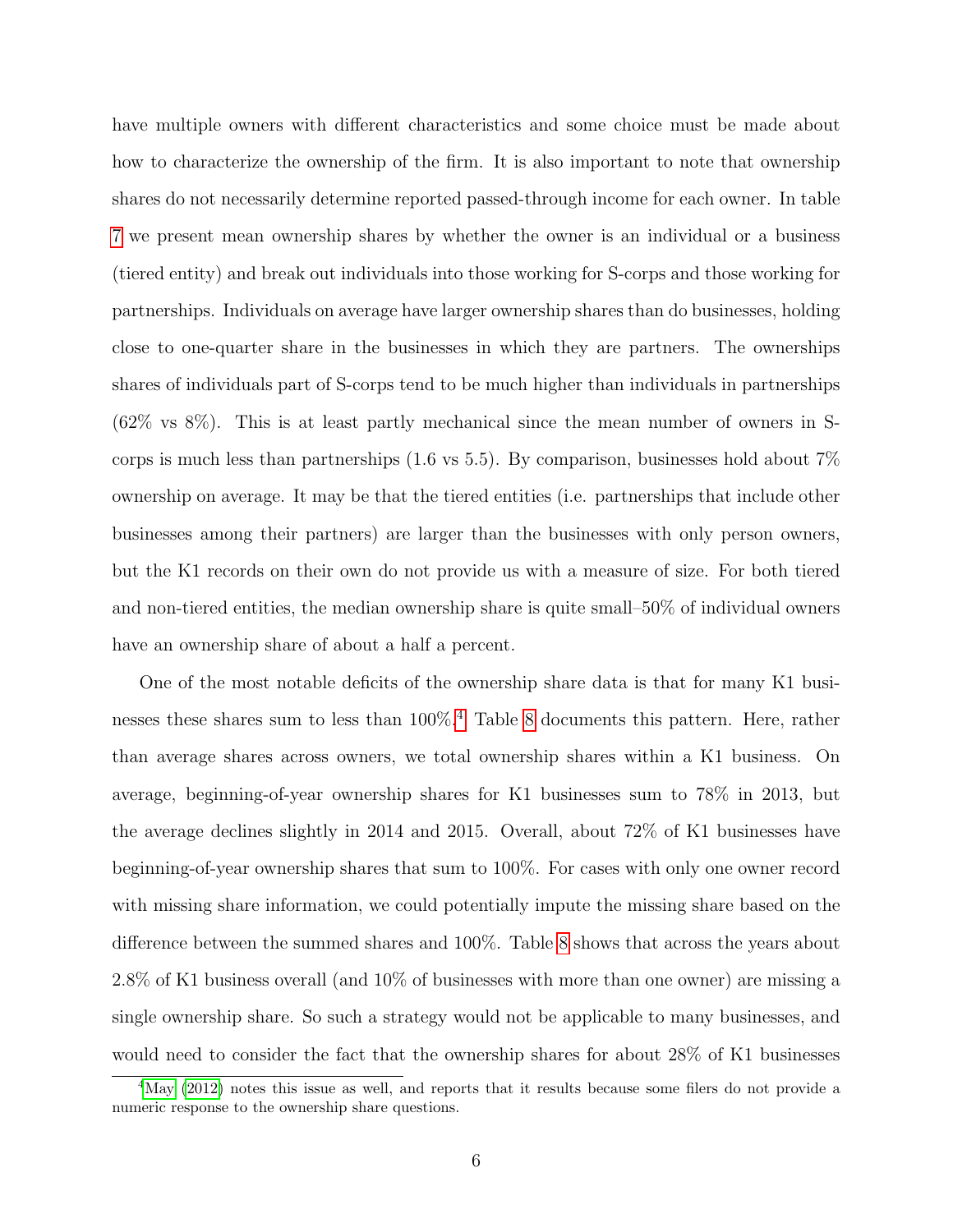do not sum to 100.

The K1 filings also include information on business income and losses flowing through to owners. Our files contain some data on owner income information for tax years 2013-2015, however, the 2014 and 2015 data are incomplete. Table [9](#page-23-0) describes business income and losses at both the individual and business-level for 2013, the year in which the income field in our files is populated in each of the extracts that Census received. On average, individuals receive a net positive allocation of income from their K1 interests of about \$21 thousand. The distribution of income received by individual owners is highly skewed, with the mean (\$20k) being well above the 75th percentile (\$366) and with a substantial mass at 0. Table [9](#page-23-0) also describes total net income at the K1 business-level, based on totaling the positive and negative income passed through to each owner. Partnerships tend to pass through almost 19% more income than do S-corps. Among employer businesses in 2013, partnerships had 58% more employment than S-corps, which is consistent with our finding that partnerships have higher revenues, though the K1 data include non-employer businesses as well.<sup>[5](#page-8-0)</sup> However, the total income for S-corps is much more skewed than that of partnerships, with the 90th percentile for S-corps more than 2.5 times larger than that for partnerships.[6](#page-8-1)

Because the K1 data are of particular interest for understanding the formation of new businesses and the individuals who start them, it is important to note that the set of individuals and businesses filing Form K1 changes from year to year. Each year there are individuals receiving Form K1 who did not appear in the previous year (entry), individuals that received a Form K1 in the previous year but not the current year (exit), and individuals receiving a Form K1 in both the current and prior year (continuers). Table [10](#page-23-1) describes entry and exit dynamics for individual owners in the K1 data, excluding tiered entities in years 2013-2015 to make the population described consistent over time.

We classify each individual owner as an "entrant", "continuer", or an "exit" based on

<span id="page-8-1"></span><span id="page-8-0"></span><sup>5</sup>See 2013 County Business Patterns by Legal Form of Organization for more information.

<sup>6</sup>All percentiles, including medians, are fuzzy in order to avoid the disclosure of sensitive information. These percentiles are calculated as the mean of two surrounding percentiles.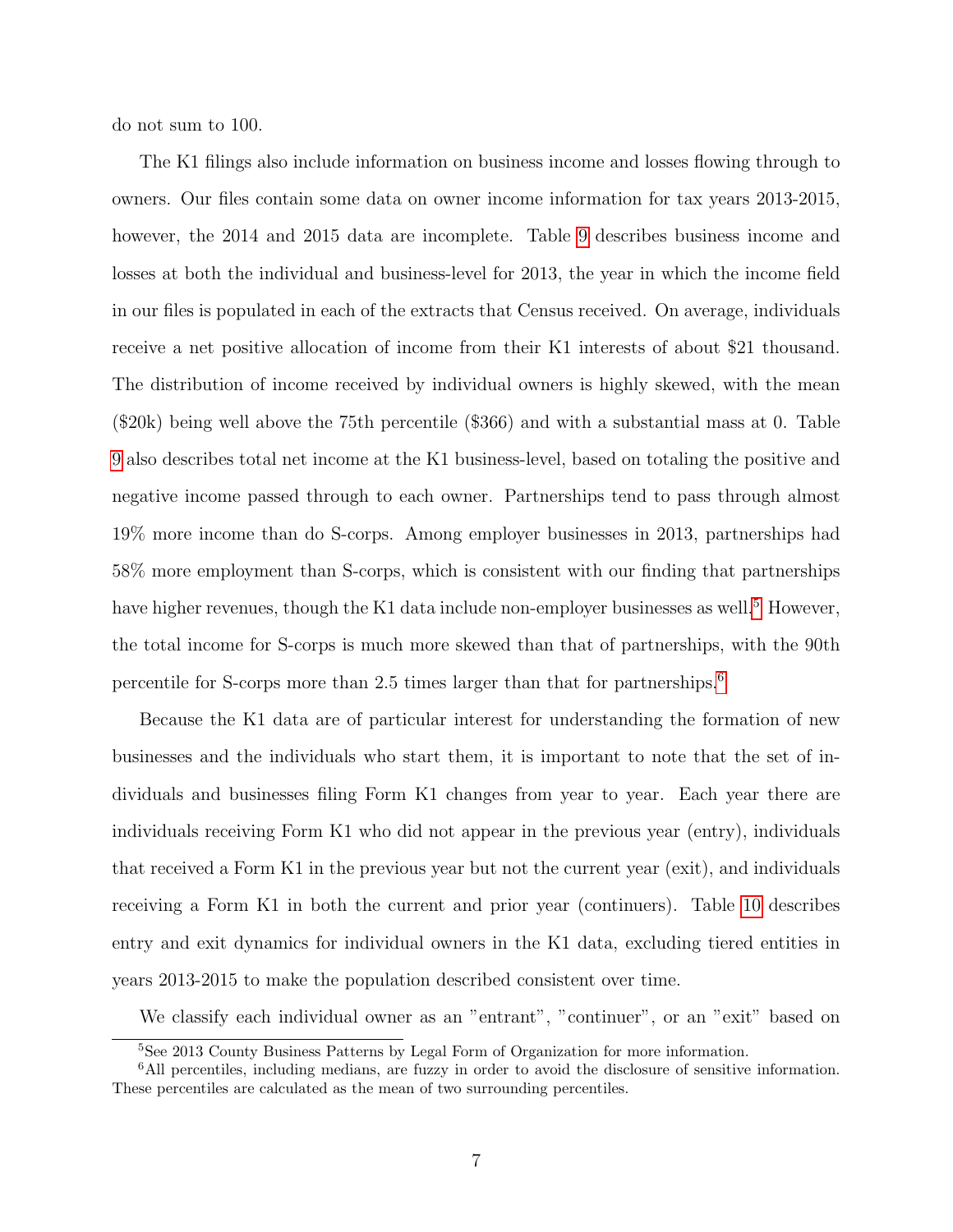whether their PIK appears in the current and/or prior year file. Comparing the 2008 set of owners to those in 2007, we find that 14% of the 2008 owners did not have a record in the 2007 file, and so are classified as entrants. The exit rate between 2007 and 2008 was 12%, while continuers account 86% of the 2008 PIKs–the bulk of the data. Both exit and entry rates vary substantially across this set of years, but in general we observe a decline in dynamism among K1 owners over the period for which we have data. The share of continuers rises steadily over the period while entry and exit decline. This decline in churn of the individuals observed in the K1 data is consistent with findings of secular declines in measures of business dynamism including firm entry, job creation and destruction, and job-to-job flows in other business data [\(Hyatt and Spletzer, 2013;](#page-18-3) [Decker, Haltiwanger, Jarmin, and Miranda, 2014\)](#page-18-4). Splitting individuals into those that only own S-corps and those that only own partnerships we see generally similar trends with a few exceptions. The exit rate for individuals only owning S-corps remains relatively flat and is actually rising among individuals that only own partnerships, which suggest that the overall decline shown in table [10](#page-23-1) is driven by individuals that own businesses of both types. We observe a similar pattern at the K1 business-level population. Table [11](#page-24-0) shows analogous entry and exit shares for K1 businesses. The distribution of K1 businesses across the three categories is roughly similar to that for individuals. Moreover, we see a similar rise in continuers and decline in both entry and exit of K1 businesses.

The administrative records on ownership relationships for pass-through entities provide a rich set of characteristics with which we can better understand the dynamics of business owners and entrepreneurship. The value of these data is greatly increased when combined with other Census data on individuals and businesses. In the next section we describe several linking exercises to characterize the attributes of both K1 individual owners and the businesses they own.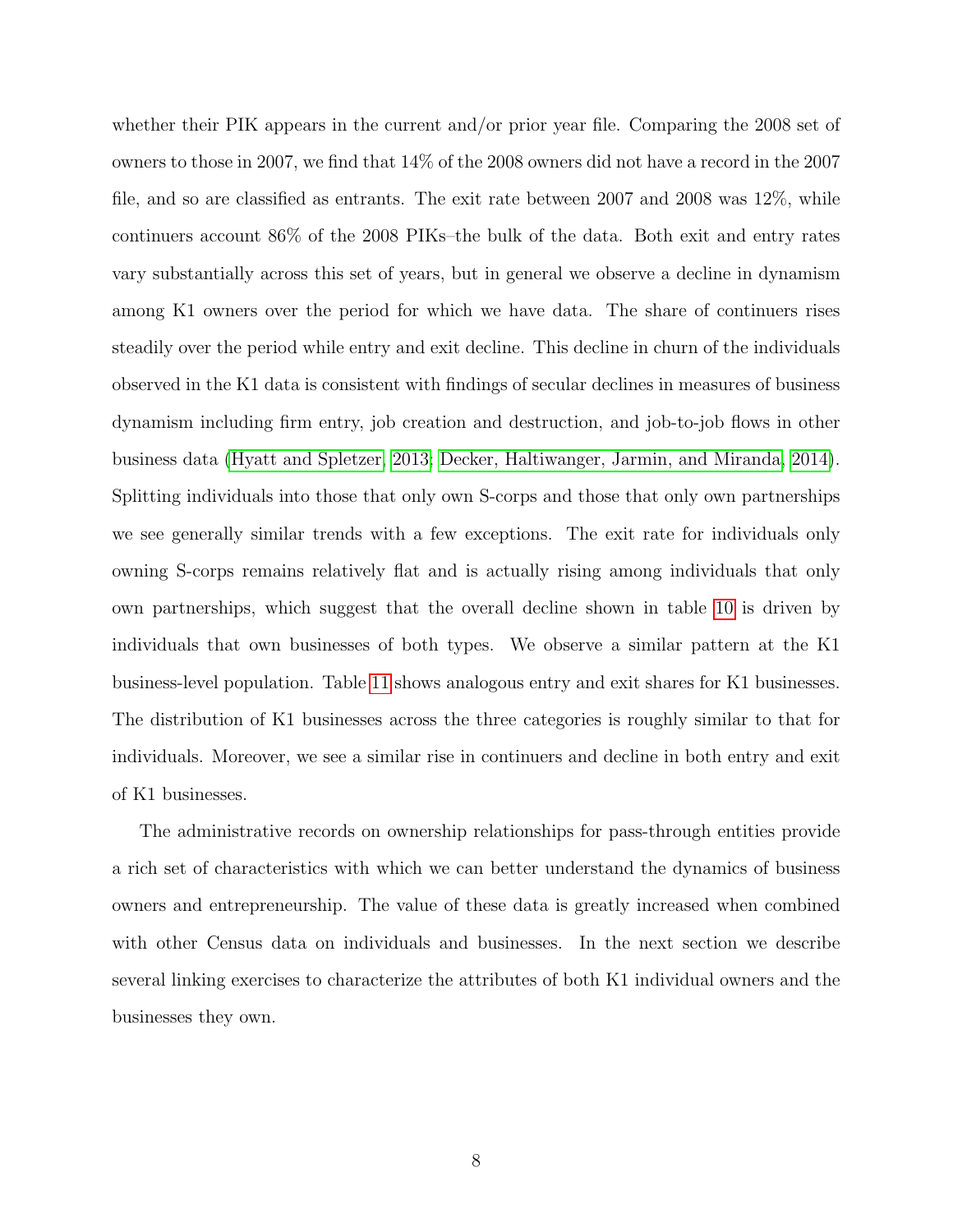## 3 Linking K1 Data to Census Data Sources

In order to evaluate potential uses of K1 data to produce new public-use statistics, we first describe efforts to match the K1 data to various Census data assets, paying particular attention to coverage issues with respect to businesses and individuals appearing in the K1 files. The key Census data we focus on here are the Business Register (BR), the Longitudinal Business Database (LBD), the Census version of the Social Security Administration's Numident file, and decennial census data, each of which is described briefly below.

#### 3.1 Business Register

The BR contains a list of all legal entities (generally businesses) that operate within the U.S. and its island areas as identified by the Master File systems of the Internal Revenue Service, except employers classified as private households. Its primary purpose is to serve as the sampling frame for surveys of employer businesses for the Economic Census and other Census business surveys. The database is updated throughout the year, integrating information from IRS, the Bureau of Labor Statistics, and Census data collections.

The BR stores basic business identification and contact information needed for survey operations including EIN, business name, and business location. In addition, the BR also stores attributes of the business including industry, employment, and payroll. Those variables are used in survey edits and imputations and serve as inputs to Census data products such as County Business Patterns  $(CBP)$ .<sup>[7](#page-10-0)</sup> The primary statistical unit in the BR is an establishment, defined as an economic unit–generally at a single physical location–where business is conducted or where services or industrial operations are performed. The BR additionally maintains information on more aggregate units, including EIN entities (defined simply as

<span id="page-10-0"></span><sup>7</sup>All BR information about individual businesses is confidential under Title 13, United States Code. Additionally, Federal tax information incorporated in the BR is confidential under both Title 13 and the Internal Revenue Code (Title 26), whereas other administrative data in the BR are confidential under administrative directives, contractual agreements with supplying agencies, and a more general statute (Title 18) that prohibits disclosure of sensitive Federal government information. Therefore, BR information about individual businesses is available only for internal use by authorized Census Bureau programs.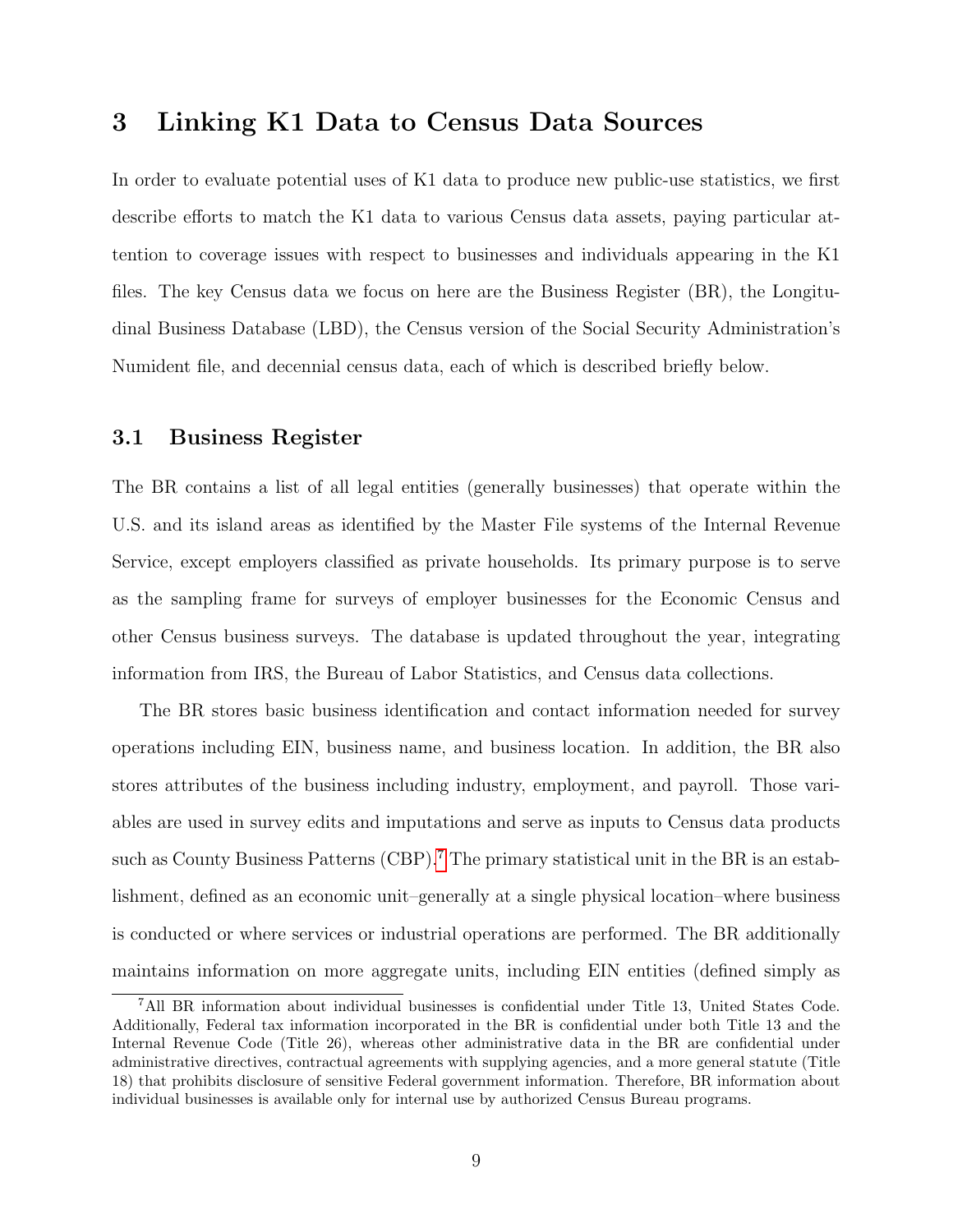the unit a business uses for filing payroll or business tax forms) and enterprises (defined as an economic unit composed of one or more establishments under common ownership or control). There is substantial variation in the complexity of business organizations. One of the most basic and useful distinctions is between single- and multi-establishment enterprises. For single establishment companies the enterprise, establishment, and EIN units are the same.

While the BR is primarily used as a source of information on employer businesses, it also includes tables with administrative records on non-employers–that is businesses with zero payroll. These records are important when considering the population of businesses filing K1 reports since many of them may have partners or shareholders who are actively involved in the business but do not have payroll because those involved are not statutory employees. In particular, we use the BR EIN Units file to determine whether partnerships and S-corps in the K1 files also appear in the BR, and then use the employer records in the BR to determine whether a K1 business is associated with employment.

#### 3.2 Longitudinal Business Database

While the BR is a relational database that is continuously updated, Census also maintains annual end-of year snapshot files which store historical data for 1976 to the present. The employers in these files are linked longitudinally to create the confidential Longitudinal Business Database (LBD), which provides the microdata that are used to create annual releases of Census's Business Dynamics Statistics (BDS) [\(Jarmin and Miranda, 2002\)](#page-18-5). The longitudinal linkages in the LBD make it possible to calculate the age of both establishments and firms. Firm age in the LBD is defined as the age of the oldest establishment associated with the firm. Linking the same establishment from year-to-year also allows the analysis of employment growth and contraction.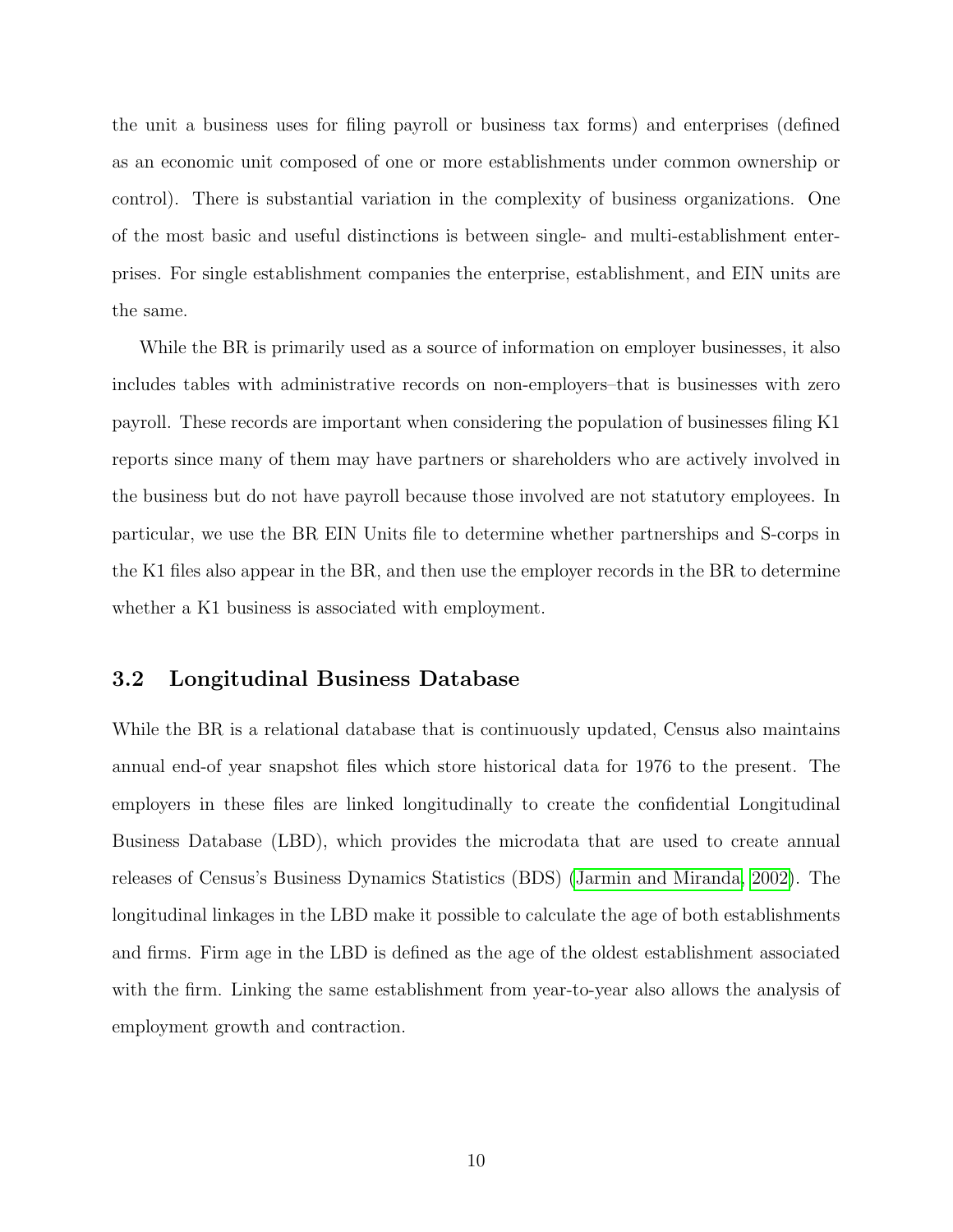#### 3.3 Census Numident

Since 1972, the SSA maintains an electronic master list of all assigned SSNs, the Numerical Index File or Numident.<sup>[8](#page-12-0)</sup> Upon receipt of Numident records, Census anonymizes the data by replacing the SSNs with PIKs. The PIKs can then be used to link K1 information to Numident variables. Census's version of the Numident file provides data on gender, date of birth, and whether an individual is foreign born. We use the PIKs assigned to shareholders and partners in the K1 records to link these characteristics.

### 3.4 Decennial Census

We use links to decennial census data to associate race and ethnicity categories with K1 owners. While the Numident provides some information on these characteristics, the categories used have changed over time and are not consistent with current definitions. Where possible we use race and ethnicity variables from the 2010 population census, because it is close in time to the K1 data years that we are using, but we use 2000 race and ethnicity data for cases where 2010 values are not available.

#### 3.5 Match Rates to Census Data

Table [12](#page-24-1) reports the results of matching 2007-2015 K1 businesses to both the BR EIN UNITS file and the LBD using the EINs of the K1 businesses. We first match the EINs of K1 businesses to the EIN Units file which has the most comprehensive coverage because it includes both employers and nonemployers. We find that virtually all of the K1 businesses appear in the BR's EIN Units file, and that close to half of them are businesses with paid employees. The match rate to both the EIN Units data and the share with employees is very stable over time. The LBD excludes establishments with no payroll, so we expect to find lower match rates in this column. About 38% of K1 businesses are matched to one or

<span id="page-12-0"></span><sup>8</sup>See https://www.ssa.gov/policy/docs/ssb/v69n2/v69n2p55.html for details.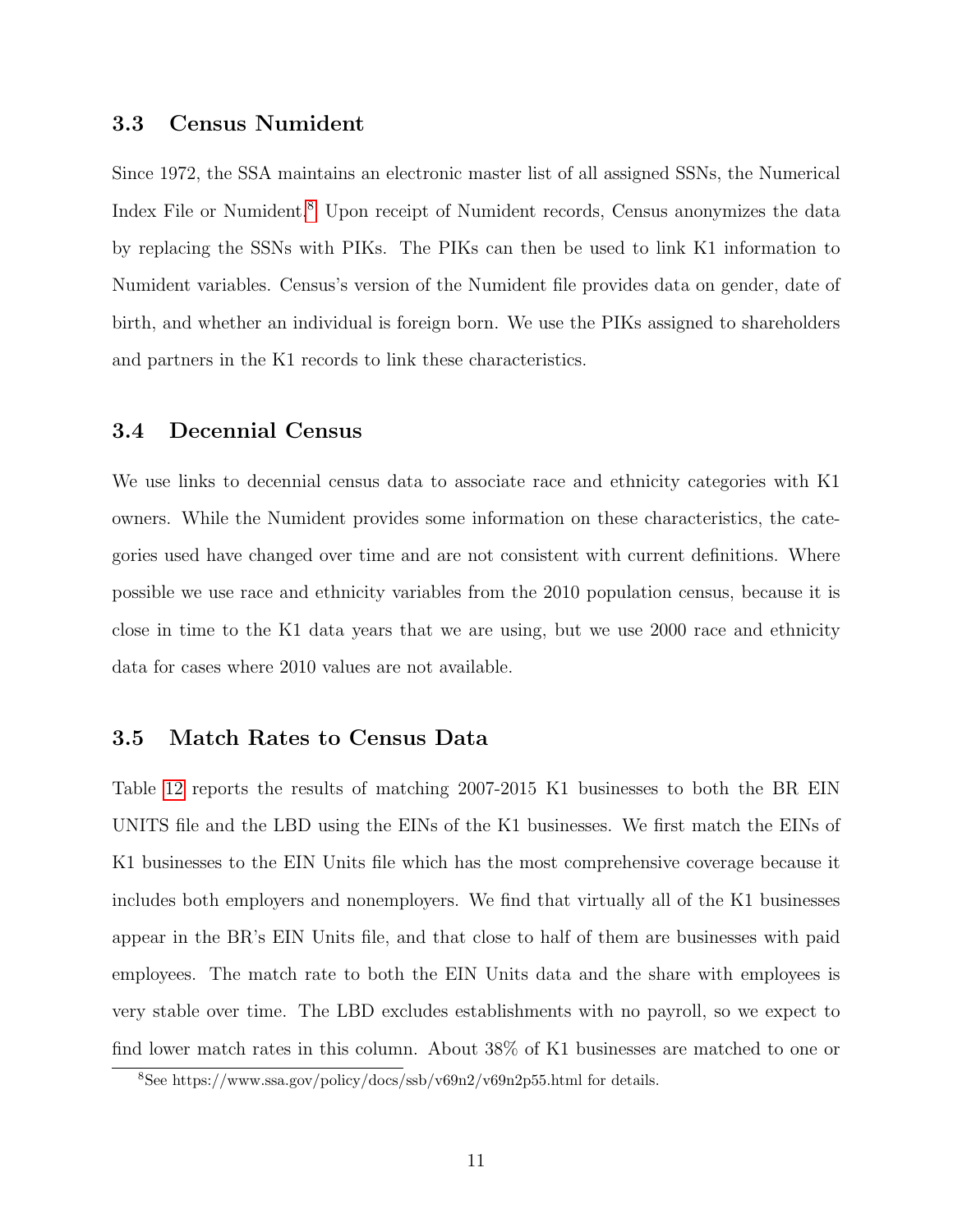more establishments in the LBD, about 49% that match to employer EINs in the BR. The match rate to the LBD is stable over time.

While table [12](#page-24-1) shows the match rate of K1 businesses to the BR and LBD we might also be interested in the share of S-corps and partnerships in the LBD covered by K1 filings. About 86% of S-corp and partnership establishments in the LBD between 2007 and 2014 match to an EIN in the K1 data. Despite being relatively high, our prior was that nearly all S-corp and partnerships in the LBD would be covered by the K1. It is also important to note that we find significant heterogeneity in match rates across types of businesses. Table [13](#page-25-0) shows the cross-tabulation of match rates from the LBD into the K1 by legal form and multi/single-unit status. Single-units have a much higher match rates than establishments in multi-unit firms for both S-corps and partnerships. Multi-unit partnerships have the lowest match rate with less than a quarter of establishments of that type matching to the K1. In order to explore the role of complex multi-unit firms in these linkages we calculate a firm-level match rate where if at least one of the firm's S-corp or partnership establishments match to the K1 the entire firm is considered a match. This raises the overall match rate from 86% to 94%, which suggests that complex multi-units may file K1s for some subset of their establishments we expect to have K1 filings.

Table [14](#page-25-1) reports analogous statistics for tiered entities–that is, partnerships that have an ownership stake in another partnership. Match rates for the owner businesses are considerably lower than they are for K1 businesses. Only about 60% of the owner entity EINs appear in the BR EIN Units data, and among those a relatively small share (28%) are employers.

Table [15](#page-26-0) reports match rates of K1 individual owners to the Census Numident. We find that nearly all of the PIKs assigned to K1 records are also present in the Census Numident files, though this may simply reflect that we only have records for individual owners of K1 businesses for whom it is possible to assign a PIK. In the next section we use these matches to characterize the attributes of K1 businesses and their individual owners.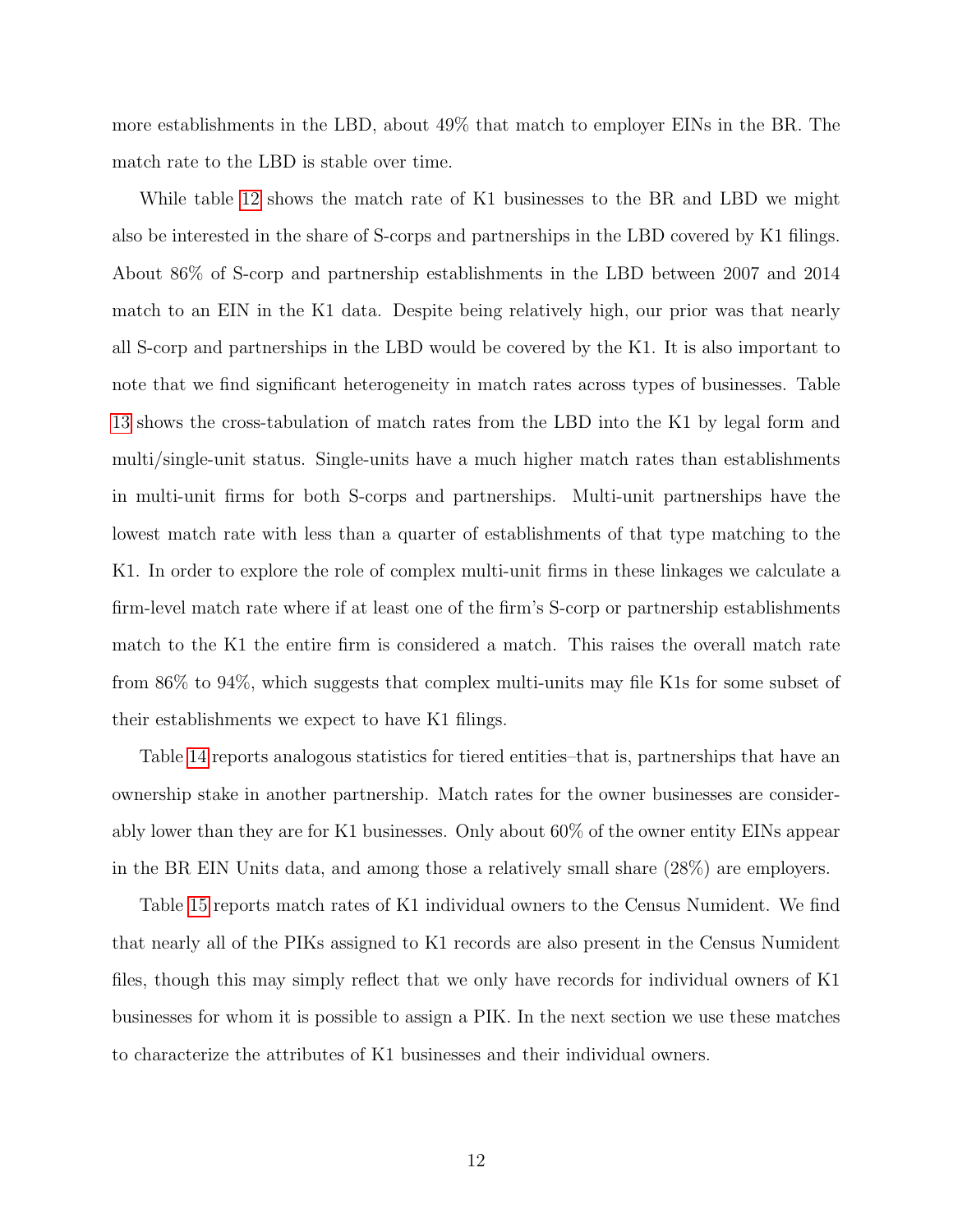## 4 Characteristics of K1 Owners and Businesses

In this section we use the linkages described above to characterize the populations of individuals and businesses that appear in the K1 data. Table [16](#page-26-1) describes demographic attributes of individuals who own at least one K1 business. We show these characteristics by year in order to identify trends in demographic characteristics among the K1 individual owners. We also include estimates for the working population based on Current Population Survey (CPS) data, to provide some context based on a more general, but also economically active, population.[9](#page-14-0) Owners of K1 businesses are more likely to be male (65%) compared to the CPS working population (49%) and less likely to be foreign born (14% compared to 17%). The fact that K1 business owners are less likely to be foreign born than the average employee is somewhat surprising given a growing literature describing immigrants as highly entrepreneurial.<sup>[10](#page-14-1)</sup> However, the under-representation of immigrants that we find here could simply reflect that, while immigrants may be more likely to own businesses, the businesses they own may be less likely to be organized as the partnerships and S-corps covered in the K1 data. We find that the foreign-born share increases faster among K1 business owners than among employees over this period, rising from 13% in 2007 to 16% by 2015.

Table [17](#page-27-0) shows the average age of K1 owners and the working population along with the distribution across age groups. K1 owners are on average in their early to mid 50s, and mean age for the group increases by 2.7 years between 2007 and 2015. They are older on average than the working population, for which the mean is about 45. While a modest increase in the age of K1 owners is unsurprising given that the U.S. population is aging over this period, we note that the mean age of the CPS sample grew only 1.4 years over the same period. Individuals less than 25 years of age are underrepresented (3%) among K1 owners compared

<span id="page-14-0"></span><sup>9</sup>Race and ethnicity for K1 owners are based on data from the 2010 census, where available, and the 2000 census when no match to 2010 was found. Characteristics of the working population are based on weighted estimates using IPUMS Current Population Survey Annual Social and Economic Supplement Files for 2007-2015. Sample includes all respondents aged 18 or more who reported working in the prior calendar year. Estimates are weighted using the supplement weights.

<span id="page-14-1"></span><sup>10</sup>See [Fairlie and Lofstrom](#page-18-0) [\(2015\)](#page-18-0) for a recent survey of this literature.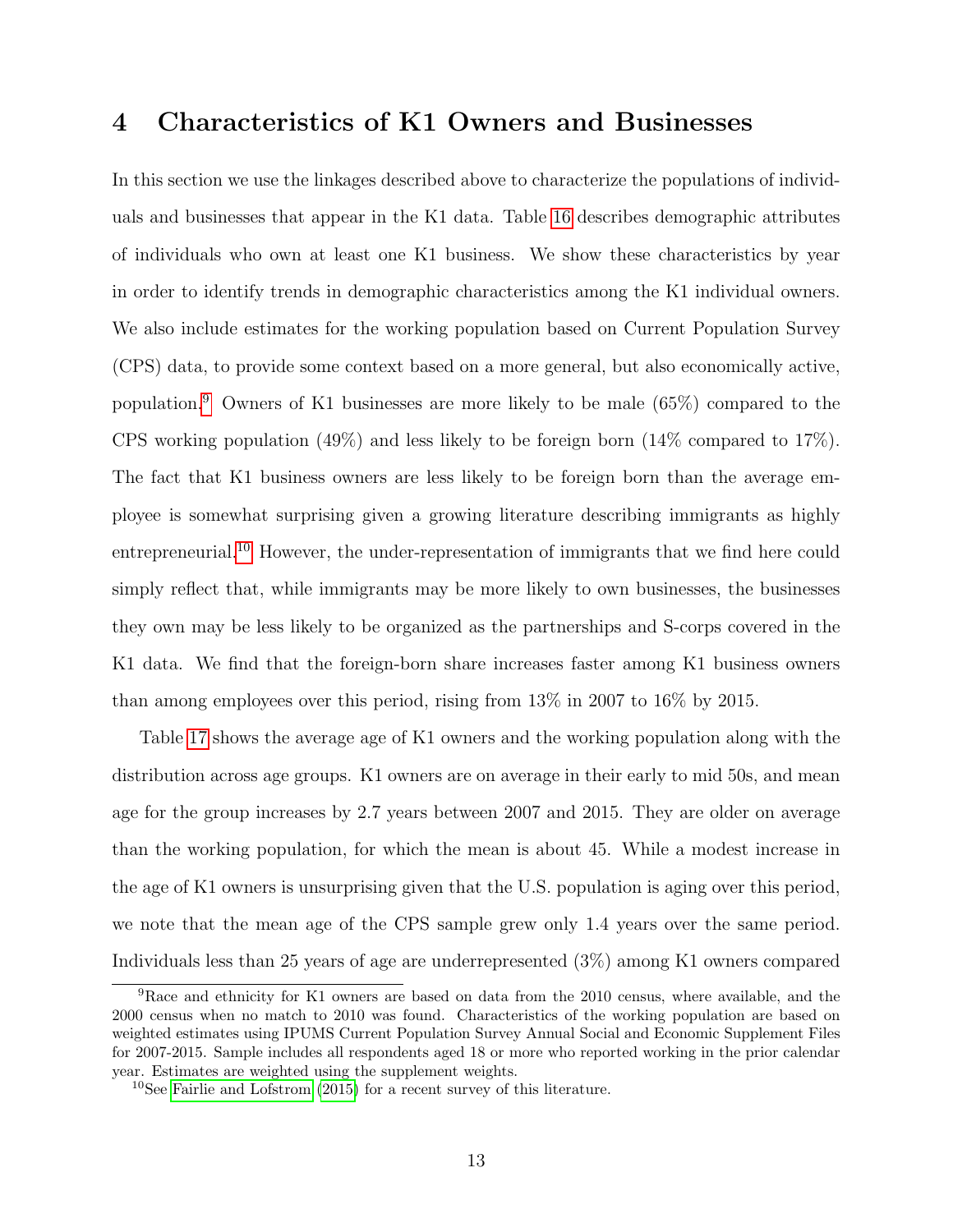to the working age population (13%). The aging of the K1 owners on average is primarily driven by the 7 point increase in the share over 65, which compares to a 3 point increase among the working age population.

Table [18](#page-28-0) shows the distribution of individuals that own K1 businesses by race and ethnicity. Relative to employees, K1 owners are more likely to be white  $(82\%)$  or Asian $(6\%)$ and less likely to be in each of the other categories. Looking at changes over time, the share of white K1 owners is falling while the shares of owners from other groups are increasing, reflecting trends also found in the CPS estimates.

Turning now to the characteristics of K1 businesses, table [19](#page-29-0) shows the distribution of K1 businesses by NAICS sector. Note that for firms associated with at least one K1 EIN with positive payroll, industry is assigned based on the employment weighted modal NAICS sector for the owning firm, which for multi-units could be different from the NAICS sector of the firm's K1 EIN(s). Real estate rental and leasing (NAICS 53) accounts for the largest share of EINs in the K1 businesses overall (26%) but the businesses in this sector are predominantly non-employers. Finance and insurance (NAICS 52) is the other sizable group that is dominated by non-employers. Among employer EINs, the 5 largest sectors are professional, scientific, and technical services (NAICS 54), construction (23), retail trade (44-45), health care and social assistance (62), and accommodation and food services (72).

Table [20](#page-30-0) gives the employment size distribution for employer K1 entities. We find that, even after excluding entities with no paid employees, most K1 entities are quite small, with more than 75% of them having fewer than 9 employees. The size of K1 businesses is highly skewed with some very large entities as well. The mean number of employees is substantially greater than the median, with S-corps having 14 employees on average and 29 for partnerships. Unsurprisingly, it is the multi-unit firms that account for the most employment with a mean size of 272 and 75% of multi-unit K1 businesses having over 114 employees. Table [21](#page-31-0) further decomposes the firm size by NAICS sector, with sectors ordered from largest to smallest mean size. Perhaps unsurprisingly, management of companies and enterprises (NAICS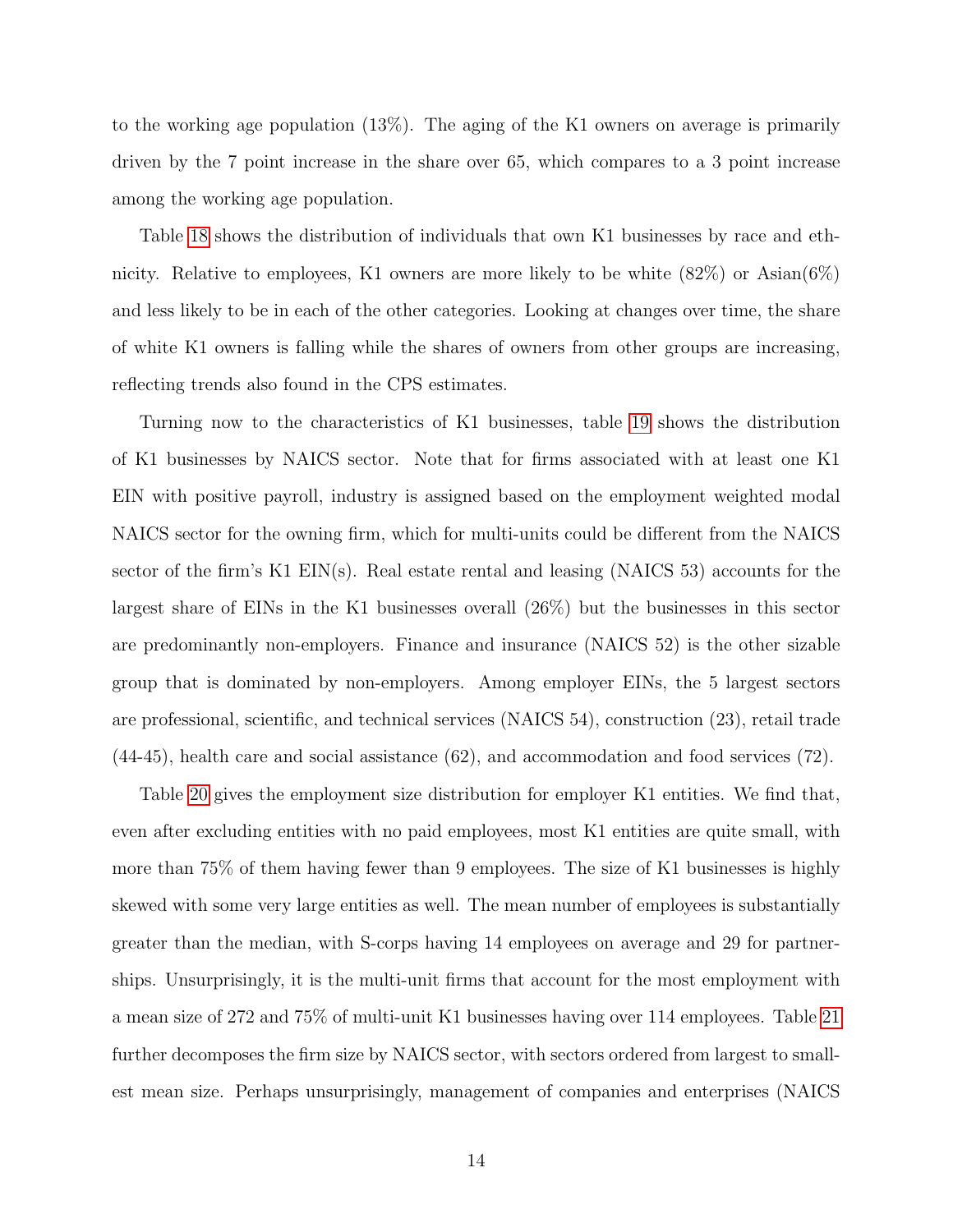55) has the largest employment levels and is the only sector in which the majority of firms have more than 10 employees. The size distribution in the industries with the largest K1 businesses are highly skewed. For example, health care (NAICS 62), administrative support services (56), and utilities (22) all have a mean size many times greater than the median.

Figure [1](#page-32-0) shows the difference in firm and employment shares across firm size bins between K1 firms and the population of firms in the BDS data in 2012. Positive values indicate that the share of firms or employment is higher among firms with at least one K1 EIN than among the general population of firms in the BDS data. The figure points to only modest differences in firm share, with the primary difference less left skewness in the K1-EIN owning firm distribution. Roughly 88% of firms in both the BDS and K1 firms have fewer than 20 employees. The employment shares, on the other hand, suggests that firms that own at least one K1 entity tend to be over-represented on an employment-weighted basis among firms with less than 250 employees and under-represented among the largest firms. The highest over-representation in employment share is among firms with between 20 and 49 employees and the largest under-representation is among firms with more than 10,000 employees.

The firm age distribution is also of particular interest here, as startups are by definition young. Figure [2](#page-33-0) compares the BDS and K1-EIN owning firm and employment distributions by firm age categories. In contrast to our firm size findings, differences in firm and employment shares are somewhat more consistent across firm age. K1 firms are over-represented in firm share across most firm age bins, with the exception of the oldest three categories (firms 21 and older). On an employment weighted basis, K1 firms are over represented in all but the very oldest firms—the left censored group for which we do not know exact firm age, but in 2012 were more than 35 years old.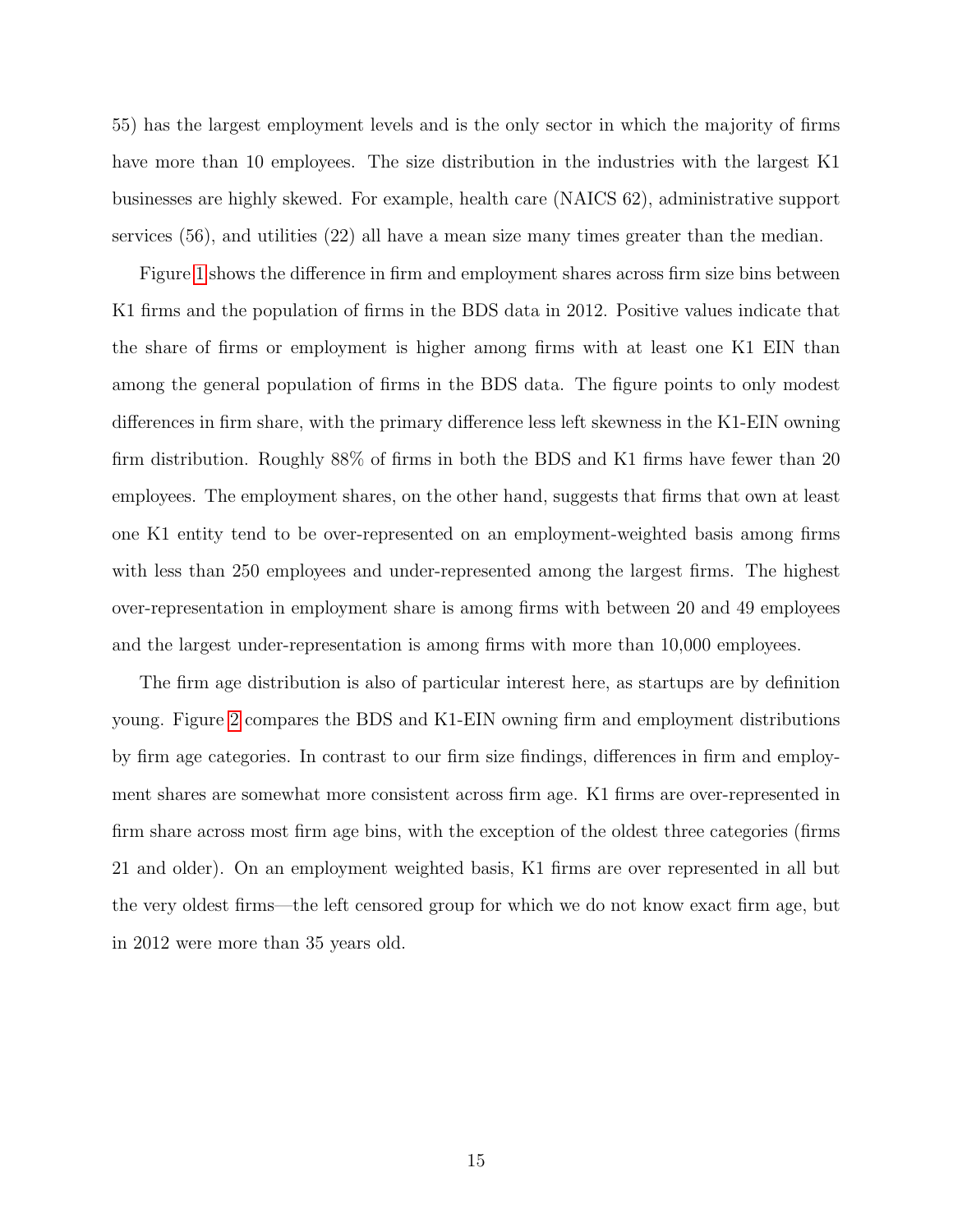## 5 Conclusion

Businesses organized as partnerships or S-corps must report income passed through to each owner via information returns filed with the IRS. These Form K1 returns provide administrative data that link owners and businesses. These linkages allow us to jointly characterize business owners and the types of businesses they own. In this paper, we describe measurement issues associated with linking K1 data to a number of Census data sources that contain additional information on people and businesses. The K1 data present a number of challenges, including shifting coverage by owner type (individual versus tiered entity) and owner shares that do not sum to 100%. Despite these issues, we document a number of interesting patterns among business owners. We find significant entry and exit of both business owners and the businesses they own. Consistent with existing evidence on more general populations of businesses, over time we see a rise in continuers and decline in both entry and exit of K1 businesses. We also show that owners of K1 owners are older, more likely to be male, and more likely to be white than the working population. The firms associates with K1 filings differ somewhat from the broader population of firms in their age, size, and industry distributions, but there is substantial overlap in the population distributions, suggesting that a better understanding of these pass-through entities is likely to be informative about business dynamism among the broader population. These findings provide a starting point for developing new statistics that characterize business owners using administrative records.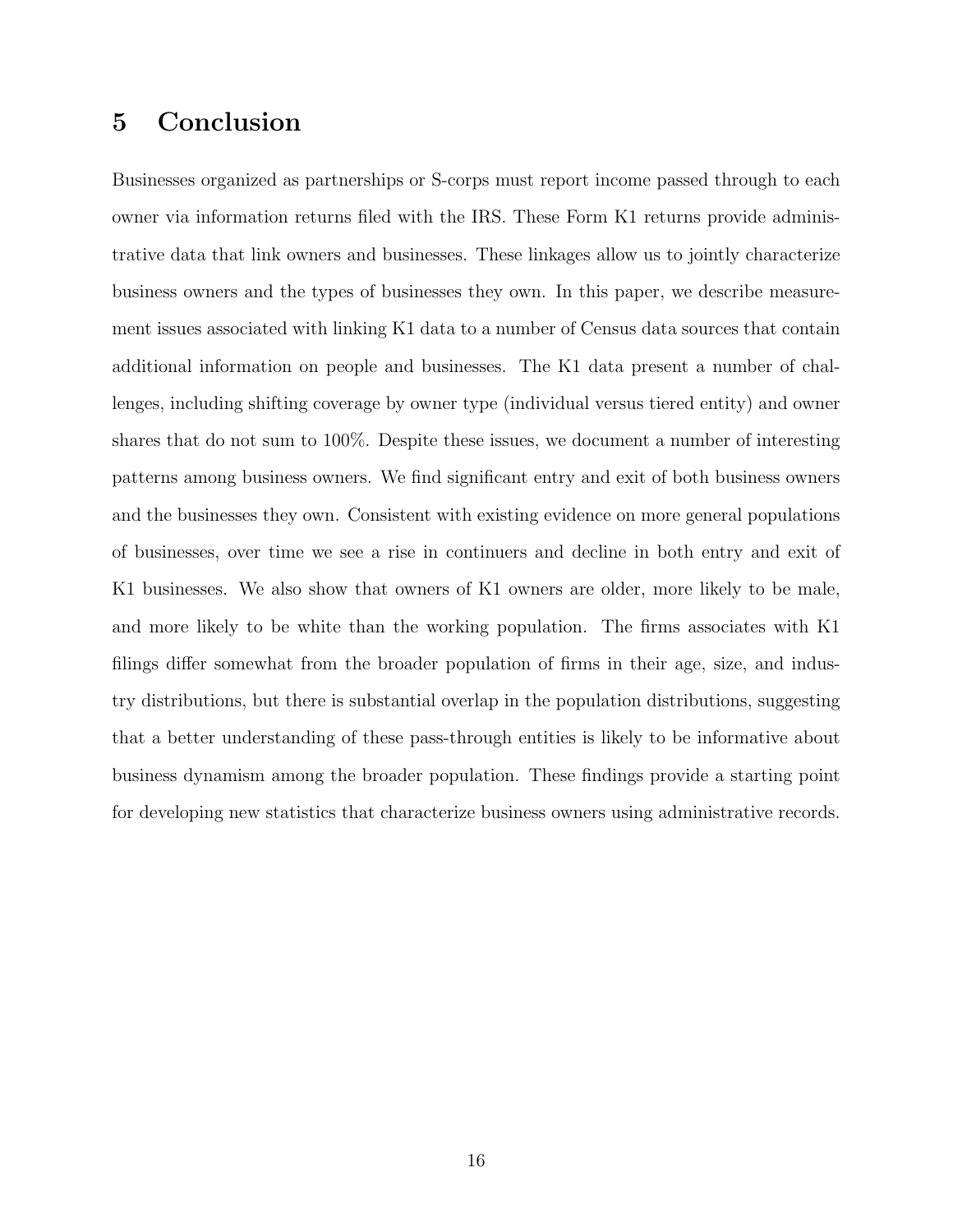## References

- <span id="page-18-2"></span>Cooper, M., J. McClelland, J. Pearce, R. Prisinzano, J. Sullivan, D. Yagan, O. Zidar, and E. Zwick (2016) "Business in the United States: Who Owns It, and How Much Tax Do They Pay?," Tax Policy and the Economy,  $30(1)$ ,  $91-128$ .
- <span id="page-18-4"></span>Decker, R., J. Haltiwanger, R. Jarmin, and J. Miranda (2014) "The Role of Entrepreneurship in U.S. Job Creation and Economic Dynamism," The Journal of Economic Perspectives, 28(3), 3–24.
- <span id="page-18-0"></span>Fairlie, R. W., and M. Lofstrom (2015) "Immigration and entrepreneurship," CESifo Working Paper Series No. 5298.
- <span id="page-18-3"></span>Hyatt, H. R., and J. R. Spletzer (2013) "The recent decline in employment dynamics," IZA Journal of Labor Economics, 2(1), 5.
- <span id="page-18-5"></span>Jarmin, R. S., and J. Miranda (2002) "The longitudinal business database," US Census Bureau Center for Economic Studies Paper No. CES-WP-02-17.
- <span id="page-18-1"></span>May, L. (2012) "Using link analysis to identify indirect and multi-tiered ownership structures," in SOI Tax Stats2012 IRS-TPC research conference.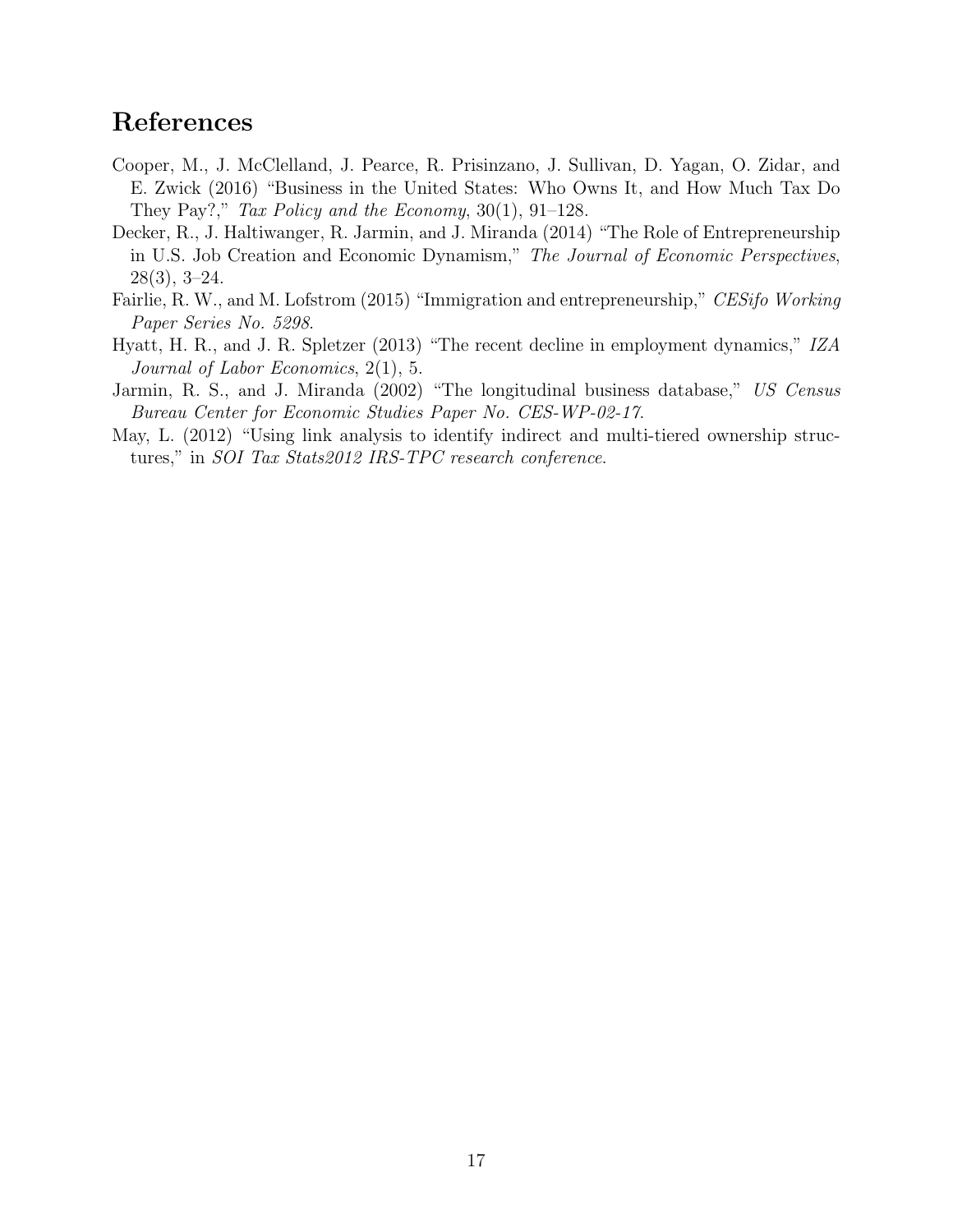## Tables

<span id="page-19-0"></span>

|      | Business/   | % Tiered | K1 Businesses<br>K1 Owners |                    |            |                   |
|------|-------------|----------|----------------------------|--------------------|------------|-------------------|
| Year | Owner Pairs | Entity   | All                        | With Person Owners | Persons    | <b>Businesses</b> |
| 2007 | 19,909,000  |          | 6,717,000                  | 6,717,000          | 11,622,000 |                   |
| 2008 | 20,782,000  |          | 6,894,000                  | 6,894,000          | 11,947,000 |                   |
| 2009 | 21,995,000  |          | 6,917,000                  | 6,917,000          | 12,405,000 |                   |
| 2010 | 22,170,000  |          | 6,917,000                  | 6,917,000          | 12,451,000 |                   |
| 2011 | 24,552,000  |          | 7,239,000                  | 7,239,000          | 13,220,000 |                   |
| 2012 | 25,279,000  |          | 7,369,000                  | 7,369,000          | 13,381,000 |                   |
| 2013 | 31,047,000  | 14.9%    | 7,867,000                  | 7,528,000          | 13,654,000 | 1,913,000         |
| 2014 | 31,602,000  | 15.2%    | 8,164,000                  | 7,805,000          | 13,799,000 | 1,949,000         |
| 2015 | 32,021,000  | 15.3%    | 8,395,000                  | 8,017,000          | 14,132,000 | 1,976,000         |

Table 1: K1 Overall Record Counts, 2007-2015

Source: K1 filings.

Notes: Total Observations are at the PIK-EIN level. Business Owners are EIN entities who are (partial or sole) owners of a K1 business, also known as tiered entities. K1 Businesses includes businesses with only business owners. K1 Businesses With Person Owners includes only K1 EINs that have at least one person owner. Since tiered entities are only available after 2012 this set of K1 businesses is consistent over time.

<span id="page-19-1"></span>

|      | Person     | Mean $\#$ of K1   | $\%$ with 1 | $\%$ with 2-4 | $\%$ with 5+ |
|------|------------|-------------------|-------------|---------------|--------------|
| Year | Owners     | <b>Businesses</b> | K1 Business | K1 Business   | K1 Business  |
| 2007 | 11,622,000 | 1.71              | 72.5%       | 22.9%         | 4.7%         |
| 2008 | 11,947,000 | 1.74              | 71.7%       | 23.4%         | 4.9%         |
| 2009 | 12,405,000 | 1.77              | 70.6%       | 24.2%         | $5.3\%$      |
| 2010 | 12,451,000 | 1.78              | 70.4\%      | 24.2%         | $6.0\%$      |
| 2011 | 13,220,000 | 1.85              | 68.9%       | $25.1\%$      | $6.2\%$      |
| 2012 | 13,381,000 | 1.89              | 68.6%       | 25.2%         | $6.6\%$      |
| 2013 | 13,667,000 | 1.93              | 68.1%       | 25.3%         | $6.6\%$      |
| 2014 | 13,813,000 | 1.94              | 68.1%       | 25.3%         | $6.3\%$      |
| 2015 | 14,147,000 | 1.92              | 68.4\%      | 25.3%         | 5.8%         |

Table 2: K1 Businesses per Individual Owner, 2007-2015

Source: K1 filings.

Notes: Observations are unique individual K1 owners for each year. Business owners are excluded.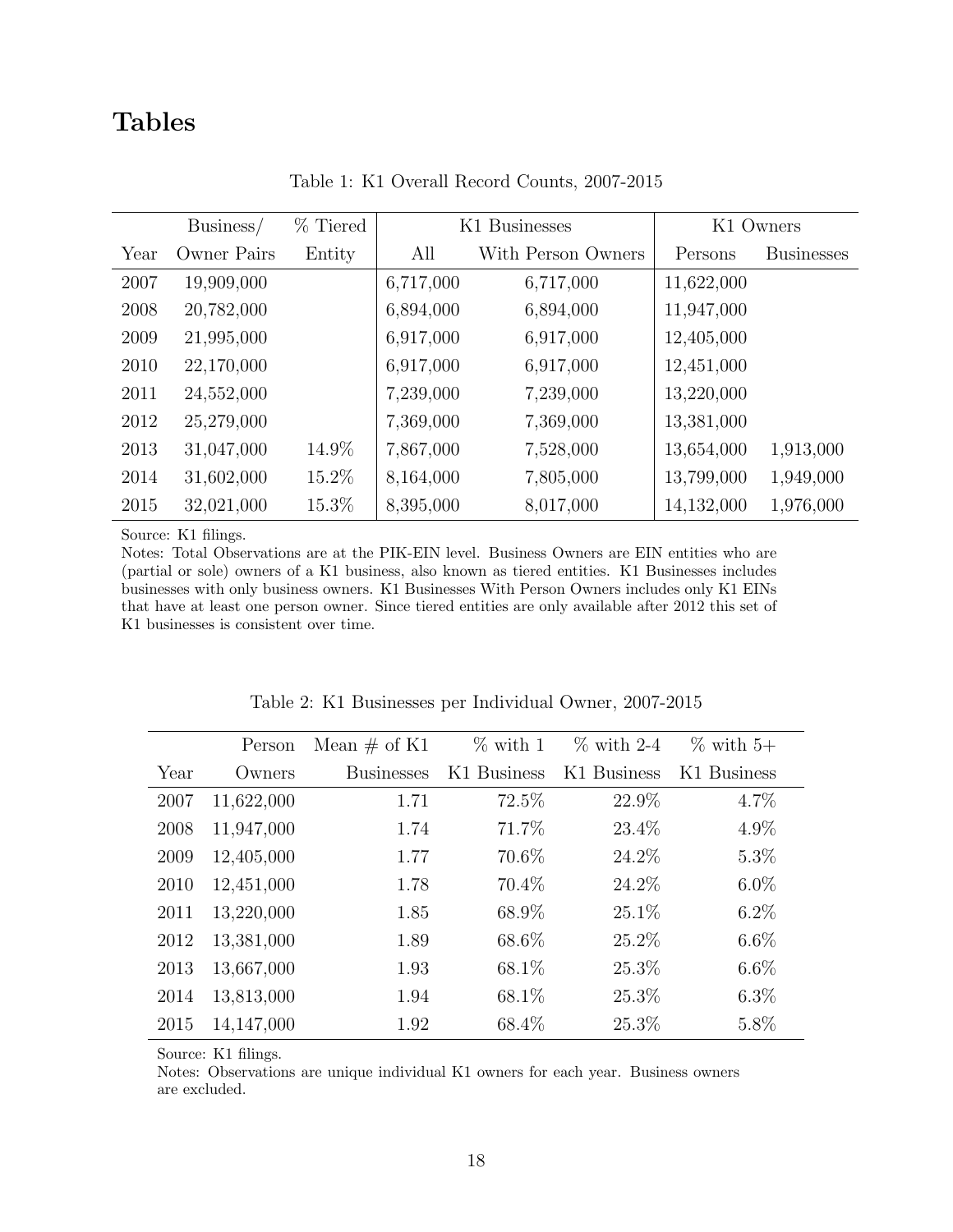<span id="page-20-0"></span>

|      |           | Business Mean $\#$ of | $\%$ with 1                        |        | $\%$ with 2-4 $\%$ with 5+ |
|------|-----------|-----------------------|------------------------------------|--------|----------------------------|
|      |           |                       |                                    |        |                            |
| Year | Owners    |                       | Businesses K1 Business K1 Business |        | – K1 Business              |
| 2013 | 1,913,000 | 2.4                   | 67.3\%                             | 23.5\% | $9.2\%$                    |
| 2014 | 1,949,000 | 2.45                  | 66.9%                              | 23.7%  | $9.4\%$                    |
| 2015 | 1,976,000 | 2.46                  | 67.2%                              | 23.6%  | $9.3\%$                    |

Table 3: K1 Businesses per Business Owner (Tiered Entity), 2013-2015

Notes: Observations are unique business K1 owners (tiered entities) for each year. Individual owners are excluded.

<span id="page-20-1"></span>

|      | K1                | Mean $\#$ of | $\%$ with 1 | $\%$ with 2-4 | $\%$ with 5+ |
|------|-------------------|--------------|-------------|---------------|--------------|
| Year | <b>Businesses</b> | Owners       | Owner       | Owners        | Owners       |
| 2007 | 2,753,000         | 4.82         | $10.5\%$    | 75.3%         | 14.2%        |
| 2008 | 2,843,000         | 4.95         | $10.5\%$    | 75.7%         | 13.8%        |
| 2009 | 2,888,000         | 5.33         | 10.4%       | 76.0%         | 13.6%        |
| 2010 | 2,891,000         | 5.4          | 10.3%       | 76.3%         | 13.4%        |
| 2011 | 3,046,000         | 5.83         | $9.8\%$     | 77.0%         | 13.3%        |
| 2012 | 3,126,000         | 5.89         | 10.2%       | 76.7%         | 13.1%        |
| 2013 | 3,554,000         | 6.03         | $10.1\%$    | 77.1\%        | 12.8%        |
| 2014 | 3,697,000         | 5.87         | 10.1%       | 77.2%         | 12.7%        |
| 2015 | 3,808,000         | 5.77         | 10.2%       | 77.3%         | 12.6%        |

Table 4: Owners per Partnership K1 Business, 2007-2015

Source: K1 filings.

Notes: Observations are unique K1 businesses (EINs) organized as partnerships for each year. Owners include only individual, excluding business owners (tiered entities). K1 EINs with solely business owners are excluded from the analysis.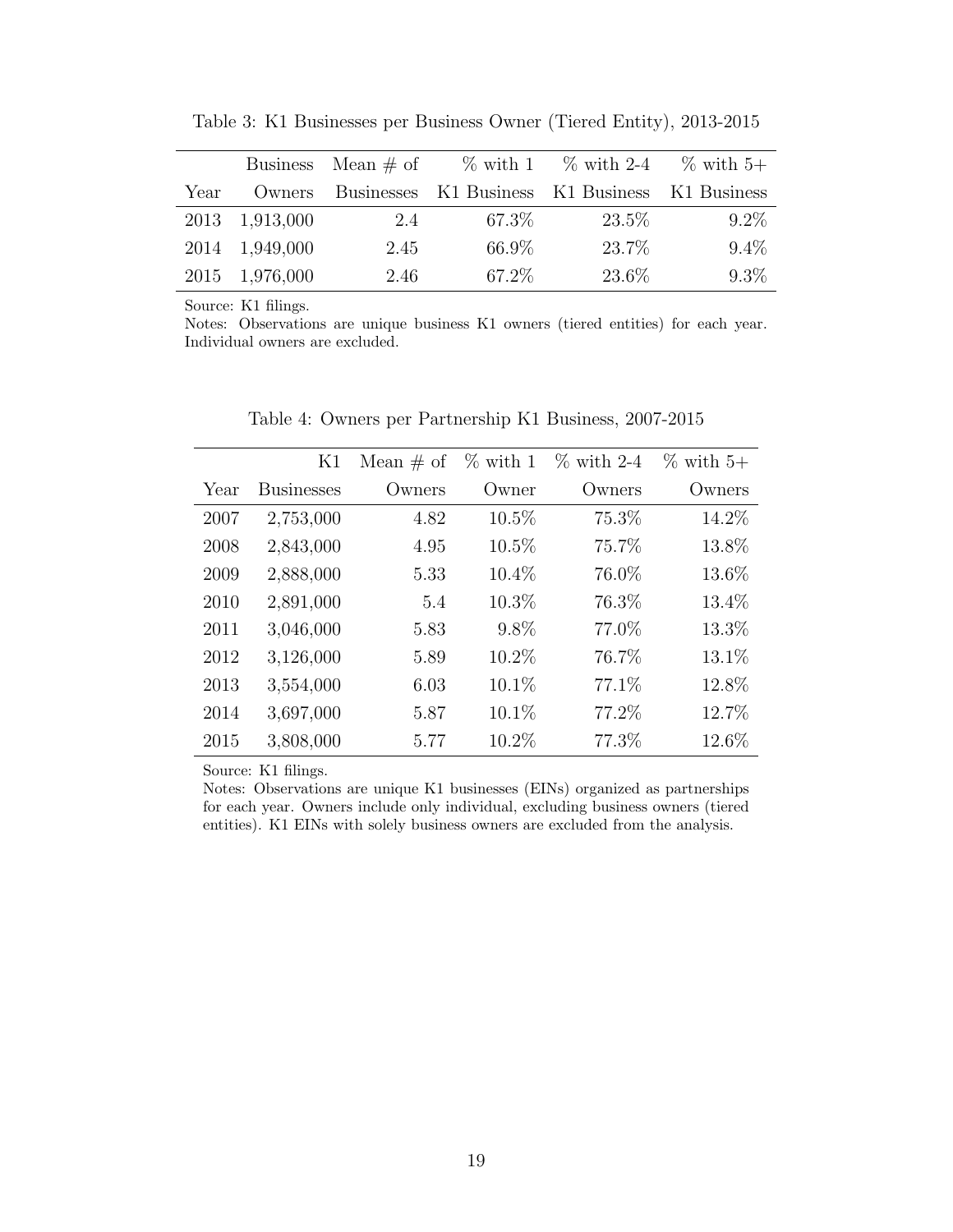<span id="page-21-0"></span>

|      | K1                | Mean $\#$ of | $\%$ with 1 | $\%$ with 2-4 | $\%$ with 5+ |
|------|-------------------|--------------|-------------|---------------|--------------|
| Year | <b>Businesses</b> | Owners       | Owner       | Owners        | Owners       |
| 2007 | 3,965,000         | 1.67         | $60.6\%$    | 36.8%         | $2.6\%$      |
| 2008 | 4,052,000         | 1.66         | 61.2%       | 36.3%         | $2.5\%$      |
| 2009 | 4,030,000         | 1.64         | 62.2%       | 35.4%         | $2.4\%$      |
| 2010 | 4,027,000         | 1.63         | 62.6%       | 35.1%         | $2.4\%$      |
| 2011 | 4,194,000         | 1.62         | 63.1%       | 34.6%         | $2.3\%$      |
| 2012 | 4,244,000         | 1.61         | 63.6%       | 34.1%         | $2.3\%$      |
| 2013 | 4,315,000         | 1.6          | 64.3%       | 33.6%         | $2.2\%$      |
| 2014 | 4,469,000         | 1.58         | 64.8%       | 33.1%         | $2.1\%$      |
| 2015 | 4,589,000         | 1.57         | 65.3%       | 32.6%         | $2.0\%$      |

Table 5: Owners per S-corp K1 Business, 2007-2015

<span id="page-21-1"></span>Notes: Observations are unique K1 businesses (EINs) organized as S-corps for each year. Owners include only individual, excluding business owners (tiered entities). K1 EINs with solely business owners are excluded from the analysis.

|      | K1                | $\%$         | %       |
|------|-------------------|--------------|---------|
| Year | <b>Businesses</b> | Partnerships | S-Corps |
| 2007 | 6,717,000         | 41\%         | 59%     |
| 2008 | 6,894,000         | 41\%         | 59%     |
| 2009 | 6,917,000         | 42\%         | 58%     |
| 2010 | 6,917,000         | 42%          | 58%     |
| 2011 | 7,239,000         | 42\%         | 58%     |
| 2012 | 7,369,000         | 42%          | 58%     |
| 2013 | 7,528,000         | 43%          | 57%     |
| 2014 | 7,805,000         | 43\%         | 57%     |
| 2015 | 8,017,000         | 43%          | 57%     |

Table 6: Legal form for K1 Businesses, 2007-2015

Source: K1 filings.

Notes: Observations are unique K1 businesses (EINs) for each year. K1 EINs with solely business owners are excluded from the analysis.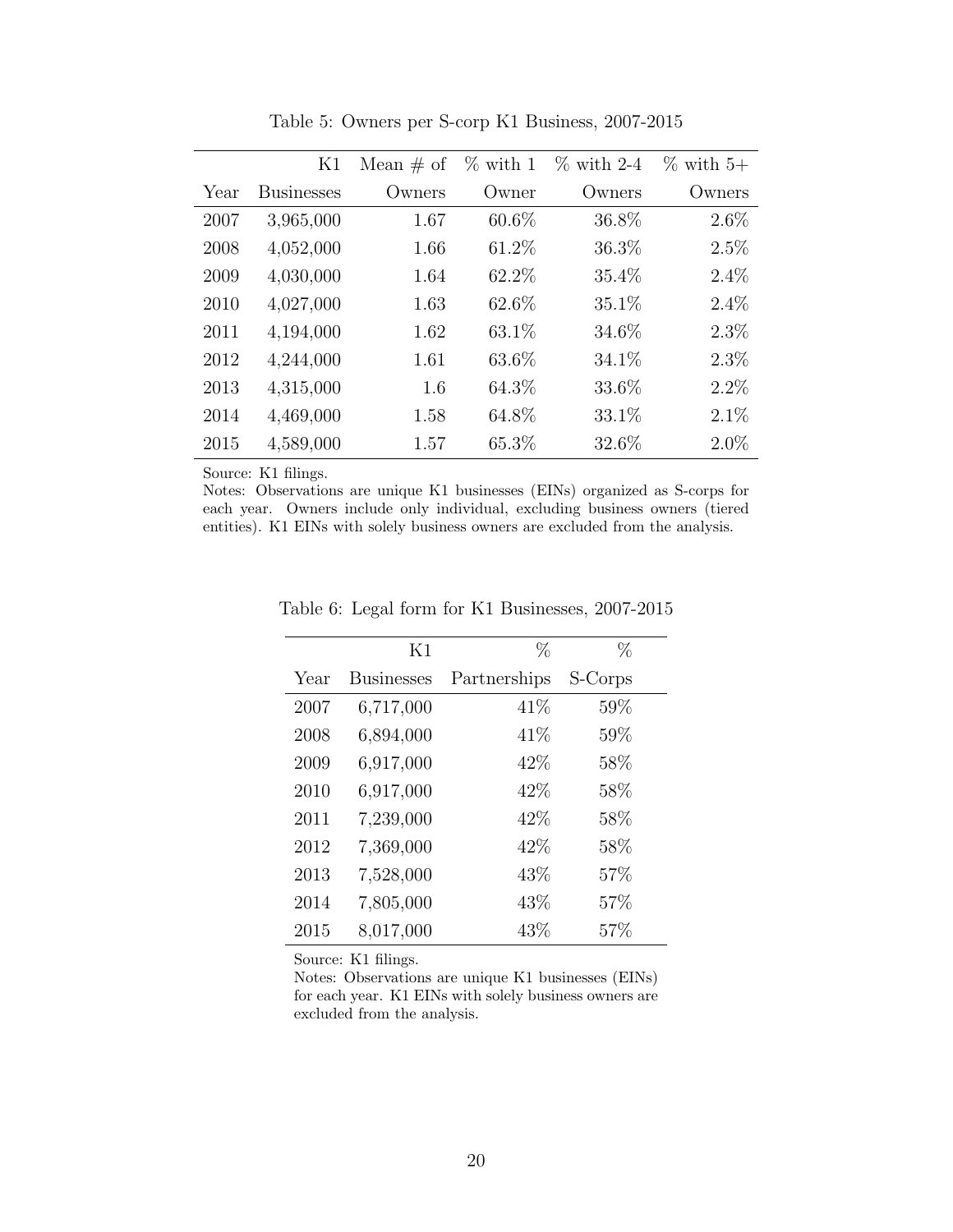<span id="page-22-0"></span>

| Partner Type    |        | Total   | 2013     | 2014     | 2015    |
|-----------------|--------|---------|----------|----------|---------|
| All Individuals |        |         |          |          |         |
|                 | Mean   | 22.4\%  | 22.2\%   | 22.4\%   | 22.6%   |
|                 | Median | 0.5%    | $0.5\%$  | $0.5\%$  | $0.5\%$ |
| S-Corporation   |        | $0.0\%$ | $0.0\%$  | $0.0\%$  | $0.0\%$ |
|                 | Mean   | 62.4\%  | 61.9%    | 62.4%    | 63.0%   |
|                 | Median | 50.0%   | $50.0\%$ | $50.0\%$ | 50.0%   |
| Partnership     |        | $0.0\%$ | $0.0\%$  | $0.0\%$  | $0.0\%$ |
|                 | Mean   | $8.2\%$ | $8.3\%$  | $8.1\%$  | $8.1\%$ |
|                 | Median | $0.0\%$ | $0.0\%$  | $0.0\%$  | $0.0\%$ |
| Business        |        |         |          |          |         |
|                 | Mean   | $7.5\%$ | 7.8%     | $7.4\%$  | 7.3%    |
|                 | Median | $0.1\%$ | $0.1\%$  | 0.1%     | $0.1\%$ |

Table 7: Ownership Share by Owner Type

Notes: Observations are individual and business owners. Fuzzy medians, based on the mean of surrounding percentiles, are used to avoid the disclosure of sensitive information.

<span id="page-22-1"></span>

|                                               | All                                              | 2013                      | 2014    | 2015     |  |  |  |  |
|-----------------------------------------------|--------------------------------------------------|---------------------------|---------|----------|--|--|--|--|
| Business Ownership (Beginning of Year)        |                                                  |                           |         |          |  |  |  |  |
| Mean                                          | 78%                                              | 79%                       | 78\%    | 77\%     |  |  |  |  |
| Median                                        | $100\%$                                          | $100\%$                   | $100\%$ | 100\%    |  |  |  |  |
| $\%$ Businesses that add up to 100\%          | 73\%                                             | 74%                       | 73\%    | 73%      |  |  |  |  |
|                                               | $%$ Businesses missing exactly 1 ownership share |                           |         |          |  |  |  |  |
| of all Businesses                             | $2.8\%$                                          | $2.9\%$                   | 2.8\%   | $2.9\%$  |  |  |  |  |
| of all Businesses with $\geq 1$ missing owner |                                                  | $10.0\%$ $10.3\%$ $9.7\%$ |         | $10.0\%$ |  |  |  |  |

#### Table 8: Total Ownership Shares

Source: K1 filings.

Notes: Business ownership is the sum of ownership shares across all owners within each K1 business in a given year.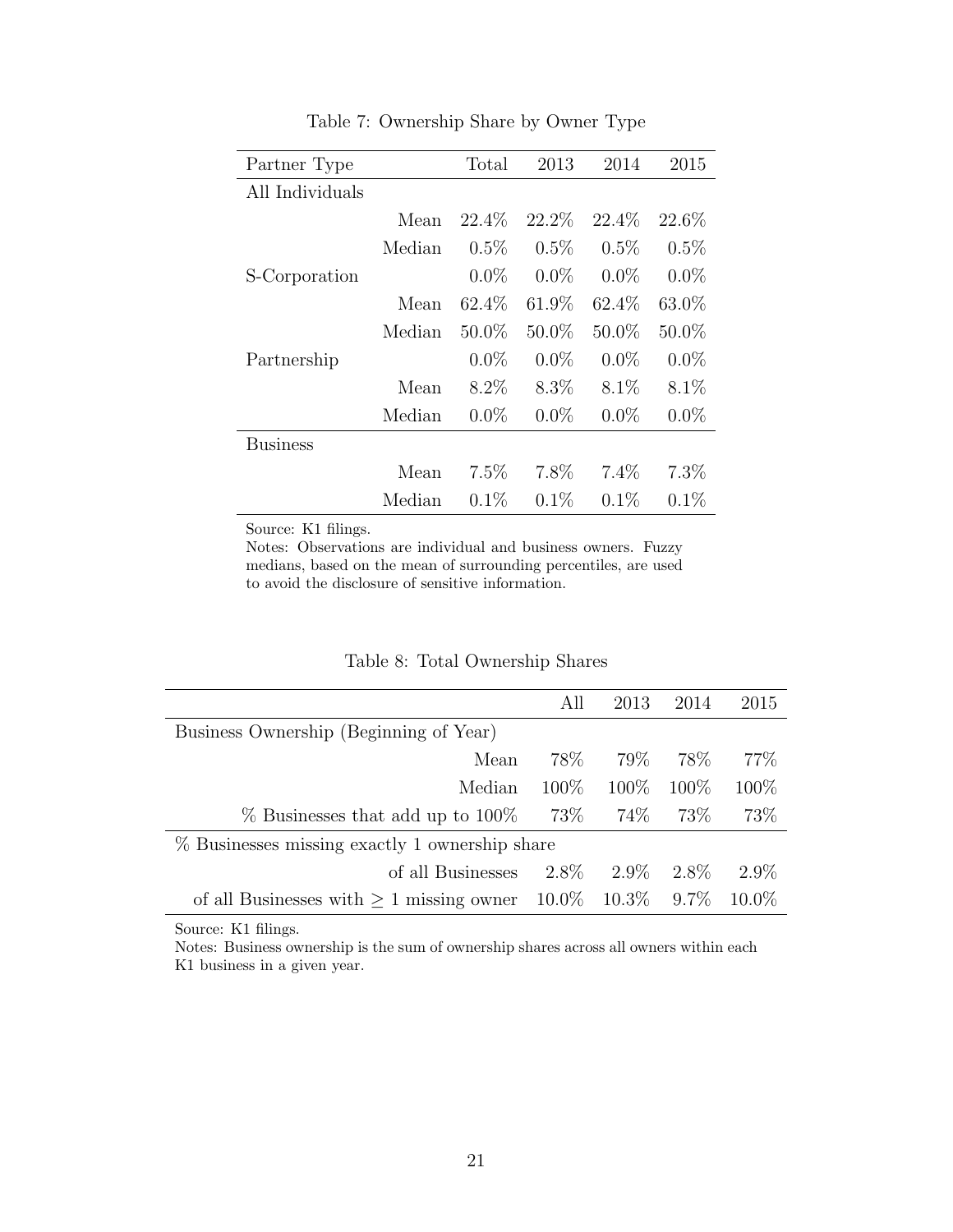<span id="page-23-0"></span>

| Year               | N          | Mean   |          |       | 25th Pct Median 75th Pct 90th Pct |         |
|--------------------|------------|--------|----------|-------|-----------------------------------|---------|
| Owner Income       |            |        |          |       |                                   |         |
|                    | 31,047,000 | 20,600 | -188     |       | 366                               | 24,729  |
| K1 Business Income |            |        |          |       |                                   |         |
| Partnerships       | 4,312,000  | 89,000 | $-520$   |       | 190                               | 59,000  |
| S-Corporations     | 3,555,000  | 75,000 | $-1,000$ | 8,300 | 50,000                            | 152,000 |

Table 9: K1 Business Income or Loss, 2013

Notes: Owner Income shows the income of K1 owners including both individual and business owners. K1 Business Income shows income aggregated across all owners within each K1 business.

<span id="page-23-1"></span>Table 10: Entry and Exit Dynamics of K1 Individual Owners, 2007-2015

|      | Individual  |          |          |         |  |
|------|-------------|----------|----------|---------|--|
| Year | Owner Count | Entry    | Continue | Exit    |  |
| 2007 | 11,622,000  |          |          |         |  |
| 2008 | 11,947,000  | 14.3%    | 85.7%    | 11.6%   |  |
| 2009 | 12,405,000  | 13.0%    | 87.0%    | $9.3\%$ |  |
| 2010 | 12,451,000  | $10.1\%$ | 89.9%    | 9.7%    |  |
| 2011 | 13,220,000  | 11.6%    | 88.4%    | 5.7%    |  |
| 2012 | 13,381,000  | 9.8%     | 90.2%    | $8.6\%$ |  |
| 2013 | 13,667,000  | 9.4%     | 90.6%    | 7.3%    |  |
| 2014 | 13,813,000  | 8.8%     | 91.2%    | 7.8%    |  |
| 2015 | 14,147,000  | 9.2%     | 90.8%    | $6.9\%$ |  |

Source: K1 filings.

Notes: An owner is considered an entrant if observed owning a K1 business in  $t$  but is not observed in  $(t-1)$ . Similarly, exits are owners observed in year  $(t-1)$  but not t. Continuers are those observed in  $t$  and  $(t-1)$ . Given that our coverage of the K1 data are begins in 2007, we cannot capture entry dynamics before 2008.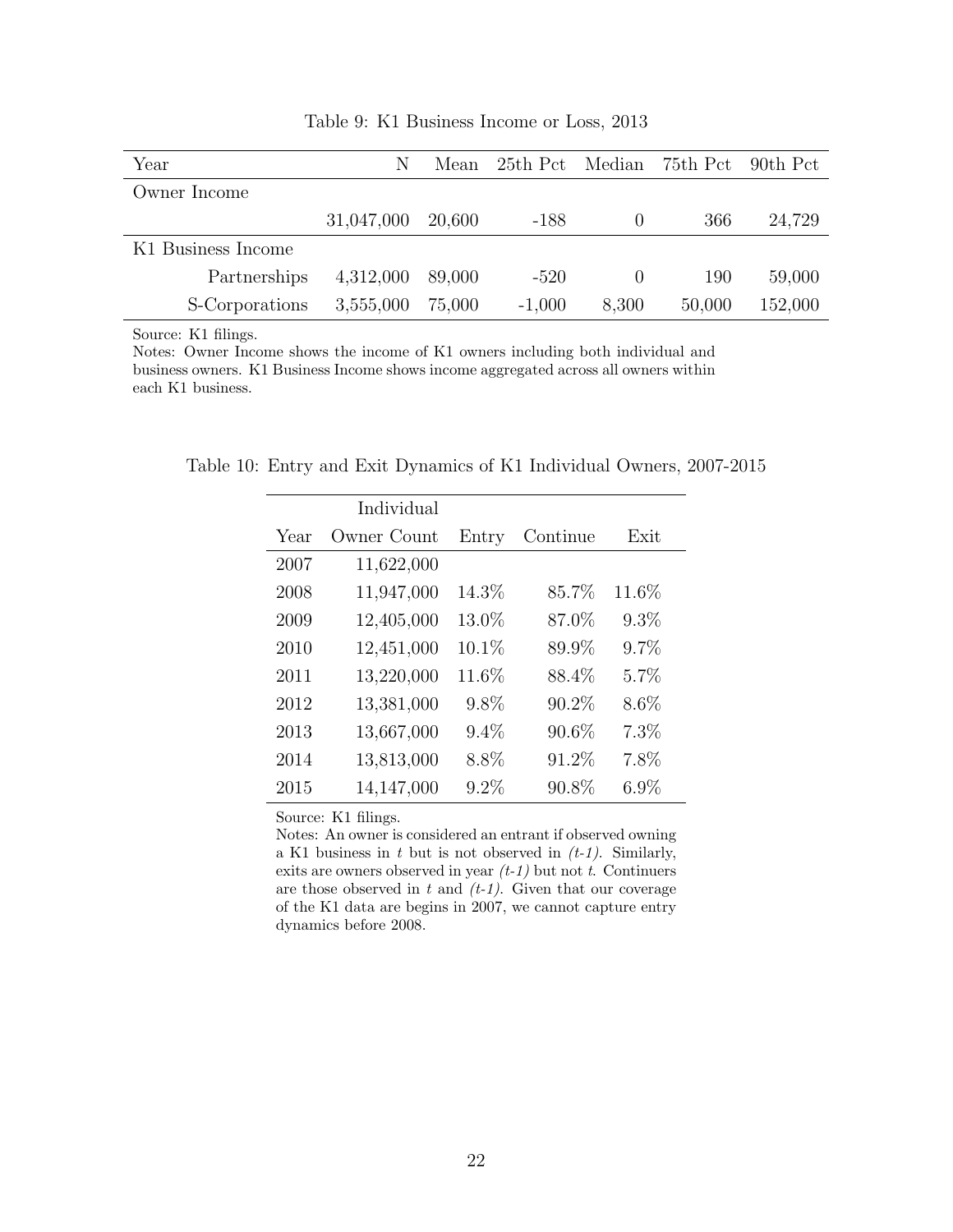| Year | K1 Businesses | Entry | Continue | Exit    |
|------|---------------|-------|----------|---------|
| 2007 | 6,717,000     |       |          |         |
| 2008 | 6,894,000     | 15.1% | 84.9%    | 9.2%    |
| 2009 | 6,917,000     | 10.8% | 89.2%    | 9.1%    |
| 2010 | 6,917,000     | 10.1% | 89.9%    | 8.8%    |
| 2011 | 7,239,000     | 10.0% | 90.0%    | 8.3%    |
| 2012 | 7,369,000     | 9.8%  | 90.2%    | 8.2%    |
| 2013 | 7,528,000     | 10.1% | 89.9%    | 8.0%    |
| 2014 | 7,805,000     | 10.0% | 90.0%    | 8.2%    |
| 2015 | 8,017,000     | 9.9%  | 90.1%    | $9.4\%$ |

<span id="page-24-0"></span>Table 11: Entry and Exit Dynamics of K1 EINs, 2007-2015

Notes: A K1 business is considered an entrant if observed in t but is not in  $(t-1)$ . Similarly, exits are K1 businesses in  $(t-1)$  but not t. Continuers are those in both t and  $(t-1)$ . Given that our coverage of the K1 data are begins in 2007, we cannot capture entry dynamics before 2008. K1 EINs with solely business owners are excluded from the analysis.

<span id="page-24-1"></span>

|      |               | % Match         | $%$ Employer | % Match |
|------|---------------|-----------------|--------------|---------|
| Year | K1 Businesses | <b>EINUNITS</b> | <b>EINs</b>  | LBD     |
| 2007 | 6,717,000     | $> 95\%$        | 49.7%        | 38.0%   |
| 2008 | 6,894,000     | $> 95\%$        | 49.7%        | 38.0%   |
| 2009 | 6,917,000     | $> 95\%$        | 49.6%        | 37.3%   |
| 2010 | 6,917,000     | $> 95\%$        | 49.7%        | 37.3%   |
| 2011 | 7,239,000     | $> 95\%$        | 49.7%        | 37.2%   |
| 2012 | 7,369,000     | $> 95\%$        | 49.9%        | 37.5%   |
| 2013 | 7,528,000     | $> 95\%$        | 49.7%        | 37.6%   |
| 2014 | 7,805,000     | $> 95\%$        | 49.7%        | 39.3%   |
| 2015 | 8,017,000     | $> 95\%$        | 49.6%        |         |

Table 12: Match Rates of K1 Owned Entities

Source: K1 filings, Business Register, Longitudinal Business Database. Notes: Table shows match rates of unique EINs in each year of K1 businesses to the BR EINUNITS file as well as the Longitudinal Business Database. Employer EINs are EINs in the BR EINUNITS file with positive payroll in the given year. K1 EINs with solely business owners are excluded from the analysis.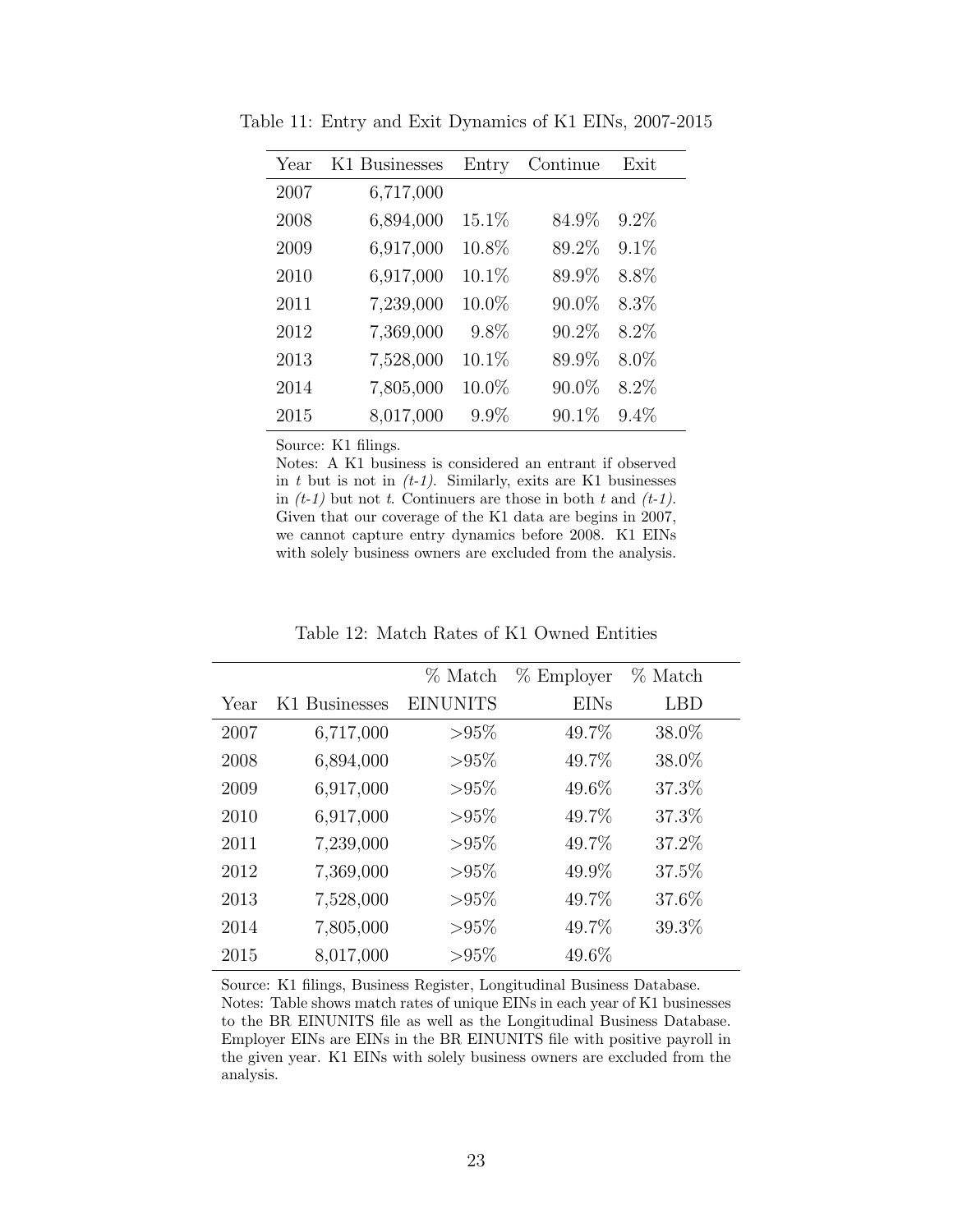|             | S-Corporation Partnership |        |
|-------------|---------------------------|--------|
| Single-Unit | 97.8%                     | 80.3\% |
| Multi-Unit  | $35.6\%$                  | 24.4\% |

<span id="page-25-0"></span>Table 13: Match Rates of LBD S-Corps and Partnerships

Source: K1 filings, Business Register, Longitudinal Business Database.

Notes: Table shows match rates of establishments classified as S-corps, partnerships, multi-unit, and single unit in the LBD to the K1 EINs between 2007 and 2014.

<span id="page-25-1"></span>

|      |                     |          | % Match % Employer |
|------|---------------------|----------|--------------------|
| Year | Owner EINs EINUNITS |          | Firms              |
| 2013 | 1,913,000           | 59.2%    | 28.0%              |
| 2014 | 1,949,000           | 59.5%    | 27.7%              |
| 2015 | 1,976,000           | $60.0\%$ | $27.1\%$           |

Table 14: Match Rates of K1 Owner Entities

Source: K1 filings, Business Register.

Notes: Table shows match rates of business owner EINs (tiered entities) in each year of K1 data to the EINUNITS universe. Employer EINs are EINs in the BR EINUNITS file with positive payroll in the specific year.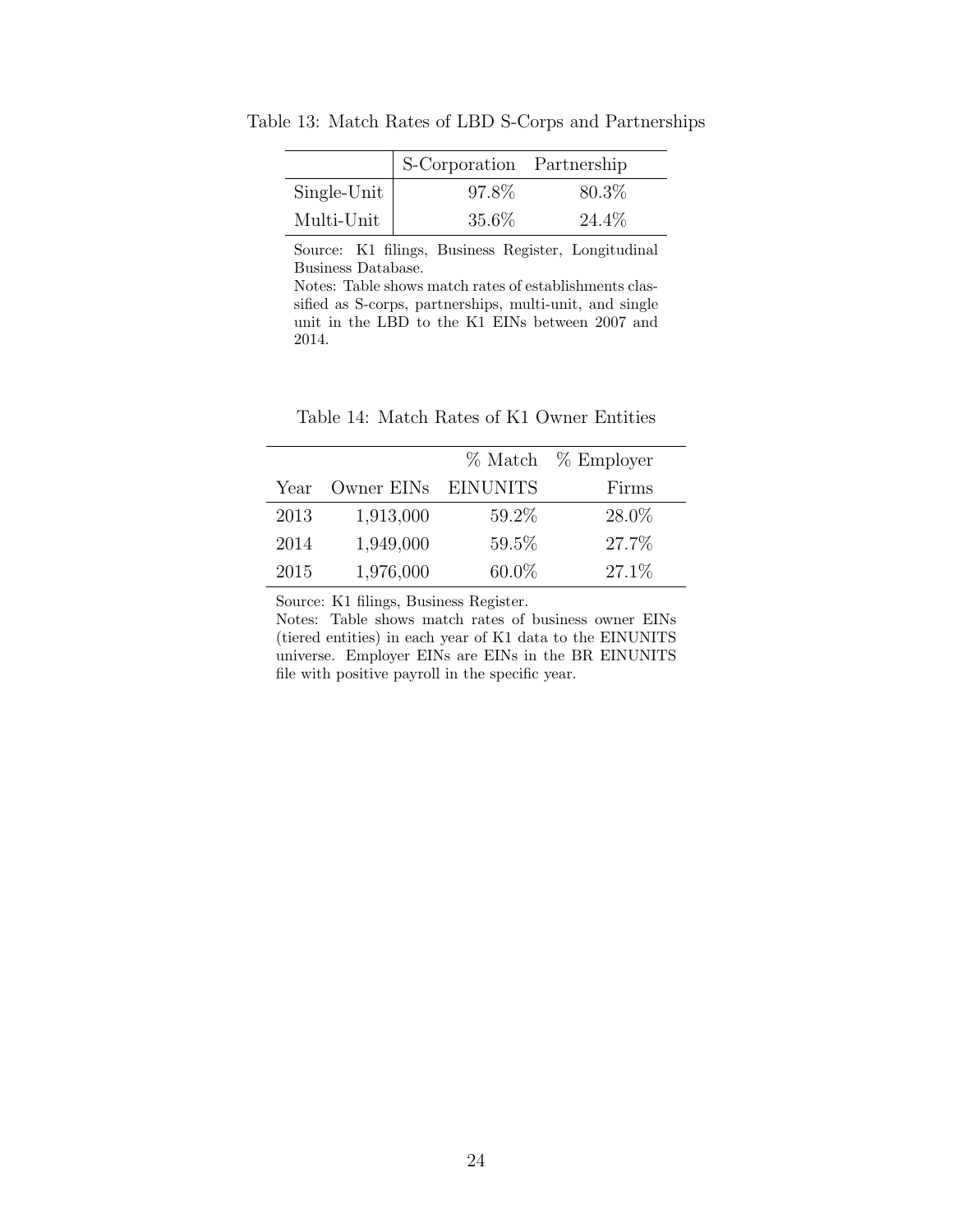<span id="page-26-0"></span>

|      |            | % Match     |  |
|------|------------|-------------|--|
| Year | Owners     | NUMIDENT    |  |
| 2007 | 11,622,000 | $>\!\!95\%$ |  |
| 2008 | 11,947,000 | $> 95\%$    |  |
| 2009 | 12,405,000 | $> 95\%$    |  |
| 2010 | 12,451,000 | $> 95\%$    |  |
| 2011 | 13,220,000 | $>\!\!95\%$ |  |
| 2012 | 13,381,000 | $>\!\!95\%$ |  |
| 2013 | 13,667,000 | $>\!\!95\%$ |  |
| 2014 | 13,813,000 | $>\!\!95\%$ |  |
| 2015 | 14,147,000 | $>\!\!95\%$ |  |

Table 15: Match Rates of K1 Individual Owners

Source: K1 filings, Census NUMIDENT.

Notes: Table shows match rates of individual owner PIKs in each year of K1 data to the Census NUMIDENT file. Match rates have been top-coded to avoid the disclosure of sensitive information.

Table 16: Demographic Characteristics of Individual K1 Owners, 2007-2015

<span id="page-26-1"></span>

| Individual Characteristic | 2007   | 2008   | 2009   | 2010   | 2011   | 2012   | 2013   | 2014   | 2015   |
|---------------------------|--------|--------|--------|--------|--------|--------|--------|--------|--------|
| Overall Count             |        |        |        |        |        |        |        |        |        |
| (Mil)<br>N                | 11.6   | 11.9   | 12.4   | 12.5   | 13.2   | 13.4   | 13.7   | 13.8   | 14.1   |
| Percent Male              |        |        |        |        |        |        |        |        |        |
| K1 Owners                 | $65\%$ | $65\%$ | 65\%   | $65\%$ | $65\%$ | $64\%$ | $64\%$ | $64\%$ | 64\%   |
| <b>CPS</b>                | 49\%   | $49\%$ | 49\%   | 48\%   | 48\%   | 48\%   | 48\%   | 49\%   | 48\%   |
| Percent Foreign Born      |        |        |        |        |        |        |        |        |        |
| K1 Owners                 | 13\%   | $14\%$ | 14\%   | 14\%   | $14\%$ | 14\%   | 15\%   | 15%    | $16\%$ |
| CPS                       | $16\%$ | $16\%$ | $16\%$ | $16\%$ | $17\%$ | $17\%$ | $17\%$ | $17\%$ | 17\%   |

Source: K1 filings, Census NUMIDENT, CPS

Notes: Table shows characteristics of K1 owners derived from the Census NUMIDENT. Characteristics of the working population are based on weighted estimates using IPUMS Current Population Survey Annual Social and Economic Supplement Files for 2007-2015. Sample includes all respondents aged 18 or more who reported working in the prior calendar year. Estimates are weighted using the supplement weights.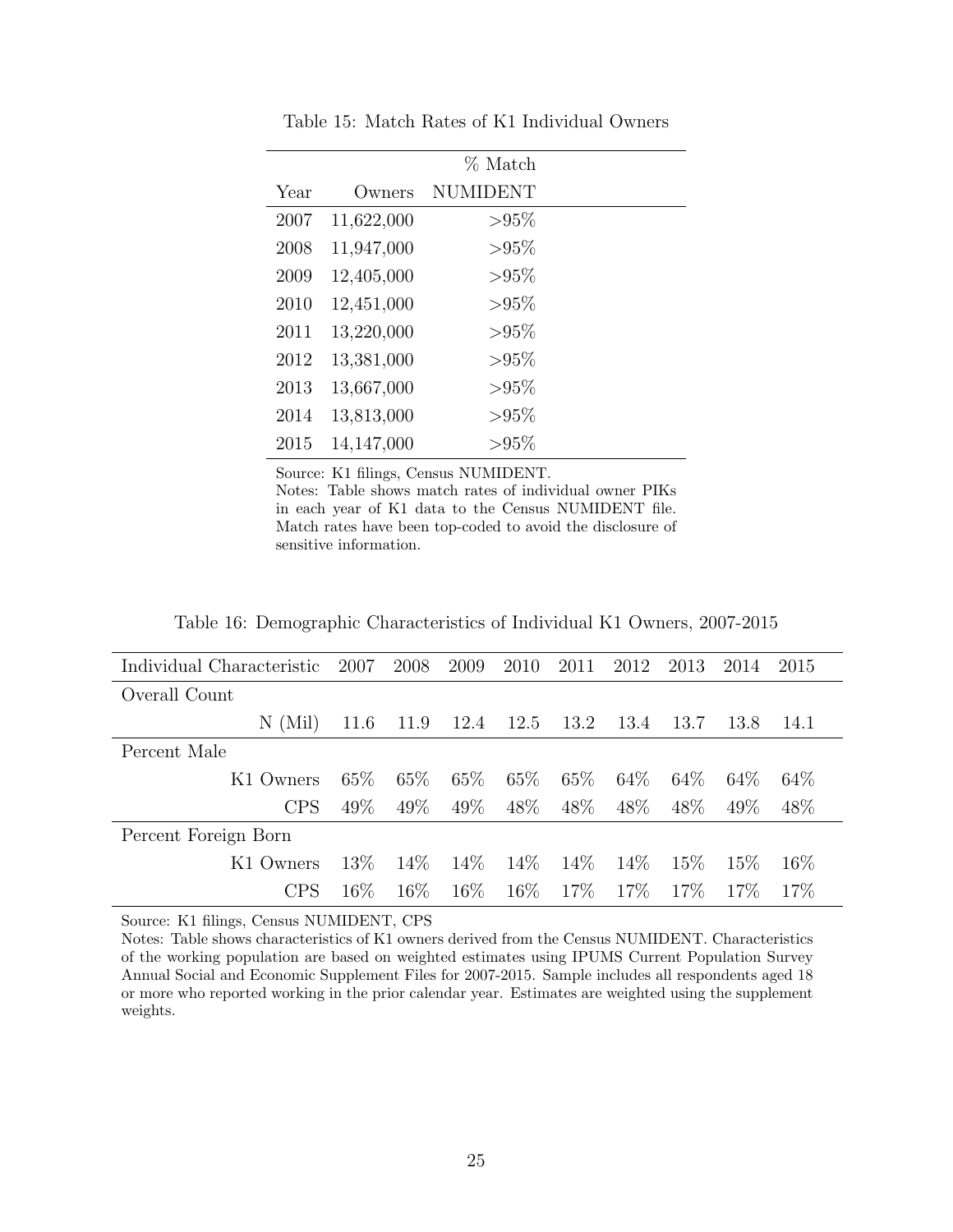<span id="page-27-0"></span>

| Individual Characteristic | 2007   | 2008   | 2009  | 2010  | 2011  | 2012  | 2013  | 2014  | 2015  |
|---------------------------|--------|--------|-------|-------|-------|-------|-------|-------|-------|
| K1 Owners                 |        |        |       |       |       |       |       |       |       |
| Mean Age                  | 51.4   | 51.7   | 52.2  | 52.8  | 53.3  | 53.8  | 54.1  | 54.2  | 54.1  |
| ${<}25$                   | $3\%$  | $3\%$  | $3\%$ | $3\%$ | $3\%$ | $3\%$ | $2\%$ | $2\%$ | $2\%$ |
| 25-44                     | $30\%$ | 29%    | 28\%  | 27%   | 26\%  | 25\%  | 25\%  | 25%   | 25\%  |
| 45-64                     | 48\%   | 49\%   | 49%   | 49\%  | 49%   | 48\%  | 48\%  | 48\%  | 47\%  |
| >65                       | 18\%   | 19%    | 20%   | 21\%  | 23\%  | 24%   | 25\%  | 25\%  | 25\%  |
| <b>CPS</b>                |        |        |       |       |       |       |       |       |       |
| Mean Age                  | 44.0   | 44.2   | 44.4  | 44.6  | 44.8  | 44.9  | 45.1  | 45.3  | 45.4  |
| ${<}25$                   | 13%    | 13\%   | 13\%  | 13\%  | 13\%  | 13%   | 13%   | 13\%  | 12\%  |
| 25-44                     | 37\%   | 37\%   | 36\%  | 35\%  | 35%   | 35\%  | 34\%  | 34%   | 34\%  |
| 45-64                     | 34%    | 34%    | 35\%  | 35\%  | 35\%  | 35\%  | 35\%  | 34%   | 34\%  |
| >65                       | 16\%   | $16\%$ | 17%   | 17%   | 17\%  | 18\%  | 18\%  | 19%   | 19%   |

Table 17: Age of Individual K1 Owners, 2007-2015

Source: K1 filings, Census NUMIDENT, CPS

Notes: Table shows characteristics of K1 owners derived from the Census NUMIDENT. Characteristics of the working population are based on weighted estimates using IPUMS Current Population Survey Annual Social and Economic Supplement Files for 2007-2015. Sample includes all respondents aged 18 or more who reported working in the prior calendar year. Estimates are weighted using the supplement weights.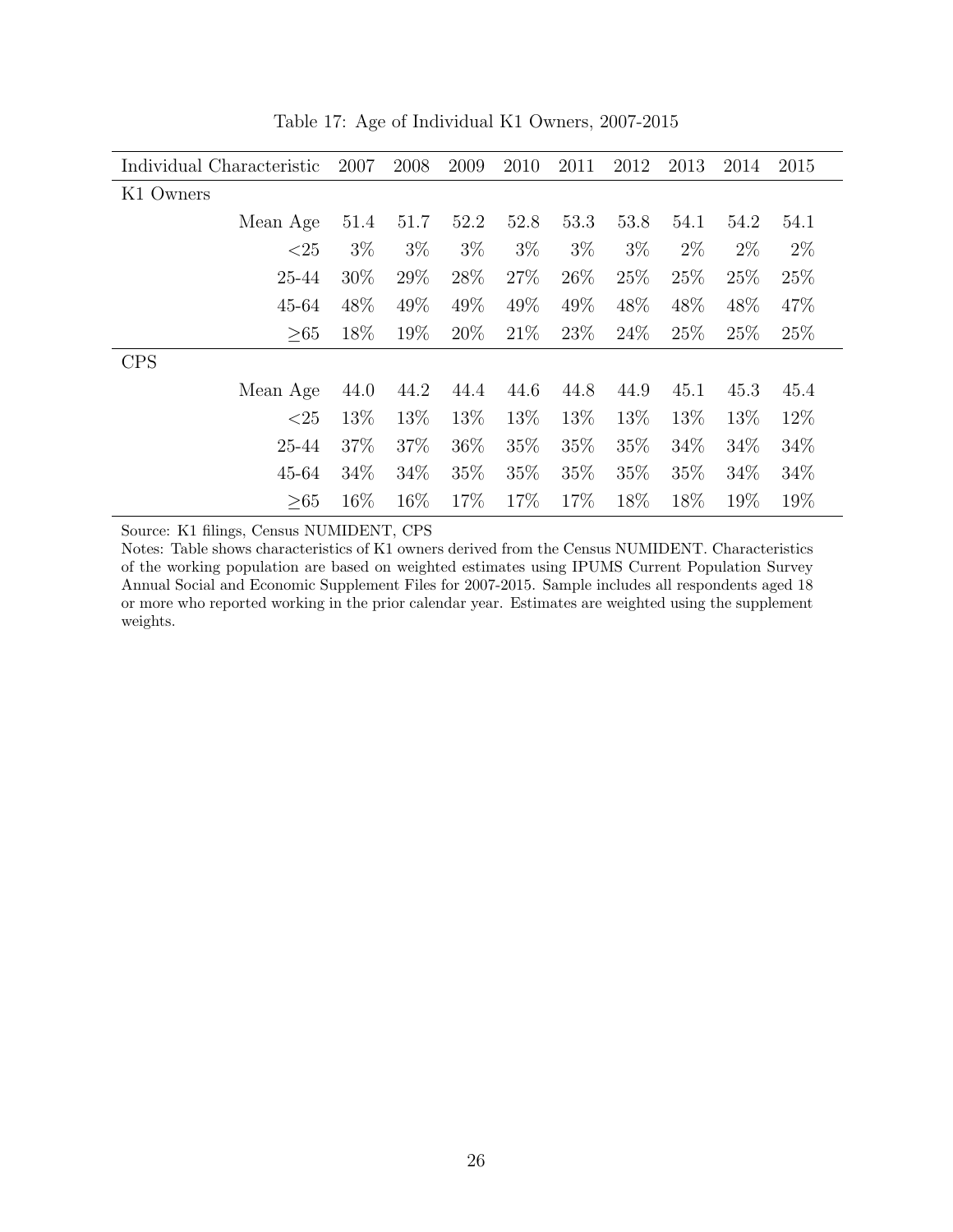|                                                        | 2007                                          | 2008    | 2009    | 2010         | 2011             | 2012            | 2013         | 2014    | 2015    |  |
|--------------------------------------------------------|-----------------------------------------------|---------|---------|--------------|------------------|-----------------|--------------|---------|---------|--|
|                                                        | Race and Hispanic Ethnicity, K1 Owners $(\%)$ |         |         |              |                  |                 |              |         |         |  |
| White                                                  | 90.1                                          | 89.8    | 89.5    | 89.5         | 89.3             | 89.2            | 88.9         | 88.5    | 88      |  |
| <b>Black</b>                                           | 2.2                                           | 2.2     | 2.2     | 2.2          | 2.2              | 2.2             | $2.3\,$      | 2.3     | 2.4     |  |
| <b>AIAN</b>                                            | 0.3                                           | $0.3\,$ | 0.3     | 0.3          | 0.3              | $0.3\,$         | $0.3\,$      | 0.3     | 0.3     |  |
| Asian                                                  | 5.4                                           | $5.6\,$ | 5.8     | $5.9\,$      | $\boldsymbol{6}$ | $6\phantom{.}6$ | 6.2          | 6.4     | 6.8     |  |
| <b>NHOPI</b>                                           | 0.1                                           | 0.1     | 0.1     | 0.1          | 0.1              | 0.1             | 0.1          | 0.1     | 0.1     |  |
| Other or $>1$ race                                     | $\overline{2}$                                | 2.1     | 2.1     | 2.1          | $2.2\,$          | $2.2\,$         | $2.3\,$      | 2.4     | $2.5\,$ |  |
|                                                        |                                               |         |         |              |                  |                 |              |         |         |  |
| Percent Hispanic                                       | 4.3                                           | 4.4     | 4.4     | 4.4          | 4.5              | 4.6             | 4.7          | 4.9     | 5.1     |  |
| Percent missing                                        | 10.9                                          | 10.8    | 10.8    | 10.7         | 10.8             | 10.4            | 10.7         | 11      | 11.4    |  |
| N(Mil)                                                 | $11.6\,$                                      | 11.9    | 12.4    | $12.5\,$     | $13.2\,$         | 13.4            | 13.7         | 13.8    | 14.1    |  |
|                                                        |                                               |         |         |              |                  |                 |              |         |         |  |
| Race and Hispanic Ethnicity, Working Population $(\%)$ |                                               |         |         |              |                  |                 |              |         |         |  |
| White                                                  | 81.5                                          | 81.3    | 81.2    | 80.1         | 79.9             | 79.7            | 79.4         | 79.1    | 78.7    |  |
| <b>Black</b>                                           | 11.7                                          | 11.7    | 11.8    | 12           | 12.1             | 12.1            | 12.3         | 12.3    | 12.4    |  |
| <b>AIAN</b>                                            | 0.8                                           | 0.9     | 0.9     | $\mathbf{1}$ | 0.9              | $\mathbf{1}$    | $\mathbf{1}$ | 0.9     | 1.1     |  |
| Asian                                                  | 4.6                                           | 4.6     | 4.5     | 5.1          | $5.2\,$          | 5.3             | 5.4          | 5.6     | 5.8     |  |
| <b>NHOPI</b>                                           | 0.2                                           | 0.2     | 0.3     | 0.3          | 0.3              | 0.3             | 0.3          | 0.4     | 0.4     |  |
| Other or $>1$ race                                     | 1.2                                           | 1.3     | 1.3     | 1.5          | $1.6\,$          | 1.6             | 1.6          | 1.7     | 1.6     |  |
|                                                        |                                               |         |         |              |                  |                 |              |         |         |  |
| Percent Hispanic                                       | 13.3                                          | 13.5    | 13.7    | 14.2         | 14.5             | 14.8            | 15           | 15.2    | 15.5    |  |
| $\mathbf N$                                            | 144,900                                       | 145,600 | 147,200 | 149,100      | 146,800          | 144,800         | 145,800      | 144,300 | 144,300 |  |

Table 18: Race of Individual K1 Owners, 2007-2015

Source: K1 filings, 2000 and 2010 Decennial Censuses.

<span id="page-28-0"></span> Notes: Race and ethnicity for K1 owners are based on data from the 2010 census, where available, and the 2000 census when no match to 2010 was found. Missing values are cases with no match to either census. Characteristics of the working population are based on weighted estimates using IPUMS Current Population Survey Annual Social and Economic Supplement Files for 2007-2015. Sample includes all respondents aged 18 or more who reported working in the prior calendar year. Estimates areweighted using the supplement weights.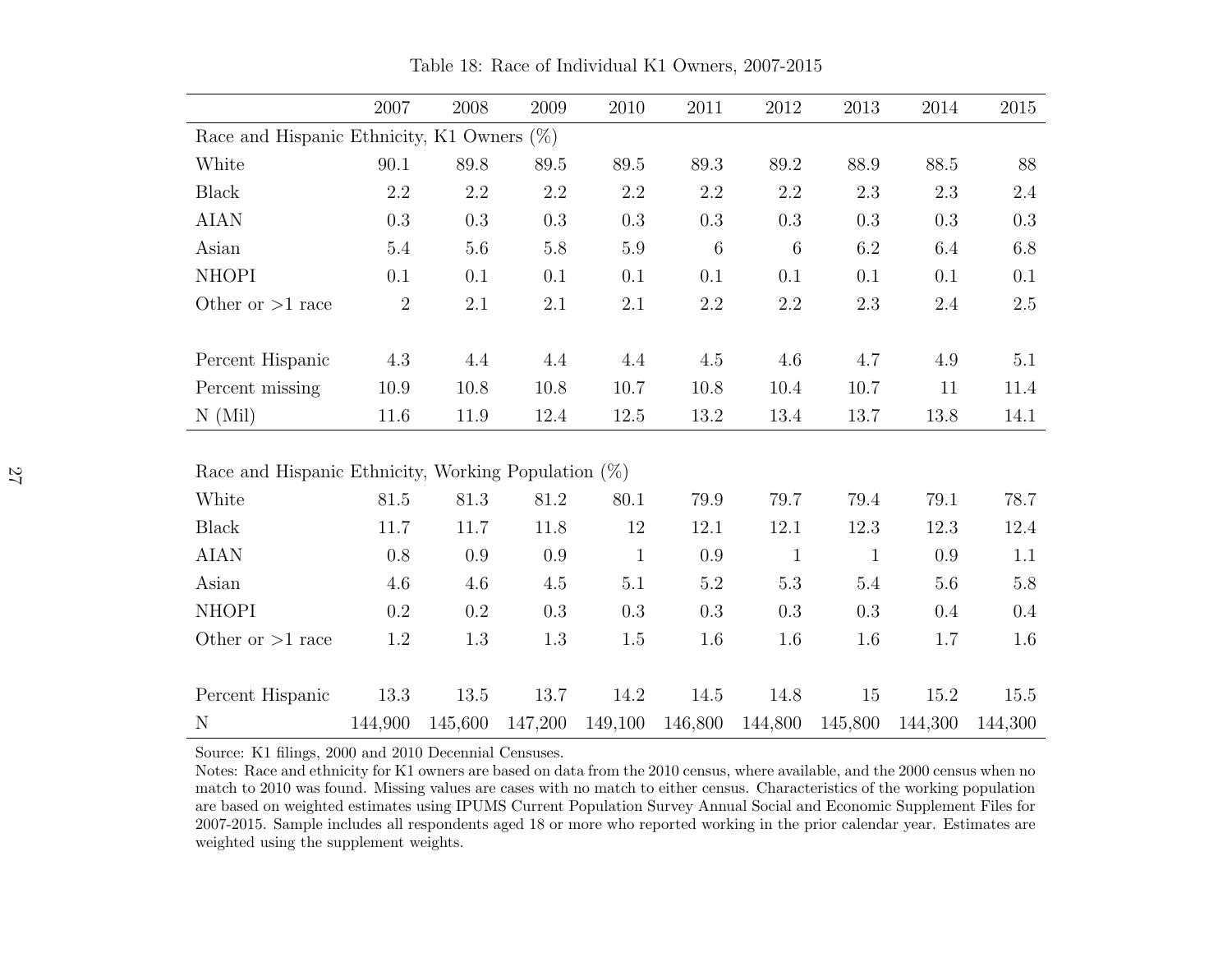|                    |                                                       |         | Employer    | Non-Employer |
|--------------------|-------------------------------------------------------|---------|-------------|--------------|
| NAICS <sub>2</sub> | Name                                                  | Total   | <b>EINs</b> | <b>EINs</b>  |
| 53                 | Real Estate and Rental and Leasing                    | 25.6%   | $6.9\%$     | 44.1%        |
| $54\,$             | Professional, Scientific, and Technical Services      | 11.9%   | 16.0%       | $8.0\%$      |
| $23\,$             | Construction                                          | 10.2%   | 13.1%       | 7.3%         |
| 44-45              | Retail Trade                                          | $8.1\%$ | 11.1%       | 5.2%         |
| 52                 | Finance and Insurance                                 | $7.0\%$ | $4.1\%$     | 9.8%         |
| $62\,$             | Health Care and Social Assistance                     | $5.5\%$ | $9.1\%$     | 1.9%         |
| $72\,$             | Accommodation and Food Services                       | 4.9%    | $8.1\%$     | 1.6%         |
| 81                 | Other Services (except Public Administration)         | $4.5\%$ | $6.0\%$     | $2.9\%$      |
| 56                 | Admin and Support and Waste Mgmt and Remediation Svcs | $4.1\%$ | 5.5%        | 2.7%         |
| $42\,$             | Wholesale Trade                                       | 3.8%    | $5.3\%$     | 2.3%         |
| 11                 | Agriculture, Forestry, Fishing and Hunting            | $2.9\%$ | $2.5\%$     | $3.4\%$      |
| 31-33              | Manufacturing                                         | 2.9%    | $4.3\%$     | 1.5%         |
| 48-49              | Transportation and Warehousing                        | 2.7%    | $3.0\%$     | 2.4%         |
| 71                 | Arts, Entertainment, and Recreation                   | 1.8%    | 1.9%        | 1.8%         |
| 51                 | Information                                           | 1.4%    | 1.4%        | 1.5%         |
| 61                 | <b>Educational Services</b>                           | $0.8\%$ | $1.0\%$     | 0.7%         |
| 21                 | Mining, Quarrying, and Oil and Gas Extraction         | $0.7\%$ | 0.4%        | $0.9\%$      |
| $55\,$             | Management of Companies and Enterprises               | $0.6\%$ | 0.1%        | 1.1%         |
| $\theta$           | Missing                                               | $0.4\%$ | 0.1%        | 0.7%         |
| 22                 | Utilities                                             | 0.1%    | $0.0\%$     | 0.1%         |
|                    | Total                                                 | 100.0%  | 100.0%      | 100.0%       |

Table 19: NAICS Sector Distribution of K1 Businesses, 2007-2015

<span id="page-29-0"></span>Source: K1 filings, Business Register.

Notes: Sector is defined at the 2-digit NAICS level. Employer EINs and Non-employer EINs indicate the proportion of K1 businesses across NAICS sectors with positive payroll and zero payroll respective.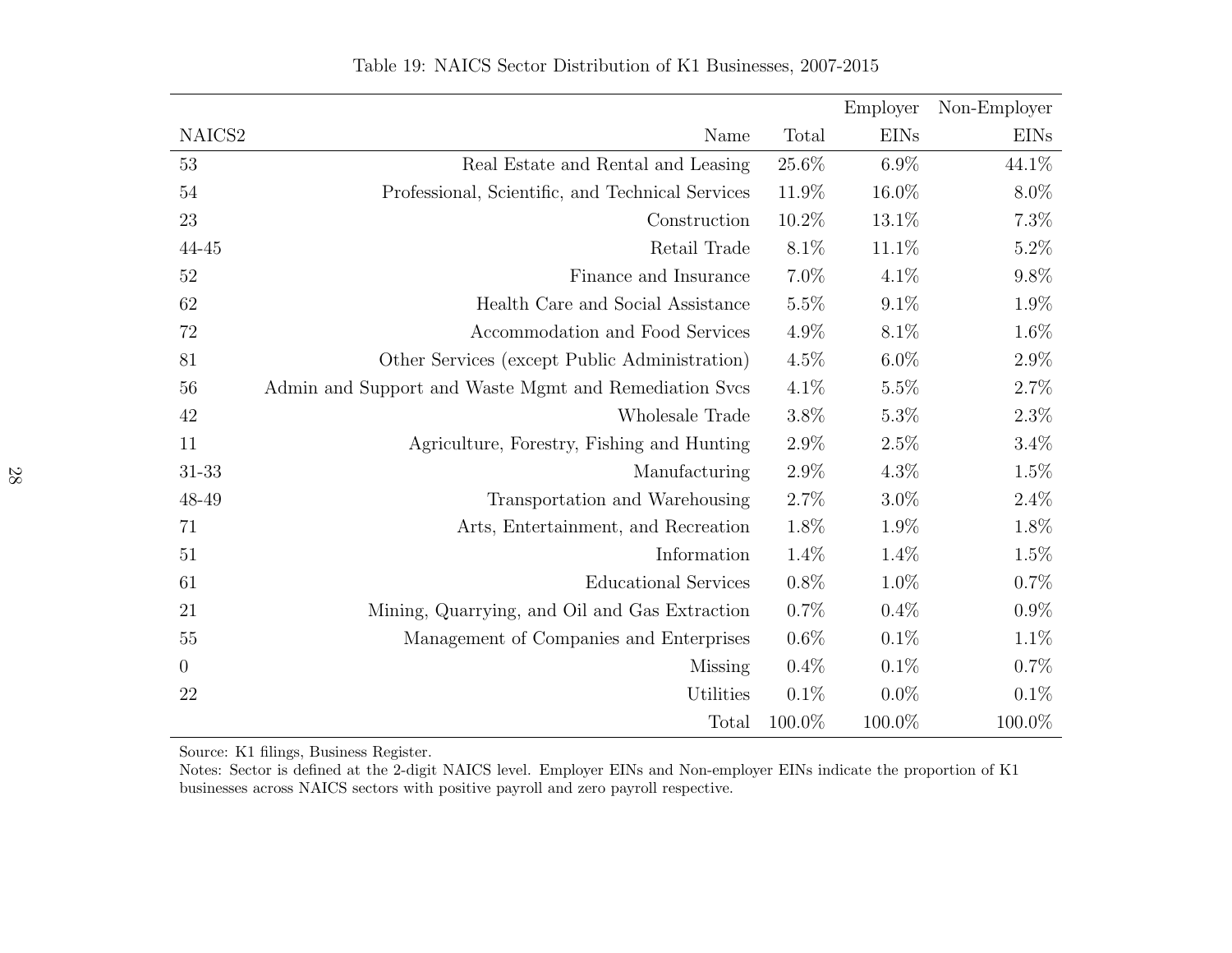<span id="page-30-0"></span>

|       |       |       | All Owned S-Corp Partnership Single-Unit |       | Multi-Unit |
|-------|-------|-------|------------------------------------------|-------|------------|
| Value | Firms | Firms | Firms                                    | Firms | Firms      |
| Mean  | 15.9  | 13.7  | 28.7                                     | 8.7   | 271.8      |
| p25   |       |       | $\mathcal{D}$                            |       | 19         |
| p50   | 3     | 3     | 4.5                                      | 3     | 43.5       |
| p75   | 8.5   | 8.5   | 11.5                                     | 8     | 114.5      |
| p90   | 22    | 20    | 30                                       | 18.5  | 295        |

Table 20: Employment Size of K1 EINs

Source: K1 filings, Longitudinal Business Database.

Notes: Only K1 businesses that successfully match to the Longitudinal Business Database are reported. The unit of analysis is at the firm-level, therefore statistics reported are the characteristics of firms associated with at least one K1 business. K1 EINs with solely business owners are excluded from the analysis.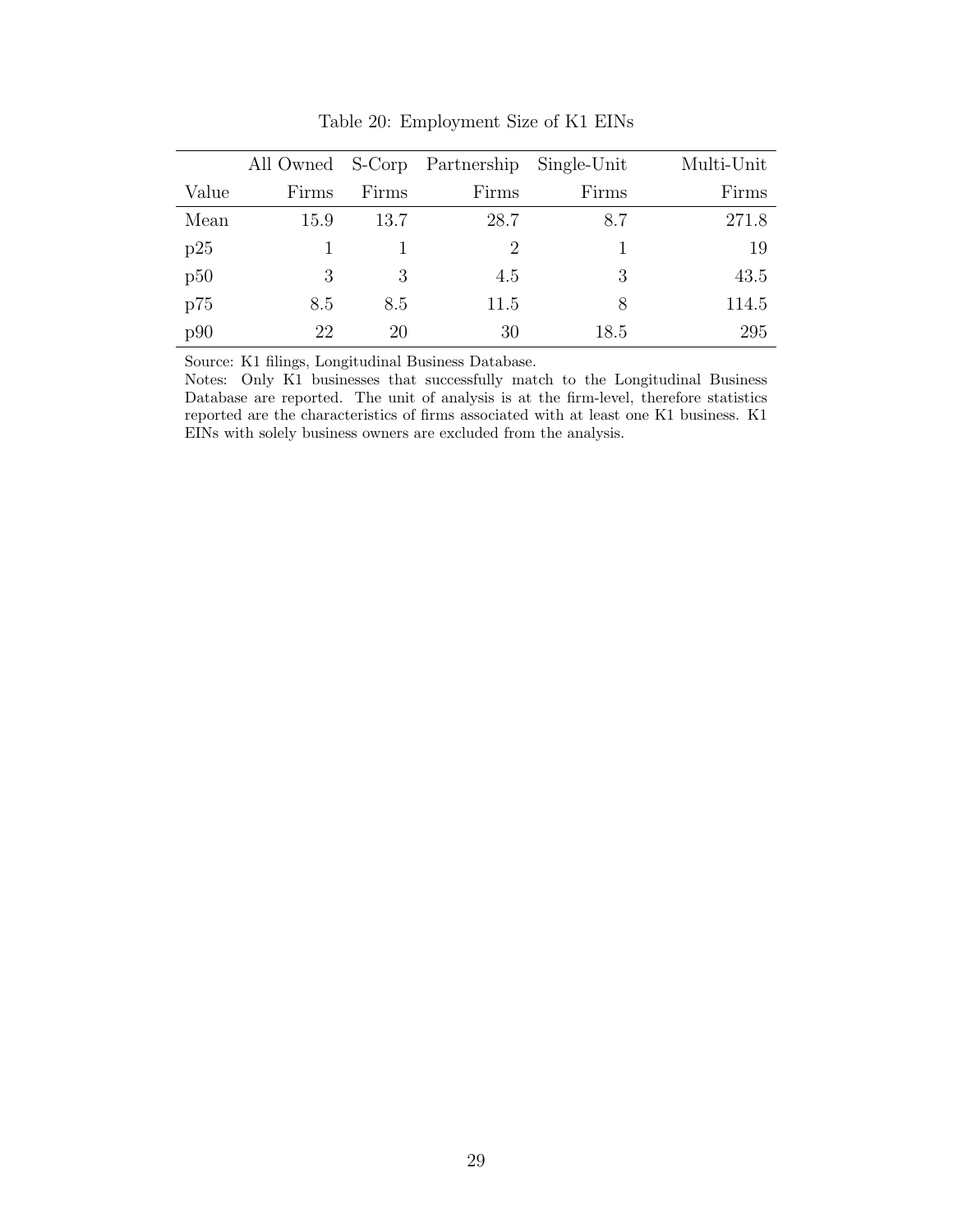| NAICS2    | Industry Name                                         | Mean | p25            | p50            | p75             | p90    | % Emp. EINS |
|-----------|-------------------------------------------------------|------|----------------|----------------|-----------------|--------|-------------|
| 54        | Professional, Scientific, and Technical Services      | 8.2  | 1              | $\overline{2}$ | $\overline{5}$  | 13     | 16.0%       |
| 23        | Construction                                          | 8.7  | 1              | 3              | $\overline{7}$  | 16.5   | 13.1\%      |
| 44-45     | Retail Trade                                          | 15.8 | $\overline{2}$ | $\overline{4}$ | 8.5             | 20     | 11.1\%      |
| 62        | Health Care and Social Assistance                     | 20.5 | $\overline{2}$ | $\overline{5}$ | 10              | 23     | 9.1%        |
| 72        | Accommodation and Food Services                       | 26.6 | $\overline{4}$ | 10             | 21.5            | 43     | 8.1%        |
| 53        | Real Estate and Rental and Leasing                    | 6.4  | $\mathbf{1}$   | $\overline{2}$ | $\overline{4}$  | 9      | $6.9\%$     |
| 81        | Other Services (except Public Administration)         | 7.5  | $\mathbf{1}$   | 3              | $\overline{7}$  | 14     | $6.0\%$     |
| 56        | Admin and Support and Waste Mgmt and Remediation Svcs | 28.9 | $\mathbf{1}$   | 3              | 8.5             | 26.5   | $5.5\%$     |
| 42        | Wholesale Trade                                       | 13.6 | $\mathbf{1}$   | 3              | 9.5             | 24     | $5.3\%$     |
| $31 - 33$ | Manufacturing                                         | 32.1 | 2.5            | 7              | 19              | 49.5   | $4.3\%$     |
| 52        | Finance and Insurance                                 | 23.0 | $\mathbf{1}$   | $\overline{2}$ | $\overline{5}$  | 11     | $4.1\%$     |
| 48-49     | Transportation and Warehousing                        | 17.7 | $\mathbf{1}$   | 2.5            | 7.5             | $20\,$ | $3.0\%$     |
| 11        | Agriculture, Forestry, Fishing and Hunting            | 7.0  | $\mathbf{1}$   | $\overline{2}$ | $6\phantom{.}6$ | 13     | $2.5\%$     |
| 71        | Arts, Entertainment, and Recreation                   | 14.1 | 1              | 2.5            | 8.5             | 23.5   | 1.9%        |
| 51        | Information                                           | 29.3 | 1              | $\overline{2}$ | 7.5             | 21     | $1.4\%$     |
| 61        | <b>Educational Services</b>                           | 11.7 | 1              | 3              | 8.5             | 19.5   | $1.0\%$     |
| 21        | Mining, Quarrying, and Oil and Gas Extraction         | 16.1 | $\mathbf{1}$   | 3              | 9.5             | 27     | $0.4\%$     |
| 55        | Management of Companies and Enterprises               | 75.3 | $\mathbf{1}$   | 5              | 33              | 122.5  | $0.1\%$     |
| 22        | Utilities                                             | 64.2 |                | 3              | 6.5             | 17     | $0.1\%$     |

#### Table 21: Employment Size of K1 EINs by NAICS Sector

Source: K1 filings, Longitudinal Business Database.

<span id="page-31-0"></span> Notes: This table shows the employment statistics of K1 businesses across 2-digit NAICS industries. Only K1 businesses that successfully match to the Longitudinal Business Database are included. Similar to Table 17, employment statistics are calculated at the firm-level. "Employer EINs" indicates the proportion of EINs with positive payroll that the specificNAICS-2 industry accounts for. K1 EINs with solely business owners are excluded from the analysis.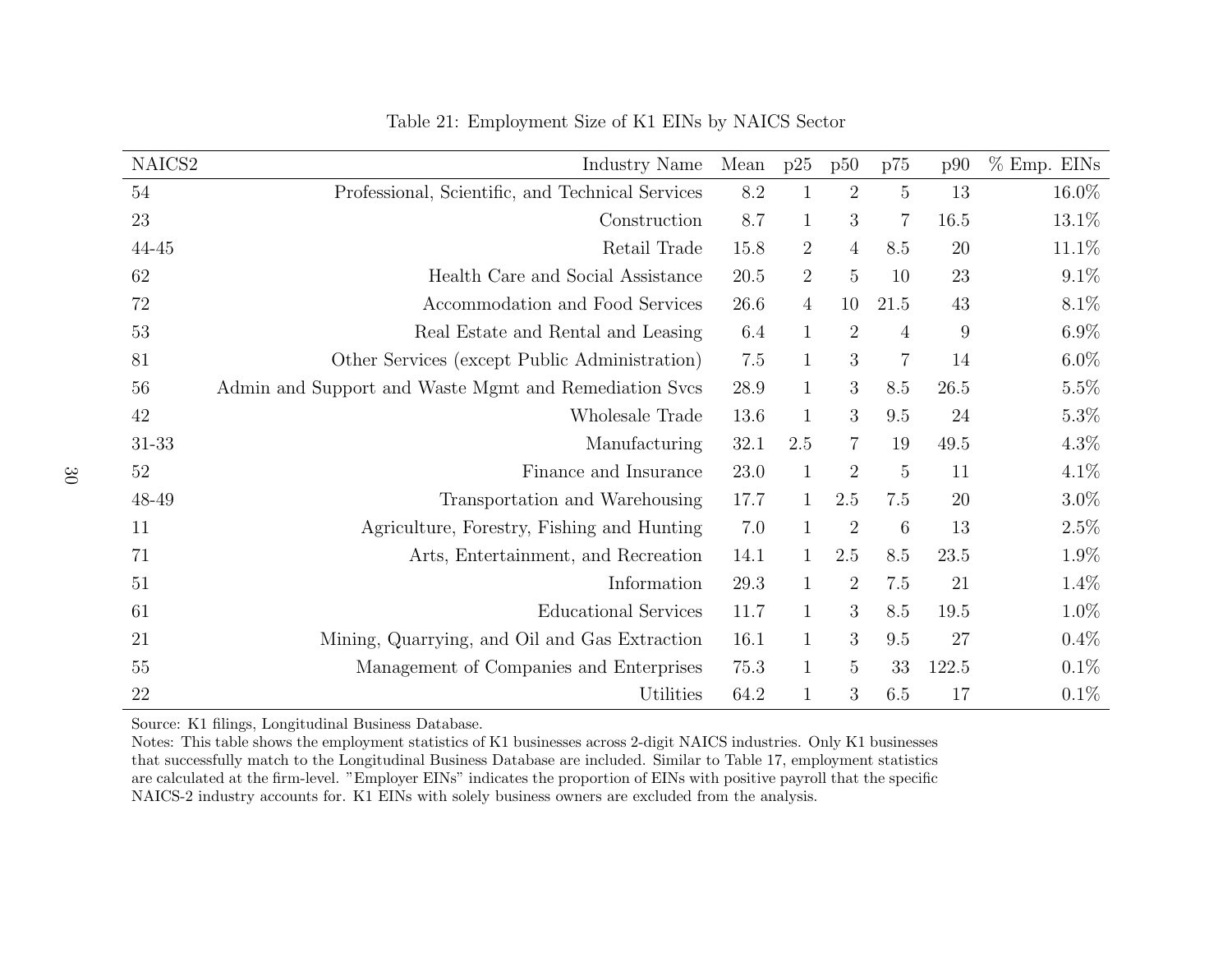## <span id="page-32-0"></span>Figures



Figure 1: K1 Firm Size Distribution Relative to BDS

Source: K1 filings, Longitudinal Business Database, Business Dynamics Statistics.

Notes: Firm and employment shares for both K1 firms and BDS are for 2012. BDS data drawn from the 2014 release vintage. Firm share captures difference in share of firms across firm size groups between BDS data and firms that own at least one K1 EIN. Positive values suggest a higher share among K1 firms relative to the population of all firms in the BDS.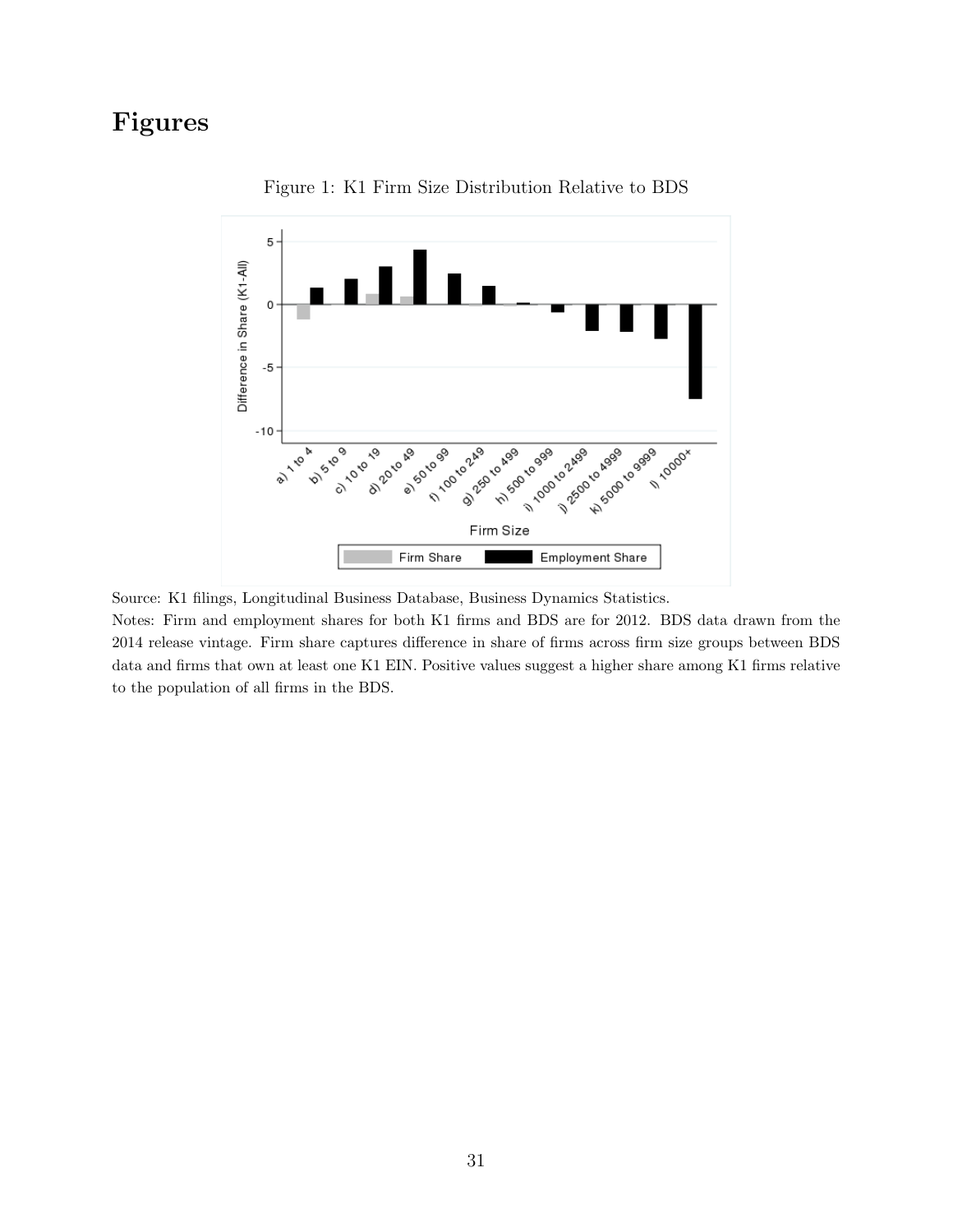<span id="page-33-0"></span>

Figure 2: K1 Firm Age Distribution Relative to BDS

Source: K1 filings, Longitudinal Business Database, Business Dynamics Statistics.

Notes: Firm and employment shares for both K1 firms and BDS are for 2012. BDS data drawn from the 2014 release vintage. Firm share captures difference in share of firms across firm age groups between BDS data and firms that own at least one K1 EIN. Positive values suggest a higher share among K1 firms relative to the population of all firms in the BDS.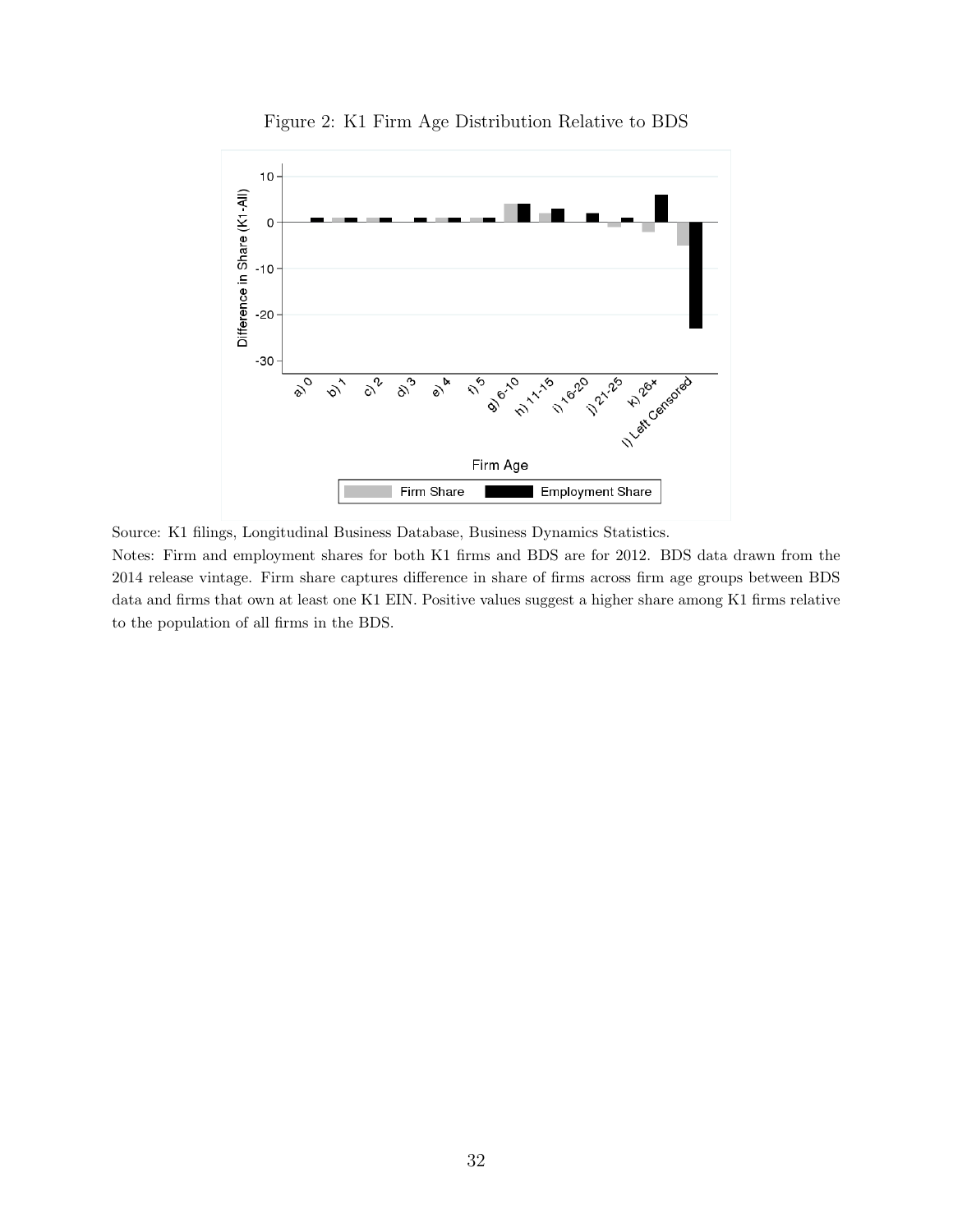# Appendix A. Form K-1

| $\sqrt{5}$ Final K-1<br>Amended K-1<br>Partner's Share of Current Year Income,<br>Schedule K-1<br>Part III<br>2016<br>(Form 1065)<br><b>Deductions, Credits, and Other Items</b><br>Ordinary business income (loss)<br>15<br>Department of the Treasury<br>1.<br>Credits<br>For calendar year 2016, or tax<br>Internal Revenue Service<br>year beginning ________________, 2016<br>2<br>ending 50, 20<br>Net rental real estate income (loss)<br>Partner's Share of Income, Deductions,<br>3<br>Other net rental income (loss)<br>16<br>Foreign transactions<br>Credits, etc.<br>See back of form and separate instructions.<br>Guaranteed payments<br><b>Information About the Partnership</b><br>4<br>Part I<br>Partnership's employer identification number<br>Α<br>5<br>Interest income<br>в<br>Partnership's name, address, city, state, and ZIP code<br>6a<br>Ordinary dividends<br>6b<br>Qualified dividends<br>$\overline{7}$<br>Royalties<br>с<br>IRS Center where partnership filed return<br>8<br>Net short-term capital gain (loss)<br>Check if this is a publicly traded partnership (PTP)<br>D<br><b>Part I</b> Information About the Partner<br>9а<br>Net long-term capital gain (loss)<br>17<br>Е<br>Partner's identifying number<br>9b<br>Collectibles (28%) gain (loss)<br>F<br>Partner's name, address, city, state, and ZIP code<br>Unrecaptured section 1250 gain<br>9c<br>Net section 1231 gain (loss)<br>10<br>18<br>Tax-exempt income and<br>nondeductible expenses<br>11<br>Other income (loss)<br>G<br>General partner or LLC<br>Limited partner or other LLC<br>member-manager<br>member<br>н<br>Domestic partner<br>$\Box$ Foreign partner<br>What type of entity is this partner?<br>$\mathbf{H}$<br>Distributions<br>19<br>If this partner is a retirement plan (IRA/SEP/Keogh/etc.), check here<br>12<br>a construction of the construction of the construction of the construction of the construction of the construction of the construction of the construction of the construction of the construction of the construction of the<br>Section 179 deduction<br>12<br>Partner's share of profit, loss, and capital (see instructions):<br>J<br><b>Beginning</b><br><b>Ending</b><br>13<br>Other deductions<br>20<br>Other information<br>Profit<br>%<br>%<br>%<br>%<br>Loss<br>$\%$<br>Capital<br>%<br>κ<br>Partner's share of liabilities at year end:<br>14<br>Self-employment earnings (loss)<br>Nonrecourse \$<br>Qualified nonrecourse financing .<br>$\frac{1}{2}$<br>Recourse<br>\$<br>*See attached statement for additional information.<br>Ц<br>Partner's capital account analysis:<br>Beginning capital account.<br>\$<br>Capital contributed during the year<br>\$<br>Current year increase (decrease)<br>\$<br>For IRS Use Only<br>Withdrawals & distributions<br>\$(<br>Ending capital account.<br>\$<br>GAAP<br>Section 704(b) book<br>Tax basis<br>Other (explain)<br>Did the partner contribute property with a built-in gain or loss?<br>M<br>Yes<br><b>No</b><br>If "Yes," attach statement (see instructions) |  |  |                 | 651117<br>OMB No. 1545-0123         |
|---------------------------------------------------------------------------------------------------------------------------------------------------------------------------------------------------------------------------------------------------------------------------------------------------------------------------------------------------------------------------------------------------------------------------------------------------------------------------------------------------------------------------------------------------------------------------------------------------------------------------------------------------------------------------------------------------------------------------------------------------------------------------------------------------------------------------------------------------------------------------------------------------------------------------------------------------------------------------------------------------------------------------------------------------------------------------------------------------------------------------------------------------------------------------------------------------------------------------------------------------------------------------------------------------------------------------------------------------------------------------------------------------------------------------------------------------------------------------------------------------------------------------------------------------------------------------------------------------------------------------------------------------------------------------------------------------------------------------------------------------------------------------------------------------------------------------------------------------------------------------------------------------------------------------------------------------------------------------------------------------------------------------------------------------------------------------------------------------------------------------------------------------------------------------------------------------------------------------------------------------------------------------------------------------------------------------------------------------------------------------------------------------------------------------------------------------------------------------------------------------------------------------------------------------------------------------------------------------------------------------------------------------------------------------------------------------------------------------------------------------------------------------------------------------------------------------------------------------------------------------------------------------------------------------------------------------------------------------------------------------------------------------------------------------------------------|--|--|-----------------|-------------------------------------|
|                                                                                                                                                                                                                                                                                                                                                                                                                                                                                                                                                                                                                                                                                                                                                                                                                                                                                                                                                                                                                                                                                                                                                                                                                                                                                                                                                                                                                                                                                                                                                                                                                                                                                                                                                                                                                                                                                                                                                                                                                                                                                                                                                                                                                                                                                                                                                                                                                                                                                                                                                                                                                                                                                                                                                                                                                                                                                                                                                                                                                                                                     |  |  |                 |                                     |
|                                                                                                                                                                                                                                                                                                                                                                                                                                                                                                                                                                                                                                                                                                                                                                                                                                                                                                                                                                                                                                                                                                                                                                                                                                                                                                                                                                                                                                                                                                                                                                                                                                                                                                                                                                                                                                                                                                                                                                                                                                                                                                                                                                                                                                                                                                                                                                                                                                                                                                                                                                                                                                                                                                                                                                                                                                                                                                                                                                                                                                                                     |  |  |                 |                                     |
|                                                                                                                                                                                                                                                                                                                                                                                                                                                                                                                                                                                                                                                                                                                                                                                                                                                                                                                                                                                                                                                                                                                                                                                                                                                                                                                                                                                                                                                                                                                                                                                                                                                                                                                                                                                                                                                                                                                                                                                                                                                                                                                                                                                                                                                                                                                                                                                                                                                                                                                                                                                                                                                                                                                                                                                                                                                                                                                                                                                                                                                                     |  |  |                 |                                     |
|                                                                                                                                                                                                                                                                                                                                                                                                                                                                                                                                                                                                                                                                                                                                                                                                                                                                                                                                                                                                                                                                                                                                                                                                                                                                                                                                                                                                                                                                                                                                                                                                                                                                                                                                                                                                                                                                                                                                                                                                                                                                                                                                                                                                                                                                                                                                                                                                                                                                                                                                                                                                                                                                                                                                                                                                                                                                                                                                                                                                                                                                     |  |  |                 |                                     |
|                                                                                                                                                                                                                                                                                                                                                                                                                                                                                                                                                                                                                                                                                                                                                                                                                                                                                                                                                                                                                                                                                                                                                                                                                                                                                                                                                                                                                                                                                                                                                                                                                                                                                                                                                                                                                                                                                                                                                                                                                                                                                                                                                                                                                                                                                                                                                                                                                                                                                                                                                                                                                                                                                                                                                                                                                                                                                                                                                                                                                                                                     |  |  |                 |                                     |
|                                                                                                                                                                                                                                                                                                                                                                                                                                                                                                                                                                                                                                                                                                                                                                                                                                                                                                                                                                                                                                                                                                                                                                                                                                                                                                                                                                                                                                                                                                                                                                                                                                                                                                                                                                                                                                                                                                                                                                                                                                                                                                                                                                                                                                                                                                                                                                                                                                                                                                                                                                                                                                                                                                                                                                                                                                                                                                                                                                                                                                                                     |  |  |                 |                                     |
|                                                                                                                                                                                                                                                                                                                                                                                                                                                                                                                                                                                                                                                                                                                                                                                                                                                                                                                                                                                                                                                                                                                                                                                                                                                                                                                                                                                                                                                                                                                                                                                                                                                                                                                                                                                                                                                                                                                                                                                                                                                                                                                                                                                                                                                                                                                                                                                                                                                                                                                                                                                                                                                                                                                                                                                                                                                                                                                                                                                                                                                                     |  |  |                 |                                     |
|                                                                                                                                                                                                                                                                                                                                                                                                                                                                                                                                                                                                                                                                                                                                                                                                                                                                                                                                                                                                                                                                                                                                                                                                                                                                                                                                                                                                                                                                                                                                                                                                                                                                                                                                                                                                                                                                                                                                                                                                                                                                                                                                                                                                                                                                                                                                                                                                                                                                                                                                                                                                                                                                                                                                                                                                                                                                                                                                                                                                                                                                     |  |  |                 |                                     |
|                                                                                                                                                                                                                                                                                                                                                                                                                                                                                                                                                                                                                                                                                                                                                                                                                                                                                                                                                                                                                                                                                                                                                                                                                                                                                                                                                                                                                                                                                                                                                                                                                                                                                                                                                                                                                                                                                                                                                                                                                                                                                                                                                                                                                                                                                                                                                                                                                                                                                                                                                                                                                                                                                                                                                                                                                                                                                                                                                                                                                                                                     |  |  |                 |                                     |
|                                                                                                                                                                                                                                                                                                                                                                                                                                                                                                                                                                                                                                                                                                                                                                                                                                                                                                                                                                                                                                                                                                                                                                                                                                                                                                                                                                                                                                                                                                                                                                                                                                                                                                                                                                                                                                                                                                                                                                                                                                                                                                                                                                                                                                                                                                                                                                                                                                                                                                                                                                                                                                                                                                                                                                                                                                                                                                                                                                                                                                                                     |  |  |                 |                                     |
|                                                                                                                                                                                                                                                                                                                                                                                                                                                                                                                                                                                                                                                                                                                                                                                                                                                                                                                                                                                                                                                                                                                                                                                                                                                                                                                                                                                                                                                                                                                                                                                                                                                                                                                                                                                                                                                                                                                                                                                                                                                                                                                                                                                                                                                                                                                                                                                                                                                                                                                                                                                                                                                                                                                                                                                                                                                                                                                                                                                                                                                                     |  |  |                 |                                     |
|                                                                                                                                                                                                                                                                                                                                                                                                                                                                                                                                                                                                                                                                                                                                                                                                                                                                                                                                                                                                                                                                                                                                                                                                                                                                                                                                                                                                                                                                                                                                                                                                                                                                                                                                                                                                                                                                                                                                                                                                                                                                                                                                                                                                                                                                                                                                                                                                                                                                                                                                                                                                                                                                                                                                                                                                                                                                                                                                                                                                                                                                     |  |  |                 |                                     |
|                                                                                                                                                                                                                                                                                                                                                                                                                                                                                                                                                                                                                                                                                                                                                                                                                                                                                                                                                                                                                                                                                                                                                                                                                                                                                                                                                                                                                                                                                                                                                                                                                                                                                                                                                                                                                                                                                                                                                                                                                                                                                                                                                                                                                                                                                                                                                                                                                                                                                                                                                                                                                                                                                                                                                                                                                                                                                                                                                                                                                                                                     |  |  |                 | Alternative minimum tax (AMT) items |
|                                                                                                                                                                                                                                                                                                                                                                                                                                                                                                                                                                                                                                                                                                                                                                                                                                                                                                                                                                                                                                                                                                                                                                                                                                                                                                                                                                                                                                                                                                                                                                                                                                                                                                                                                                                                                                                                                                                                                                                                                                                                                                                                                                                                                                                                                                                                                                                                                                                                                                                                                                                                                                                                                                                                                                                                                                                                                                                                                                                                                                                                     |  |  |                 |                                     |
|                                                                                                                                                                                                                                                                                                                                                                                                                                                                                                                                                                                                                                                                                                                                                                                                                                                                                                                                                                                                                                                                                                                                                                                                                                                                                                                                                                                                                                                                                                                                                                                                                                                                                                                                                                                                                                                                                                                                                                                                                                                                                                                                                                                                                                                                                                                                                                                                                                                                                                                                                                                                                                                                                                                                                                                                                                                                                                                                                                                                                                                                     |  |  |                 |                                     |
|                                                                                                                                                                                                                                                                                                                                                                                                                                                                                                                                                                                                                                                                                                                                                                                                                                                                                                                                                                                                                                                                                                                                                                                                                                                                                                                                                                                                                                                                                                                                                                                                                                                                                                                                                                                                                                                                                                                                                                                                                                                                                                                                                                                                                                                                                                                                                                                                                                                                                                                                                                                                                                                                                                                                                                                                                                                                                                                                                                                                                                                                     |  |  |                 |                                     |
|                                                                                                                                                                                                                                                                                                                                                                                                                                                                                                                                                                                                                                                                                                                                                                                                                                                                                                                                                                                                                                                                                                                                                                                                                                                                                                                                                                                                                                                                                                                                                                                                                                                                                                                                                                                                                                                                                                                                                                                                                                                                                                                                                                                                                                                                                                                                                                                                                                                                                                                                                                                                                                                                                                                                                                                                                                                                                                                                                                                                                                                                     |  |  |                 |                                     |
|                                                                                                                                                                                                                                                                                                                                                                                                                                                                                                                                                                                                                                                                                                                                                                                                                                                                                                                                                                                                                                                                                                                                                                                                                                                                                                                                                                                                                                                                                                                                                                                                                                                                                                                                                                                                                                                                                                                                                                                                                                                                                                                                                                                                                                                                                                                                                                                                                                                                                                                                                                                                                                                                                                                                                                                                                                                                                                                                                                                                                                                                     |  |  |                 |                                     |
|                                                                                                                                                                                                                                                                                                                                                                                                                                                                                                                                                                                                                                                                                                                                                                                                                                                                                                                                                                                                                                                                                                                                                                                                                                                                                                                                                                                                                                                                                                                                                                                                                                                                                                                                                                                                                                                                                                                                                                                                                                                                                                                                                                                                                                                                                                                                                                                                                                                                                                                                                                                                                                                                                                                                                                                                                                                                                                                                                                                                                                                                     |  |  |                 |                                     |
|                                                                                                                                                                                                                                                                                                                                                                                                                                                                                                                                                                                                                                                                                                                                                                                                                                                                                                                                                                                                                                                                                                                                                                                                                                                                                                                                                                                                                                                                                                                                                                                                                                                                                                                                                                                                                                                                                                                                                                                                                                                                                                                                                                                                                                                                                                                                                                                                                                                                                                                                                                                                                                                                                                                                                                                                                                                                                                                                                                                                                                                                     |  |  |                 |                                     |
|                                                                                                                                                                                                                                                                                                                                                                                                                                                                                                                                                                                                                                                                                                                                                                                                                                                                                                                                                                                                                                                                                                                                                                                                                                                                                                                                                                                                                                                                                                                                                                                                                                                                                                                                                                                                                                                                                                                                                                                                                                                                                                                                                                                                                                                                                                                                                                                                                                                                                                                                                                                                                                                                                                                                                                                                                                                                                                                                                                                                                                                                     |  |  |                 |                                     |
|                                                                                                                                                                                                                                                                                                                                                                                                                                                                                                                                                                                                                                                                                                                                                                                                                                                                                                                                                                                                                                                                                                                                                                                                                                                                                                                                                                                                                                                                                                                                                                                                                                                                                                                                                                                                                                                                                                                                                                                                                                                                                                                                                                                                                                                                                                                                                                                                                                                                                                                                                                                                                                                                                                                                                                                                                                                                                                                                                                                                                                                                     |  |  |                 |                                     |
|                                                                                                                                                                                                                                                                                                                                                                                                                                                                                                                                                                                                                                                                                                                                                                                                                                                                                                                                                                                                                                                                                                                                                                                                                                                                                                                                                                                                                                                                                                                                                                                                                                                                                                                                                                                                                                                                                                                                                                                                                                                                                                                                                                                                                                                                                                                                                                                                                                                                                                                                                                                                                                                                                                                                                                                                                                                                                                                                                                                                                                                                     |  |  |                 |                                     |
|                                                                                                                                                                                                                                                                                                                                                                                                                                                                                                                                                                                                                                                                                                                                                                                                                                                                                                                                                                                                                                                                                                                                                                                                                                                                                                                                                                                                                                                                                                                                                                                                                                                                                                                                                                                                                                                                                                                                                                                                                                                                                                                                                                                                                                                                                                                                                                                                                                                                                                                                                                                                                                                                                                                                                                                                                                                                                                                                                                                                                                                                     |  |  |                 |                                     |
|                                                                                                                                                                                                                                                                                                                                                                                                                                                                                                                                                                                                                                                                                                                                                                                                                                                                                                                                                                                                                                                                                                                                                                                                                                                                                                                                                                                                                                                                                                                                                                                                                                                                                                                                                                                                                                                                                                                                                                                                                                                                                                                                                                                                                                                                                                                                                                                                                                                                                                                                                                                                                                                                                                                                                                                                                                                                                                                                                                                                                                                                     |  |  |                 |                                     |
|                                                                                                                                                                                                                                                                                                                                                                                                                                                                                                                                                                                                                                                                                                                                                                                                                                                                                                                                                                                                                                                                                                                                                                                                                                                                                                                                                                                                                                                                                                                                                                                                                                                                                                                                                                                                                                                                                                                                                                                                                                                                                                                                                                                                                                                                                                                                                                                                                                                                                                                                                                                                                                                                                                                                                                                                                                                                                                                                                                                                                                                                     |  |  |                 |                                     |
|                                                                                                                                                                                                                                                                                                                                                                                                                                                                                                                                                                                                                                                                                                                                                                                                                                                                                                                                                                                                                                                                                                                                                                                                                                                                                                                                                                                                                                                                                                                                                                                                                                                                                                                                                                                                                                                                                                                                                                                                                                                                                                                                                                                                                                                                                                                                                                                                                                                                                                                                                                                                                                                                                                                                                                                                                                                                                                                                                                                                                                                                     |  |  |                 |                                     |
|                                                                                                                                                                                                                                                                                                                                                                                                                                                                                                                                                                                                                                                                                                                                                                                                                                                                                                                                                                                                                                                                                                                                                                                                                                                                                                                                                                                                                                                                                                                                                                                                                                                                                                                                                                                                                                                                                                                                                                                                                                                                                                                                                                                                                                                                                                                                                                                                                                                                                                                                                                                                                                                                                                                                                                                                                                                                                                                                                                                                                                                                     |  |  |                 |                                     |
|                                                                                                                                                                                                                                                                                                                                                                                                                                                                                                                                                                                                                                                                                                                                                                                                                                                                                                                                                                                                                                                                                                                                                                                                                                                                                                                                                                                                                                                                                                                                                                                                                                                                                                                                                                                                                                                                                                                                                                                                                                                                                                                                                                                                                                                                                                                                                                                                                                                                                                                                                                                                                                                                                                                                                                                                                                                                                                                                                                                                                                                                     |  |  |                 |                                     |
|                                                                                                                                                                                                                                                                                                                                                                                                                                                                                                                                                                                                                                                                                                                                                                                                                                                                                                                                                                                                                                                                                                                                                                                                                                                                                                                                                                                                                                                                                                                                                                                                                                                                                                                                                                                                                                                                                                                                                                                                                                                                                                                                                                                                                                                                                                                                                                                                                                                                                                                                                                                                                                                                                                                                                                                                                                                                                                                                                                                                                                                                     |  |  |                 |                                     |
|                                                                                                                                                                                                                                                                                                                                                                                                                                                                                                                                                                                                                                                                                                                                                                                                                                                                                                                                                                                                                                                                                                                                                                                                                                                                                                                                                                                                                                                                                                                                                                                                                                                                                                                                                                                                                                                                                                                                                                                                                                                                                                                                                                                                                                                                                                                                                                                                                                                                                                                                                                                                                                                                                                                                                                                                                                                                                                                                                                                                                                                                     |  |  |                 |                                     |
|                                                                                                                                                                                                                                                                                                                                                                                                                                                                                                                                                                                                                                                                                                                                                                                                                                                                                                                                                                                                                                                                                                                                                                                                                                                                                                                                                                                                                                                                                                                                                                                                                                                                                                                                                                                                                                                                                                                                                                                                                                                                                                                                                                                                                                                                                                                                                                                                                                                                                                                                                                                                                                                                                                                                                                                                                                                                                                                                                                                                                                                                     |  |  |                 |                                     |
|                                                                                                                                                                                                                                                                                                                                                                                                                                                                                                                                                                                                                                                                                                                                                                                                                                                                                                                                                                                                                                                                                                                                                                                                                                                                                                                                                                                                                                                                                                                                                                                                                                                                                                                                                                                                                                                                                                                                                                                                                                                                                                                                                                                                                                                                                                                                                                                                                                                                                                                                                                                                                                                                                                                                                                                                                                                                                                                                                                                                                                                                     |  |  |                 |                                     |
|                                                                                                                                                                                                                                                                                                                                                                                                                                                                                                                                                                                                                                                                                                                                                                                                                                                                                                                                                                                                                                                                                                                                                                                                                                                                                                                                                                                                                                                                                                                                                                                                                                                                                                                                                                                                                                                                                                                                                                                                                                                                                                                                                                                                                                                                                                                                                                                                                                                                                                                                                                                                                                                                                                                                                                                                                                                                                                                                                                                                                                                                     |  |  |                 |                                     |
|                                                                                                                                                                                                                                                                                                                                                                                                                                                                                                                                                                                                                                                                                                                                                                                                                                                                                                                                                                                                                                                                                                                                                                                                                                                                                                                                                                                                                                                                                                                                                                                                                                                                                                                                                                                                                                                                                                                                                                                                                                                                                                                                                                                                                                                                                                                                                                                                                                                                                                                                                                                                                                                                                                                                                                                                                                                                                                                                                                                                                                                                     |  |  |                 |                                     |
|                                                                                                                                                                                                                                                                                                                                                                                                                                                                                                                                                                                                                                                                                                                                                                                                                                                                                                                                                                                                                                                                                                                                                                                                                                                                                                                                                                                                                                                                                                                                                                                                                                                                                                                                                                                                                                                                                                                                                                                                                                                                                                                                                                                                                                                                                                                                                                                                                                                                                                                                                                                                                                                                                                                                                                                                                                                                                                                                                                                                                                                                     |  |  |                 |                                     |
| For Paperwork Reduction Act Notice, see Instructions for Form 1065.<br>IRS.gov/form1065                                                                                                                                                                                                                                                                                                                                                                                                                                                                                                                                                                                                                                                                                                                                                                                                                                                                                                                                                                                                                                                                                                                                                                                                                                                                                                                                                                                                                                                                                                                                                                                                                                                                                                                                                                                                                                                                                                                                                                                                                                                                                                                                                                                                                                                                                                                                                                                                                                                                                                                                                                                                                                                                                                                                                                                                                                                                                                                                                                             |  |  | Cat. No. 11394R | Schedule K-1 (Form 1065) 2016       |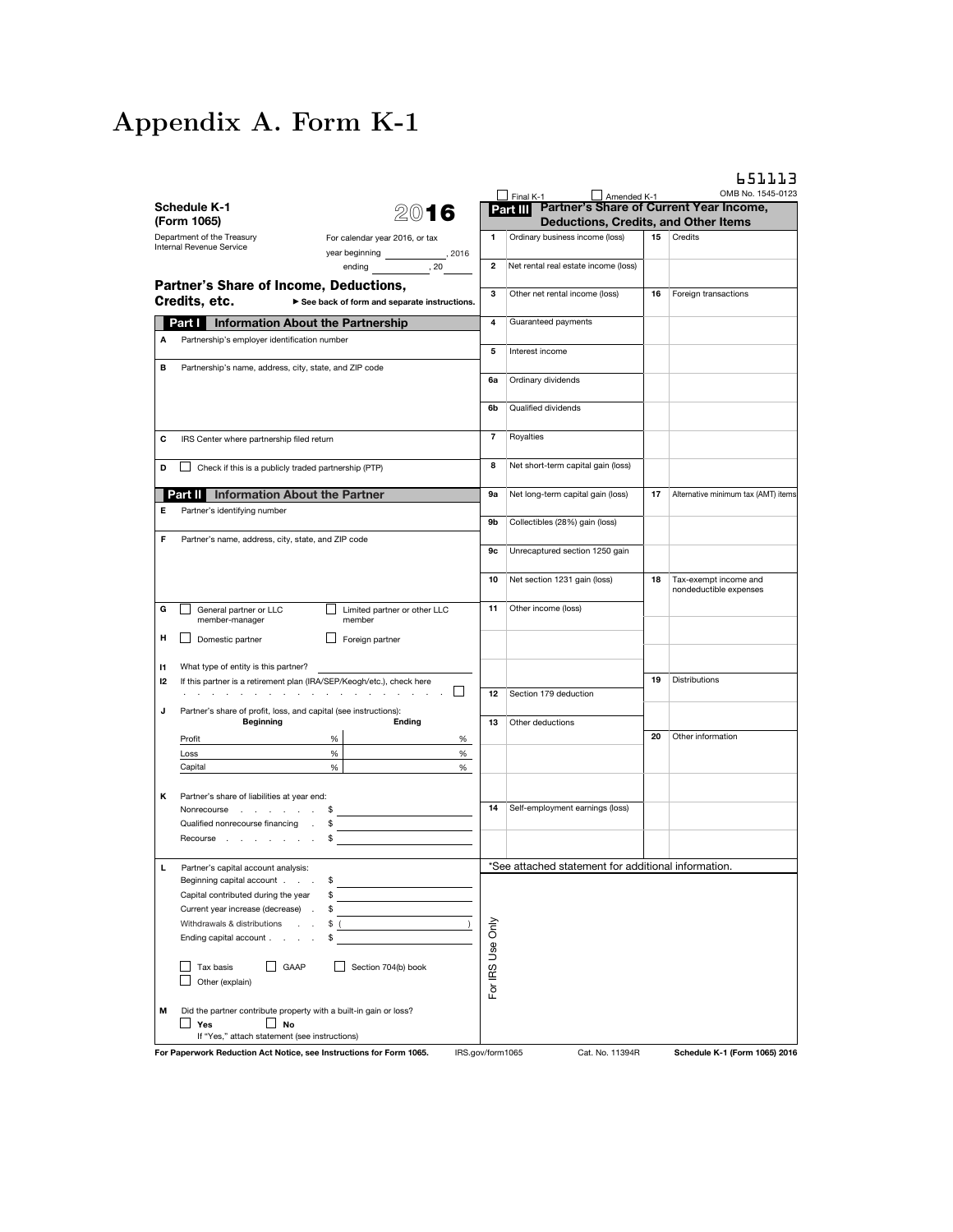#### Schedule K-1 (Form 1065) 2016 Page 2

|     | For detailed reporting and filing information, see the separate Partner's Instructions for Schedule K-1 and the instructions for your income tax return. | This list identifies the codes used on Schedule K-1 for all partners and provides summarized reporting information for partners who file Form 1040. |        |                                                                                           |                                                                             |
|-----|----------------------------------------------------------------------------------------------------------------------------------------------------------|-----------------------------------------------------------------------------------------------------------------------------------------------------|--------|-------------------------------------------------------------------------------------------|-----------------------------------------------------------------------------|
|     | 1. Ordinary business income (loss). Determine whether the income (loss) is                                                                               |                                                                                                                                                     |        | Code                                                                                      | Report on                                                                   |
|     | passive or nonpassive and enter on your return as follows.                                                                                               |                                                                                                                                                     |        | L Empowerment zone                                                                        |                                                                             |
|     | Passive loss                                                                                                                                             | Report on<br>See the Partner's Instructions                                                                                                         |        | employment credit<br>Credit for increasing research<br>м                                  |                                                                             |
|     | Passive income                                                                                                                                           | Schedule E, line 28, column (g)                                                                                                                     |        | activities                                                                                |                                                                             |
|     | Nonpassive loss                                                                                                                                          | Schedule E, line 28, column (h)                                                                                                                     |        | N<br>Credit for employer social                                                           | See the Partner's Instructions                                              |
|     | Nonpassive income                                                                                                                                        | Schedule E, line 28, column (j)                                                                                                                     |        | security and Medicare taxes                                                               |                                                                             |
|     | 2. Net rental real estate income (loss)                                                                                                                  | See the Partner's Instructions                                                                                                                      |        | о<br>Backup withholding<br>P                                                              |                                                                             |
|     | 3. Other net rental income (loss)<br>Net income                                                                                                          | Schedule E, line 28, column (g)                                                                                                                     |        | Other credits<br>16. Foreign transactions                                                 |                                                                             |
|     | Net loss                                                                                                                                                 | See the Partner's Instructions                                                                                                                      |        | A Name of country or U.S.                                                                 |                                                                             |
|     | 4. Guaranteed payments                                                                                                                                   | Schedule E, line 28, column (j)                                                                                                                     |        | possession                                                                                |                                                                             |
|     | 5. Interest income                                                                                                                                       | Form 1040, line 8a                                                                                                                                  | в      | Gross income from all sources                                                             | Form 1116, Part I                                                           |
|     | 6a. Ordinary dividends<br>6b. Qualified dividends                                                                                                        | Form 1040, line 9a<br>Form 1040, line 9b                                                                                                            | С      | Gross income sourced at<br>partner level                                                  |                                                                             |
|     | 7. Royalties                                                                                                                                             | Schedule E, line 4                                                                                                                                  |        | Foreign gross income sourced at partnership level                                         |                                                                             |
|     | 8. Net short-term capital gain (loss)                                                                                                                    | Schedule D, line 5                                                                                                                                  |        | D<br>Passive category                                                                     |                                                                             |
|     | 9a. Net long-term capital gain (loss)                                                                                                                    | Schedule D. line 12<br>28% Rate Gain Worksheet, line 4                                                                                              | E      | General category                                                                          | Form 1116, Part I                                                           |
|     | 9b. Collectibles (28%) gain (loss)                                                                                                                       | (Schedule D instructions)                                                                                                                           |        | F<br>Other<br>Deductions allocated and apportioned at partner level                       |                                                                             |
|     | 9c. Unrecaptured section 1250 gain                                                                                                                       | See the Partner's Instructions                                                                                                                      | G      | Interest expense                                                                          | Form 1116, Part I                                                           |
|     | 10. Net section 1231 gain (loss)                                                                                                                         | See the Partner's Instructions                                                                                                                      | н      | Other                                                                                     | Form 1116, Part I                                                           |
| 11. | Other income (loss)                                                                                                                                      |                                                                                                                                                     |        |                                                                                           | Deductions allocated and apportioned at partnership level to foreign source |
|     | Code<br>A Other portfolio income (loss)                                                                                                                  | See the Partner's Instructions                                                                                                                      |        | income                                                                                    |                                                                             |
|     | в<br>Involuntary conversions                                                                                                                             | See the Partner's Instructions                                                                                                                      | п<br>J | Passive category<br>General category                                                      | Form 1116, Part I                                                           |
|     | С<br>Sec. 1256 contracts & straddles                                                                                                                     | Form 6781, line 1                                                                                                                                   | κ      | Other                                                                                     |                                                                             |
|     | D<br>Mining exploration costs recapture                                                                                                                  | See Pub. 535                                                                                                                                        |        | Other information                                                                         |                                                                             |
|     | Е.<br>Cancellation of debt                                                                                                                               | Form 1040, line 21 or Form 982                                                                                                                      | L<br>м | Total foreign taxes paid                                                                  | Form 1116, Part II                                                          |
|     | F.<br>Other income (loss)<br>12. Section 179 deduction                                                                                                   | See the Partner's Instructions<br>See the Partner's Instructions                                                                                    | N      | Total foreign taxes accrued<br>Reduction in taxes available for credit Form 1116, line 12 | Form 1116, Part II                                                          |
|     | 13. Other deductions                                                                                                                                     |                                                                                                                                                     | о      | Foreign trading gross receipts                                                            | Form 8873                                                                   |
|     | A Cash contributions (50%)                                                                                                                               |                                                                                                                                                     | P      | Extraterritorial income exclusion                                                         | Form 8873                                                                   |
|     | Cash contributions (30%)<br>в<br>с<br>Noncash contributions (50%)                                                                                        |                                                                                                                                                     | O      | Other foreign transactions                                                                | See the Partner's Instructions                                              |
|     | D<br>Noncash contributions (30%)                                                                                                                         | See the Partner's                                                                                                                                   |        | 17. Alternative minimum tax (AMT) items<br>A Post-1986 depreciation adjustment            |                                                                             |
|     | Е<br>Capital gain property to a 50%                                                                                                                      | Instructions                                                                                                                                        |        | в<br>Adjusted gain or loss                                                                | See the Partner's                                                           |
|     | organization (30%)                                                                                                                                       |                                                                                                                                                     | С      | Depletion (other than oil & gas)                                                          | Instructions and                                                            |
|     | F<br>Capital gain property (20%)                                                                                                                         |                                                                                                                                                     | D      | Oil, gas, & geothermal-gross income                                                       | the Instructions for                                                        |
|     | G Contributions (100%)<br>н<br>Investment interest expense                                                                                               | Form 4952, line 1                                                                                                                                   |        | E.<br>Oil, gas, & geothermal-deductions<br>F.<br>Other AMT items                          | Form 6251                                                                   |
|     | ı.<br>Deductions-royalty income                                                                                                                          | Schedule E, line 19                                                                                                                                 |        | 18. Tax-exempt income and nondeductible expenses                                          |                                                                             |
|     | Section 59(e)(2) expenditures<br>J                                                                                                                       | See the Partner's Instructions                                                                                                                      |        | A Tax-exempt interest income                                                              | Form 1040, line 8b                                                          |
|     | K Deductions-portfolio (2% floor)                                                                                                                        | Schedule A, line 23                                                                                                                                 |        | Other tax-exempt income<br>в                                                              | See the Partner's Instructions                                              |
|     | Deductions-portfolio (other)<br>L.<br>м                                                                                                                  | Schedule A, line 28<br>Amounts paid for medical insurance Schedule A, line 1 or Form 1040, line 29                                                  |        | <b>C</b> Nondeductible expenses<br>19. Distributions                                      | See the Partner's Instructions                                              |
|     | Educational assistance benefits<br>N                                                                                                                     | See the Partner's Instructions                                                                                                                      |        | A Cash and marketable securities                                                          |                                                                             |
|     | о<br>Dependent care benefits                                                                                                                             | Form 2441, line 12                                                                                                                                  |        | Distribution subject to section 737<br>в                                                  | See the Partner's Instructions                                              |
|     | P<br>Preproductive period expenses<br>Commercial revitalization deduction<br>Q                                                                           | See the Partner's Instructions                                                                                                                      |        | С<br>Other property                                                                       |                                                                             |
|     | from rental real estate activities                                                                                                                       | See Form 8582 instructions                                                                                                                          |        | 20. Other information<br>A Investment income                                              | Form 4952, line 4a                                                          |
|     | Pensions and IRAs<br>R                                                                                                                                   | See the Partner's Instructions                                                                                                                      |        | в<br>Investment expenses                                                                  | Form 4952, line 5                                                           |
|     | s<br>Reforestation expense deduction                                                                                                                     | See the Partner's Instructions                                                                                                                      | С      | Fuel tax credit information                                                               | Form 4136                                                                   |
|     | <b>T</b> Domestic production activities<br>information                                                                                                   | See Form 8903 instructions                                                                                                                          | D      | Qualified rehabilitation expenditures                                                     |                                                                             |
|     | Qualified production activities income<br>U                                                                                                              | Form 8903, line 7b                                                                                                                                  | Е      | (other than rental real estate)<br>Basis of energy property                               | See the Partner's Instructions<br>See the Partner's Instructions            |
|     | v<br>Employer's Form W-2 wages                                                                                                                           | Form 8903, line 17                                                                                                                                  | F      | Recapture of low-income housing                                                           |                                                                             |
|     | W<br>Other deductions                                                                                                                                    | See the Partner's Instructions                                                                                                                      |        | credit (section 42(j)(5))                                                                 | Form 8611, line 8                                                           |
|     | 14. Self-employment earnings (loss)                                                                                                                      |                                                                                                                                                     |        | G<br>Recapture of low-income housing<br>credit (other)                                    |                                                                             |
|     | Note: If you have a section 179 deduction or any partner-level deductions, see the<br>Partner's Instructions before completing Schedule SE.              |                                                                                                                                                     | н      | Recapture of investment credit                                                            | Form 8611, line 8<br>See Form 4255                                          |
|     | A Net earnings (loss) from                                                                                                                               |                                                                                                                                                     | I.     | Recapture of other credits                                                                | See the Partner's Instructions                                              |
|     | self-employment                                                                                                                                          | Schedule SE, Section A or B                                                                                                                         | J      | Look-back interest-completed                                                              |                                                                             |
|     | Gross farming or fishing income<br>в                                                                                                                     | See the Partner's Instructions                                                                                                                      | κ      | long-term contracts<br>Look-back interest-income forecast                                 | See Form 8697                                                               |
|     | C Gross non-farm income<br>15. Credits                                                                                                                   | See the Partner's Instructions                                                                                                                      |        | method                                                                                    | See Form 8866                                                               |
|     | A Low-income housing credit                                                                                                                              |                                                                                                                                                     |        | L Dispositions of property with                                                           |                                                                             |
|     | (section 42(j)(5)) from pre-2008                                                                                                                         |                                                                                                                                                     |        | section 179 deductions                                                                    |                                                                             |
|     | buildings                                                                                                                                                |                                                                                                                                                     | м<br>N | Recapture of section 179 deduction<br>Interest expense for corporate                      |                                                                             |
|     | <b>B</b> Low-income housing credit<br>(other) from pre-2008 buildings                                                                                    |                                                                                                                                                     |        | partners                                                                                  |                                                                             |
|     | C Low-income housing credit                                                                                                                              |                                                                                                                                                     | О      | Section 453(I)(3) information                                                             |                                                                             |
|     | (section $42(j)(5)$ ) from                                                                                                                               |                                                                                                                                                     | Ρ      | Section 453A(c) information                                                               |                                                                             |
|     | post-2007 buildings                                                                                                                                      | See the Partner's Instructions                                                                                                                      | Q<br>R | Section 1260(b) information<br>Interest allocable to production                           |                                                                             |
|     | D Low-income housing credit<br>(other) from post-2007                                                                                                    |                                                                                                                                                     |        | expenditures                                                                              | See the Partner's<br>Instructions                                           |
|     | buildings                                                                                                                                                |                                                                                                                                                     | s      | CCF nonqualified withdrawals                                                              |                                                                             |
|     | E Qualified rehabilitation                                                                                                                               |                                                                                                                                                     | Т      | Depletion information-oil and gas                                                         |                                                                             |
|     | expenditures (rental real estate)<br>F                                                                                                                   |                                                                                                                                                     | U<br>v | Reserved<br>Unrelated business taxable income                                             |                                                                             |
|     | Other rental real estate credits<br><b>G</b> Other rental credits                                                                                        |                                                                                                                                                     | W      | Precontribution gain (loss)                                                               |                                                                             |
|     | H Undistributed capital gains credit                                                                                                                     | Form 1040, line 73; check box a                                                                                                                     | x      | Section 108(i) information                                                                |                                                                             |
|     | Ι.<br>Biofuel producer credit                                                                                                                            |                                                                                                                                                     | Y      | Net investment income<br>z<br>Other information                                           |                                                                             |
|     | Work opportunity credit<br>J<br>K Disabled access credit                                                                                                 | See the Partner's Instructions                                                                                                                      |        |                                                                                           |                                                                             |
|     |                                                                                                                                                          |                                                                                                                                                     |        |                                                                                           |                                                                             |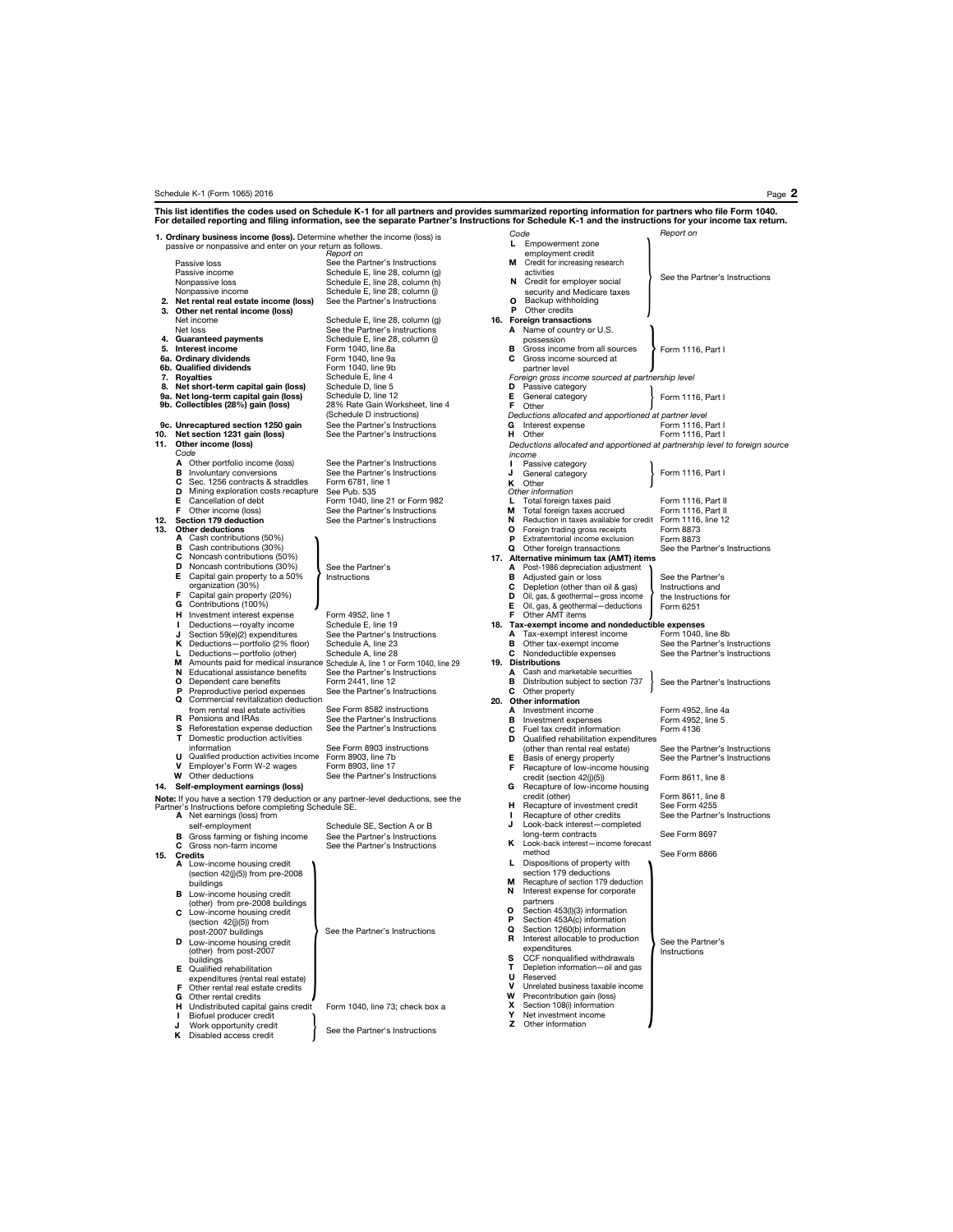|                                                                                                                                                                          |                 | 671113                                                                                                          |
|--------------------------------------------------------------------------------------------------------------------------------------------------------------------------|-----------------|-----------------------------------------------------------------------------------------------------------------|
| $\Box$ Final K-1<br><b>Schedule K-1</b><br>Part III<br>2016<br>(Form 1120S)                                                                                              | Amended K-1     | OMB No. 1545-0123<br>Shareholder's Share of Current Year Income,<br><b>Deductions, Credits, and Other Items</b> |
| Department of the Treasury<br>Ordinary business income (loss)<br>1<br>For calendar year 2016, or tax<br>Internal Revenue Service<br>year beginning _______________, 2016 | 13              | Credits                                                                                                         |
| Net rental real estate income (loss)<br>2<br>ending , 20                                                                                                                 |                 |                                                                                                                 |
| <b>Shareholder's Share of Income, Deductions,</b><br>з<br>Other net rental income (loss)<br>Credits, etc.<br>See back of form and separate instructions.                 |                 |                                                                                                                 |
| Interest income<br>4<br>Part   Information About the Corporation                                                                                                         |                 |                                                                                                                 |
| Ordinary dividends<br>5a<br>A Corporation's employer identification number                                                                                               |                 |                                                                                                                 |
| Qualified dividends<br>5b<br>B Corporation's name, address, city, state, and ZIP code                                                                                    | 14              | Foreign transactions                                                                                            |
| Royalties<br>6                                                                                                                                                           |                 |                                                                                                                 |
| Net short-term capital gain (loss)<br>7                                                                                                                                  |                 |                                                                                                                 |
| Net long-term capital gain (loss)<br>8a<br>IRS Center where corporation filed return<br>С                                                                                |                 |                                                                                                                 |
| Collectibles (28%) gain (loss)<br>8b<br><b>Information About the Shareholder</b><br>Part II                                                                              |                 |                                                                                                                 |
| Unrecaptured section 1250 gain<br>8c<br>Shareholder's identifying number<br>D                                                                                            |                 |                                                                                                                 |
| Net section 1231 gain (loss)<br>9<br>Е<br>Shareholder's name, address, city, state, and ZIP code                                                                         |                 |                                                                                                                 |
| 10<br>Other income (loss)                                                                                                                                                | 15              | Alternative minimum tax (AMT) items                                                                             |
|                                                                                                                                                                          |                 |                                                                                                                 |
| Shareholder's percentage of stock<br>F<br>%<br>ownership for tax year                                                                                                    |                 |                                                                                                                 |
| Section 179 deduction<br>11                                                                                                                                              | 16              | Items affecting shareholder basis                                                                               |
| 12<br>Other deductions                                                                                                                                                   |                 |                                                                                                                 |
|                                                                                                                                                                          |                 |                                                                                                                 |
| IRS Use Only                                                                                                                                                             |                 |                                                                                                                 |
| 요                                                                                                                                                                        | 17              | Other information                                                                                               |
|                                                                                                                                                                          |                 |                                                                                                                 |
|                                                                                                                                                                          |                 |                                                                                                                 |
|                                                                                                                                                                          |                 |                                                                                                                 |
| For Paperwork Reduction Act Notice, see Instructions for Form 1120S.<br>IRS.gov/form1120s                                                                                | Cat. No. 11520D | * See attached statement for additional information.<br>Schedule K-1 (Form 1120S) 2016                          |